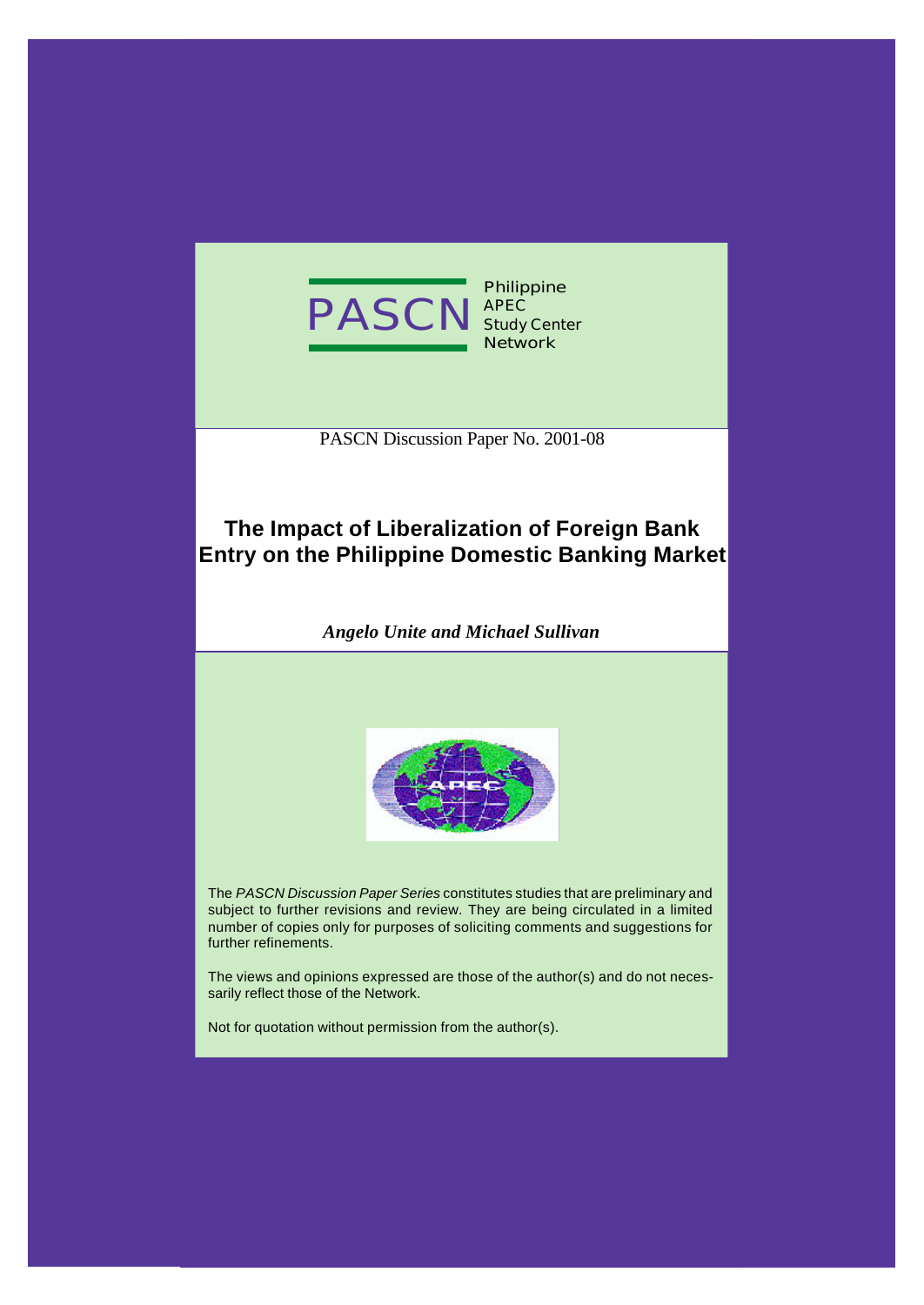

APEC S TUDY C ENTER **NETWORK** 

PASCN Discussion Paper No. 2001-08

# **The Impact of Liberalization of Foreign Bank Entry on the Philippine Domestic Banking Market**

*Angelo Unite and Michael Sullivan* De La Salle University-Manila

December 2001

The *PASCN Discussion Paper Series* constitutes studies that are preliminary and subject to further revisions and review. They are being circulated in a limited number of copies only for purposes of soliciting comments and suggestions for further refinements.

The views and opinions expressed are those of the author(s) and do not necessarily reflect those of the Network.

Not for quotation without permission from the author(s).

For comments, suggestions or further inquiries, please contact:

**The PASCN Secretariat** Philippine Institute for Development Studies NEDA sa Makati Building, 106 Amorsolo Street Legaspi Village, Makati City, Philippines Tel. Nos. 893-9588 and 892-5817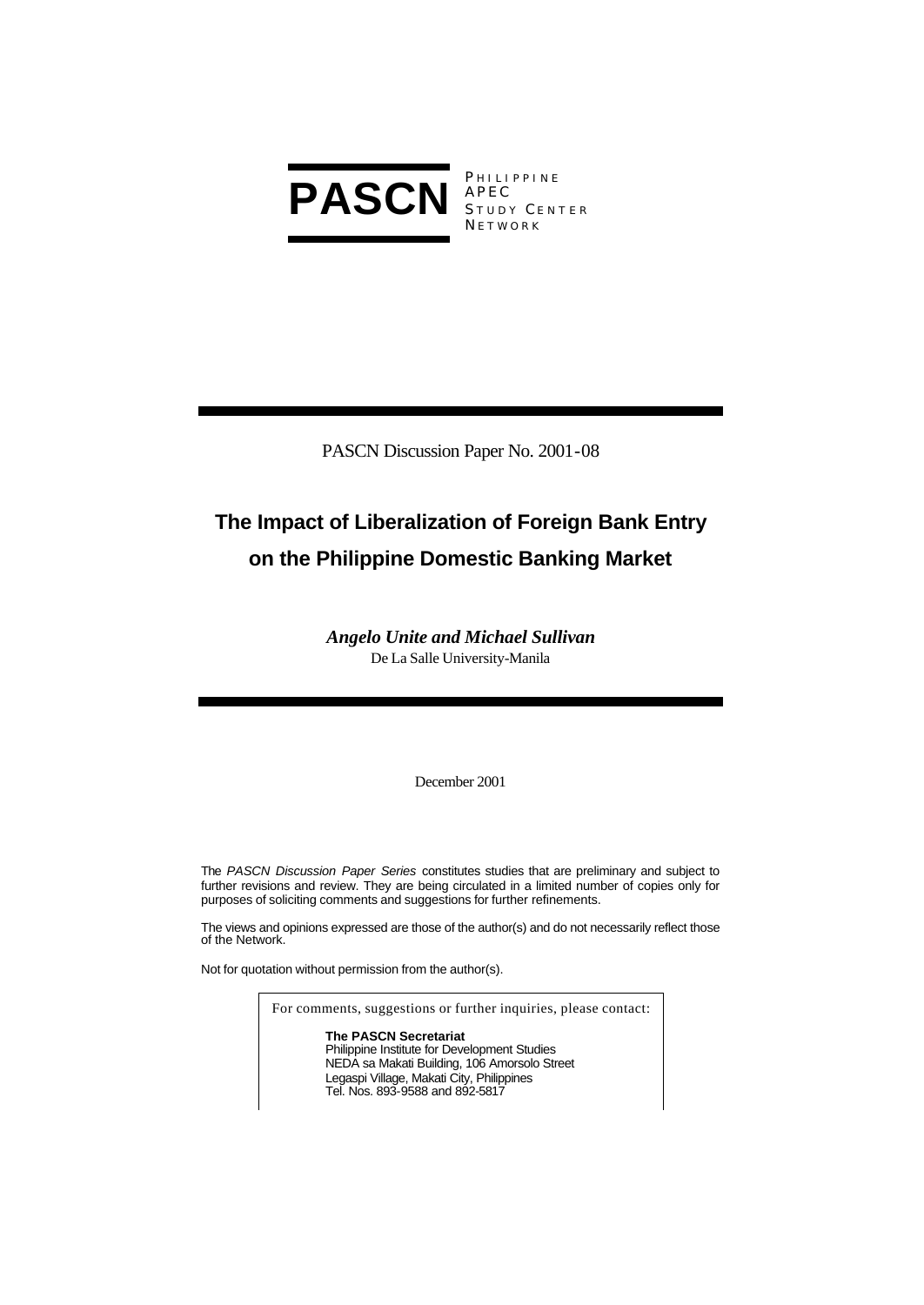# **The Impact of Liberalization of Foreign Bank Entry on the Philippine Domestic Banking Market<sup>1</sup>**

**Angelo A. Unite, Ph.D.a,\*\*, Michael J. Sullivan, Ph.D. <sup>b</sup>**

**a Senior Research Fellow, DLSU Angelo King Institute for Economic and Business Studies; Full Professor, Economics Department, De La Salle University - Manila, Philippines b Visiting Research Fellow, DLSU Angelo King Institute for Economic and Business Studies; Associate Professor, Department of Finance, University of Nevada-Las Vegas, Las Vegas, Nevada 89154-6008, USA**

#### **February 2002**

#### **Abstract**

We use accounting data for Philippine commercial banks over the period covering 1990 through 1998 to investigate how the relaxation of foreign entry regulations affects domestic banks. As part of this analysis, we control for features of ownership structure that are common in many developing economies, namely group affiliation and ownership concentration. We find evidence that foreign bank entry is associated with a reduction in interest rate spreads and bank profits, but only for those domestic banks that are affiliated to a family business group. Foreign entry corresponds more generally with improvements in operating efficiencies, but a deterioration of loan portfolios. Meanwhile, increases in the percentage of foreign ownership of domestic banks reduce these improvements in operating efficiencies and result in less emphasis given to earning income from nontraditional banking sources. Overall, we conclude that foreign competition compels domestic banks to be more efficient, to focus operations due to increased risk, and to become less dependent on relationship-based banking practices. We propose further policy reforms aimed at fully realizing the benefits and reducing the social costs associated with the increased foreign bank presence in the Philippine domestic commercial banking sector.

JEL classification: E44; G21; G32

l

Keywords: foreign entry, domestic banking, ownership structure

<sup>&</sup>lt;sup>1</sup> This paper is part of a team research project of the De La Salle University Angelo King Institute for Economic and Business Studies funded by the Philippine APEC Study Center Network (PASCN) and titled, "Impacts, Risks and Opportunities of Financial Liberalization and Integration: A Micro-Macro Analysis". A version of this paper has been submitted to the Journal of Banking and Finance. We wish to acknowledge Rhod Santos of Wellex Global Equities, Inc., Soccy Clemente of the Research Department of the Philippine Stock Exchange, and Pinky Supetran of De La Salle University – Manila for their assistance in the collection of sample data. We also thank Steve Miller, Mike Alba, Myrna Austria, Pons Intal, Jr., Mario Lamberte, and Melanie Milo for helpful comments.

<sup>\*\*</sup> Corresponding author. E-mail: angelounite@yahoo.com; Phone:  $(632)$  303-0867; Fax:  $(632)$  522-1501.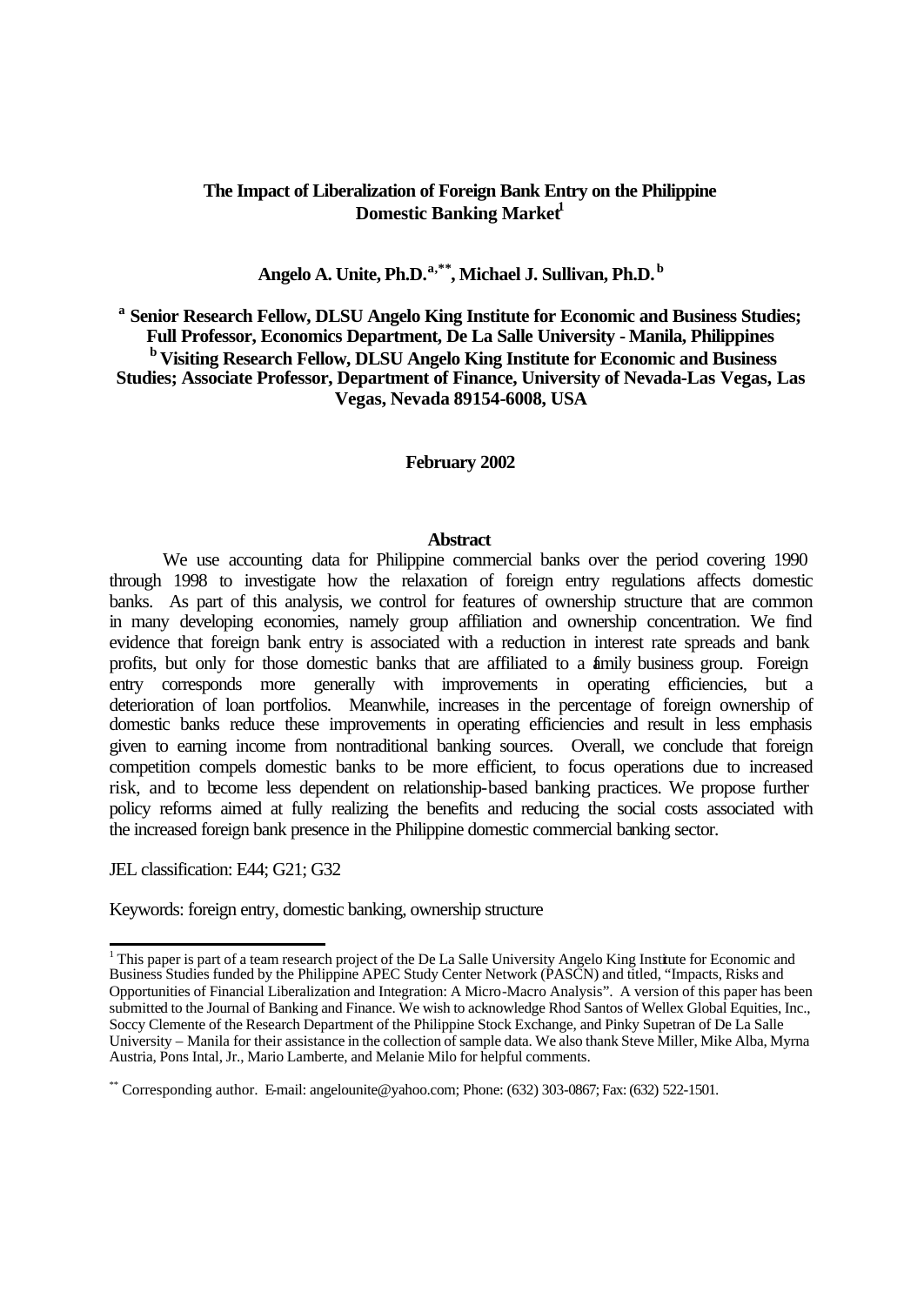#### **Executive Summary**

Republic Act No. 7721 of 1994, also known as An Act Liberalizing the Entry and Scope of Operations of Foreign Banks in the Philippines, is one the most consequential reforms instituted by the Philippine government in recent years. The intent of this act is to change the competitive landscape of the Philippine banking sector by allowing greater participation of foreign banks in the domestic market on the premise that greater foreign competition will encourage sounder banking practices. In addition, incentives attracting foreign ownership of Philippine company common stock, including that of banks have been provided during the  $1990s$ .

Several authors conjecture that increases in foreign bank entry and foreign penetration in a domestic banking market (a) increase competition and therefore act to compel domestic banks to operate more efficiently, (b) cause a narrowing of domestic bank interest rate spreads and a decline in profitability as new competitors reduce the market price of funds in an attempt to build market share, and (c) improve banking practices since foreign banks tend to be less politically connected and less like to exert self-promotional influence on the regulatory authorities. On the other hand, increases in foreign ownership of domestic bank common stock may alleviate the problems of lack of effective monitoring and prevalence of relational banking practices that are characteristic of emerging market economies, like the Philippines, where family corporate groups control a large portion of corporate assets and have significant ownership in large commercial banks. A decline in group influence is argued to diminish the presence of relationship-based banking and in turn may enable large commercial banks to better monitor corporate activities.

Within this framework, we investigate how foreign bank entry and changes in foreign ownership affect the operation and structure of domestic banks in the Philippines using banklevel accounting data and general macroeconomic data for the period 1990-1998. Our sample includes 16 publicly traded expanded commercial banks whose total assets constitute roughly 70 percent of the total assets of the entire commercial banking sector during the 1990-1998 time period. We use two alternative measures of foreign bank presence in this study (1) the proportion of foreign banks to the total number of commercial banks as proxy for foreign bank entry, and (2) the percentage foreign ownership of domestic bank common stock. As measures of bank operations, we use interest rate spreads, accounting profits, non-interest income, operating expenses, and bank risk as proxied by loan loss provisions.

First, we provide and analyze the annual descriptive statistics on (1) the number, (2) total assets, (3) total deposits, and (4) average size in terms of total assets of the entire commercial banking sector (foreign versus domestic banks). Second, we present and analyze the annual descriptive statistics on the variables representing bank operations and relative size of the 16 domestic ECBs in our sample. Third, we describe and analyze the implications of the ownership structure of these domestic ECBs. Fourth, we employ a random effects model to analyze panel data and to investigate the impact of a change foreign bank presence on domestic banks' operations. In examining this effect we control for other factors that may affect bank operations, including measures of ownership structure (group affiliation and ownership concentration) that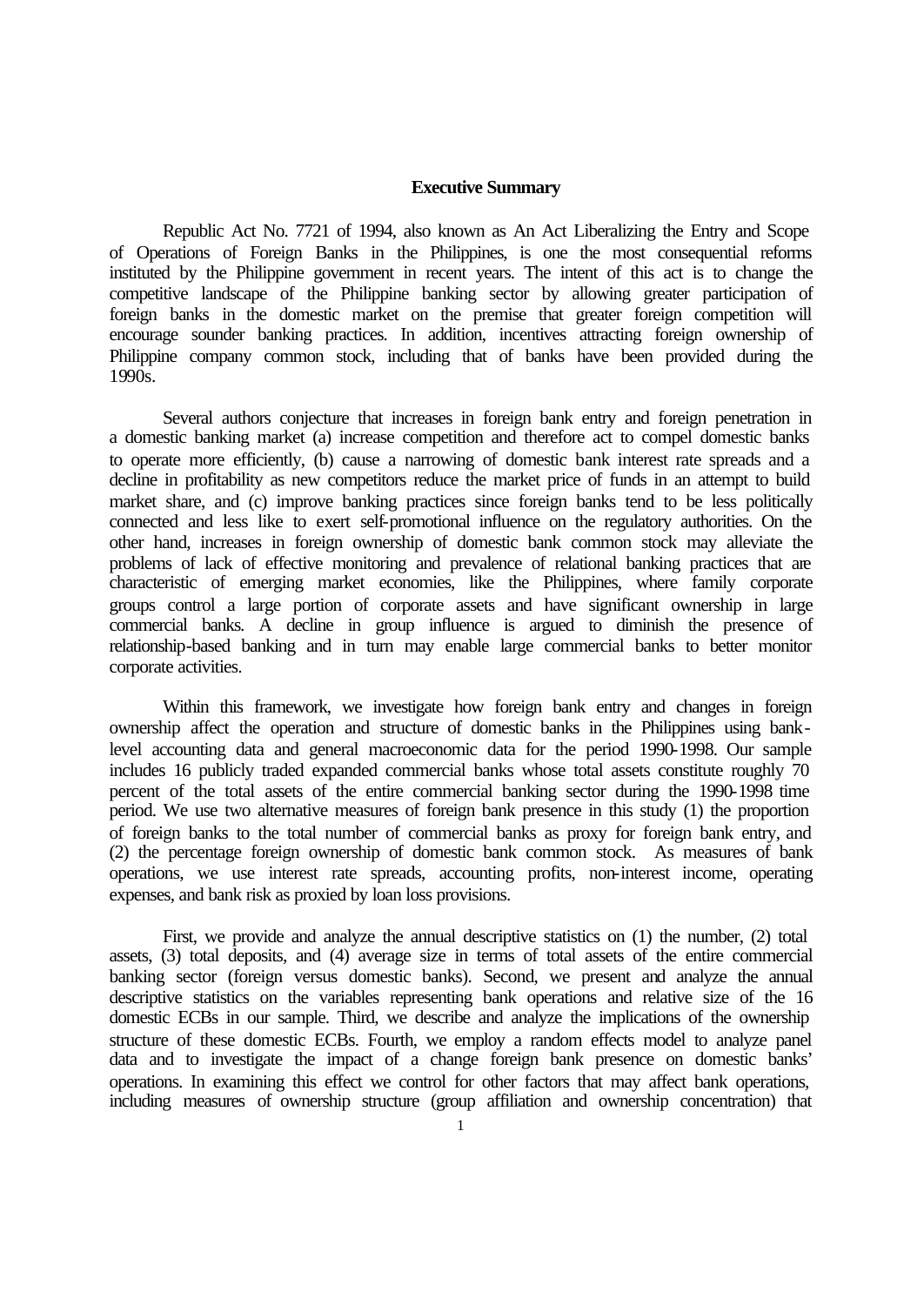- are common in developing economies, bank-level variables, and general economic variables. Our major findings are as follows:
- $(1)$  The number of foreign-owned commercial banks increased from 4 in 1994 to 14 in 1995, or on a percentage basis went from 12.1% to 31.1% of the total number of commercial banks. Similarly, there has been a gradual rise in the amount of total assets and liabilities after 1995. For example, the average size of a foreign-owned commercial bank declined from PhP21,630.5 million in 1994 to PhP8,247.6 million in 1995. However, by 1998 the average size of foreign commercial banks surpassed the 1994 level reaching PhP29,825.7 million. This data indicates that foreign banks have indeed taken more significant positions in the Philippine banking sector.
- (2) The percentage of foreign ownership in domestic ECBs increased markedly over the years 1992 to 1998. The average percentage ownership by foreign interests in the common stock of domestic banks increased from 8.69% in 1992 to 14.81% in 1998. This rise in foreign ownership is expected to increase outside monitoring activity and result in improvements in bank practices.
- (3) Our sample of ECBs have high levels of ownership concentration . This result indicates that these banks are closely controlled. However, we find that the average level of concentration has declined over our period of study. Comparing ownership data for the pre-liberalization year of 1992 to that of the post-liberalization year of 1998, we find that average insider ownership declined from 55.34% to 43.25%. In addition, it is interesting to note how insiders are split between direct insiders and group-affiliated companies, where direct insiders are defined as directors, officers, and related interests (DOSRI). In 1992 the total insider ownership portion of 55.34% is composed of 17.77% by DOSRI and 37.57% by group-affiliated companies. However, by 1998 DOSRI ownership increased to 23.73%, while group-affiliated ownership declined to 19.52%. This suggests a movement by group affiliates away from investing in ECBs and may be a response to this banking and financial market liberalization. Perhaps group-affiliated companies are finding other alternatives for obtaining funds. This may be due to a decline in the ability of group-affiliated companies to extract wealth through bank ownership. According to the private interest theory, wellorganized groups are able to use coercive power over the state to capture rents for these groups at the expense of other dispersed interests. Recent changes in political governance and accompanying economic reforms may have indeed hindered the ability of groups to extract these excess rents.
- (4) We find evidence that foreign bank entry is associated with a reduction in interest rate spreads and bank profits, but only for those domestic banks that are affiliated to a domestic family business group. We surmise that a decline in group ownership, and therefore the relational banking ties these business groups have with certain affiliated domestic banks, creates an environment in which these affiliated banks are significantly impacted by competition from the newly entered foreign banks. Overall, it appears that group-affiliated banks are affected more by foreign entry because group-affiliated banks have relatively higher pre-liberalization spreads. We take this to be evidence of a decline in the influence of relationship-based banking.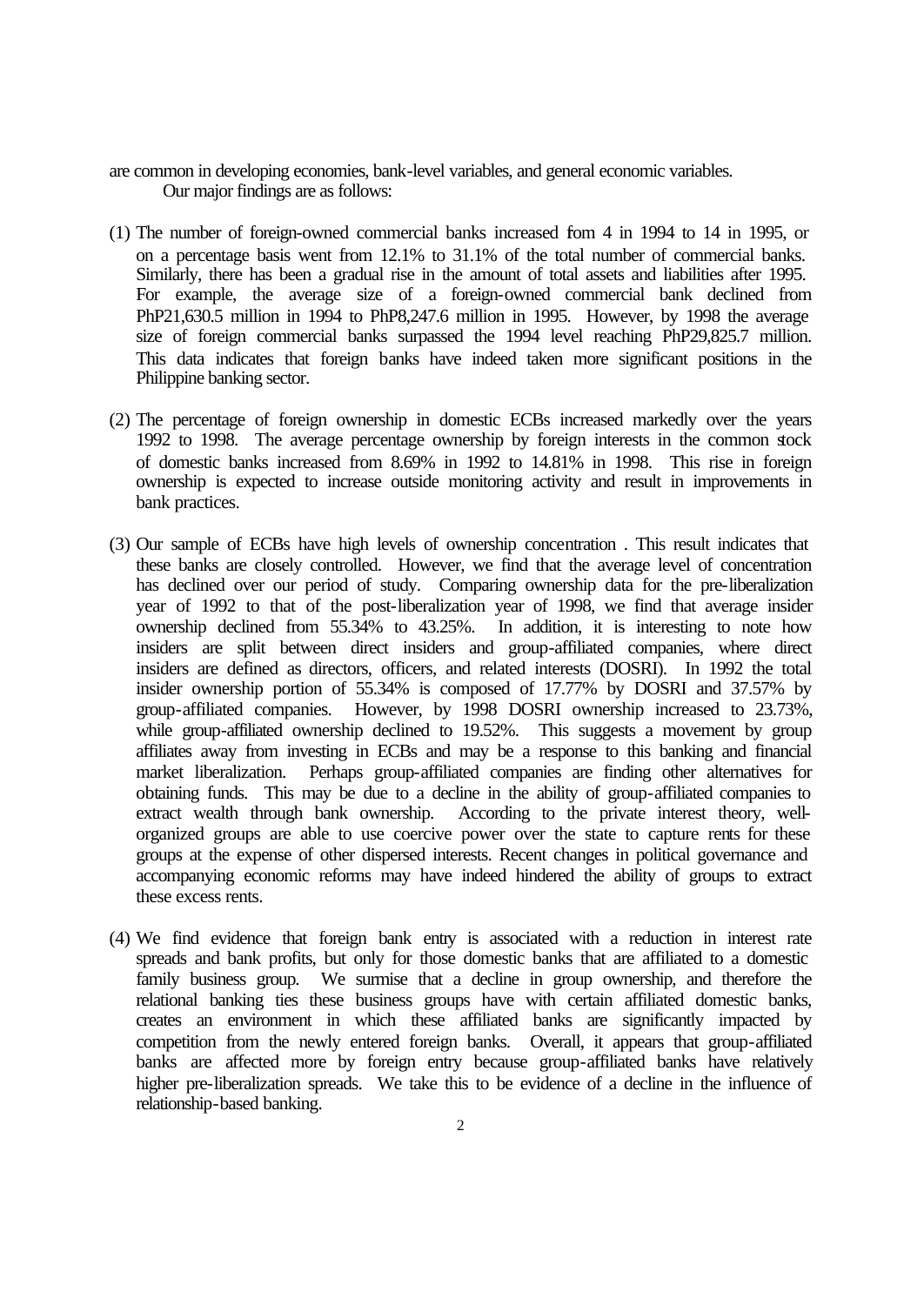- (5) We also find that as the relative size of the bank increases, the greater the associated decline in interest rate spreads and profits. Since we also find evidence that the smaller banks are subject to greater decreases in interest rate spreads, we conclude that the smaller ECBs respond to foreign competition by increasing their size more quickly than larger ECBs. From this result and our finding in (4), we surmise that group-affiliated banks and faster growing ECBs are often better politically connected with more established relationships and therefore liberalization, which deregulated foreign bank entry, had a more profound effect on the earnings and profits of these politically connected banks. Perhaps these politically connected banks lost political influence during this period.
- (6) Our results show that foreign entry corresponds with improvements in operating efficiencies, as evidenced by a decline in bank operating expenses, but a deterioration of loan portfolios. This finding suggests that banking liberalization allowing increased foreign entry has resulted in greater efficiency. The increase in loan loss provisions associated with foreign bank entry supports the contention that domestic banks are forced to take on less creditworthy customers due to the increased competition brought by the entry of foreign banks.
- (7) Relatively faster growing ECBs seem to be able to become more efficient, as indicated by the inverse relationship between operating expenses and relative size. However, group-affiliated banks, although adversely affected in terms of revenues and profits, are not found to be gaining in efficiency. Perhaps these group-affiliated banks provide benefits to other group corporations that preclude them from markedly reducing operating expenses.
- (8) Increases in the percentage ownership by foreign investors in domestic banks are found to be associated with an increase in operating expenses and a decrease in non-interest income. Whereas, operating expenses are shown to decline with foreign bank entry as expected, operating expenses increase as the percentage of ownership in domestic banks by foreigners increases. This finding suggests that there is a component of liberalization unrelated to entry that causes the administrative costs of domestic banks to rise. Perhaps this is related to an increase in intermediation costs resulting from stricter provisioning and reporting requirements that accompanied liberalization. There may also be an increase in costs as banks ready themselves for competition, specifically costs related to activities such as the hiring of higher-skilled employees, training current employees, and the acquisition or upgrading of equipment. This suggests that increases in foreign ownership provide managers the impetus to modernize their operations. The decline in non-interest income associated with greater foreign ownership supports a view that with greater levels of foreign monitoring domestic banks reduce their dependence on non-banking areas of business.

Our general conclusions based on these findings are as follows:

(1) Recent reforms that liberalized restrictions on the involvement of foreign interests in the domestic banking market that have been undertaken in the Philippines appear to have resulted in favorable consequences. However, the narrowing of interest rate spreads is concentrated in banks with higher levels of group-affiliate ownership and the decline in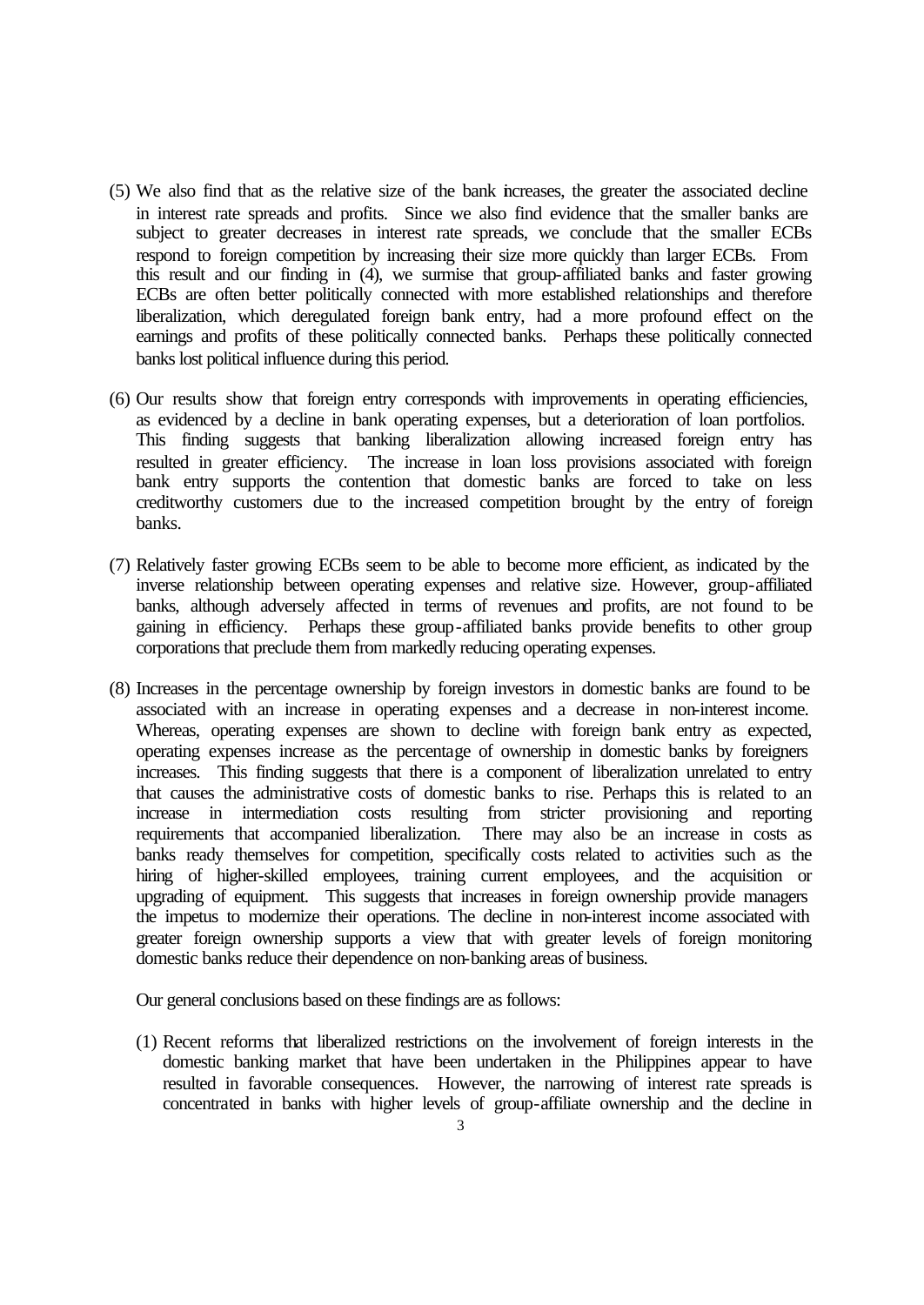operating expenses is concentrated in fast growing ECBs. Therefore, we conclude that the intent of the banking liberalization, to make domestic banks more competitive and efficient, has only worked effectively for those Philippine banks that have been effectively able to respond to this competition.

(2) We expect a general weakening of relationship-style banking. Our overall results support this view since we find that banks that are likely to be more politically connected suffer greater declines in spreads and profits and are able to reduce operating expenses to a greater extent. Therefore, we expect banks to become more independent and to lose much of their political influence. This should lead to better lending practices, where the allocation of funds depends more on merit. As a consequence, we believe liberalization of foreign presence will have positive effects on Philippine economic growth and will enhance the ability of the domestic economy to overcome negative external shocks.

From these results and overall conclusions, we propose the following policy reforms.

While R.A. No. 7721 has liberalized foreign bank entry, foreign participation in the domestic banking market is still limited. Current laws still restrict 100 percent foreign ownership of only up to 14 banks with restrictions on the number of branches that such fully-foreign owned banks can have. In general, foreign ownership of banks is currently limited to 60 percent. Our results suggest that a policy of further opening up of the domestic commercial banking market to foreign participation, may be beneficial in terms of increased efficiency of domestic banks, although we are not certain as to the exact amount of extra benefit this will bring. Specifically, increased foreign competition should be encouraged by allowing more fully foreign owned banks to enter the domestic market, increasing the number of branches that fully foreign owned banks could have, and permitting greater foreign ownership participation in domestic banks.

In order to mitigate the adjustment costs accompanying greater market openness and the moral hazard problems associated with group-affiliated banks, the further liberalization of foreign bank entry and participation should be done in conjunction with built-in safeguards in the form of credibly enforced government supervision and regulation as well as greater reliance on the market mechanism in monitoring the banking system. Prudential regulations and oversight by a governmental agency are essential means of certifying some sense of economic propriety by corporate groups and can temper the negative aspects of the relationship-based system of bank governance in the Philippines.

A policy of greater reliance on the market mechanism is premised on the potential that a more competitive banking market that results after market opening up can better discipline bank managers by tempering their non-value maximizing behavior which in turn further improves bank performance. However, greater reliance on the market mechanism in disciplining banks requires better information and greater information disclosure by banks.

Increased level of transparency and information disclosure would necessitate requiring disclosure of bank ownership information that is detailed enough for regulators to discern precisely who owns significant interest in the banks, since ownership equates to influence over bank activities, especially loans. Ownership data, in addition to borrower data, must be provided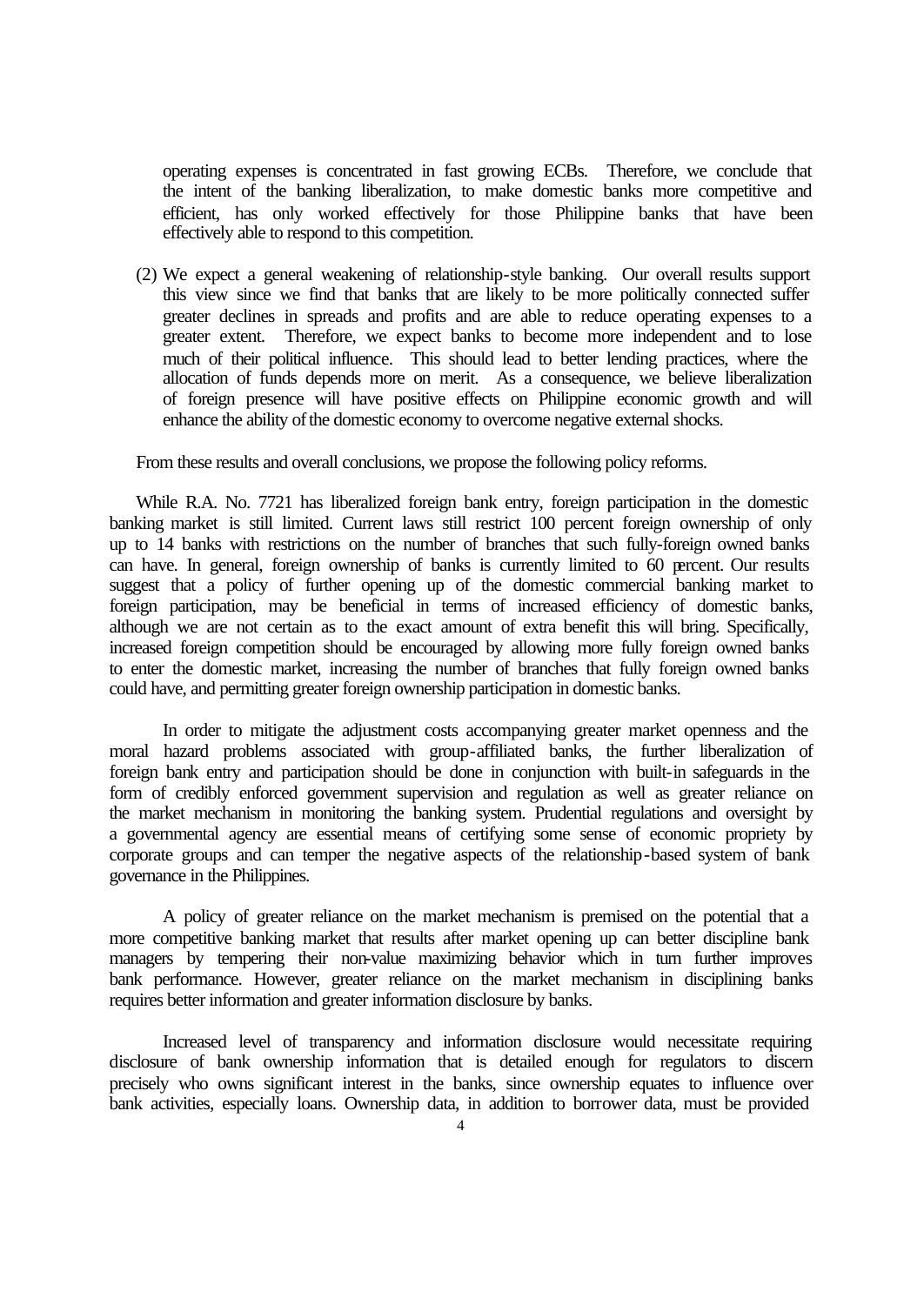in an accurate form to regulators and should be made public, especially in cases of larger ownership positions, for both private and publicly traded corporations. Lowering the mandatory ownership disclosure from the current requirement of 10 percent or more to 5 percent or more, as in the United States, and applying this to both private and publicly listed companies may result to a higher degree of accuracy of ownership information. The required information on banks' DOSRI loans and the amount of the DOSRI loans and advances that have become past due should be detailed enough to disclose the identities of the parties involved.

The message is that in the presence of credibly imposed prudential regulations and supervision and effective monitoring via the market mechanism, group affiliation can be useful in extracting the benefits from a high degree of banking market openness to foreign banks. Eventually, as high level of transparency and disclosure become an integral part of domestic banking practices, the current banking corporate governance system will be transformed from that characterized by relational or social influence to that with more formal controls. We foresee that as a result of increased foreign competition, current domestic bank corporate governance structure will evolve into one in which there is high level of managerial professionalism, diverse ownership structure that naturally encourages improved underwriting criteria and sounder banking practices, and reduced relationship-style system with banks being more effective corporate monitors.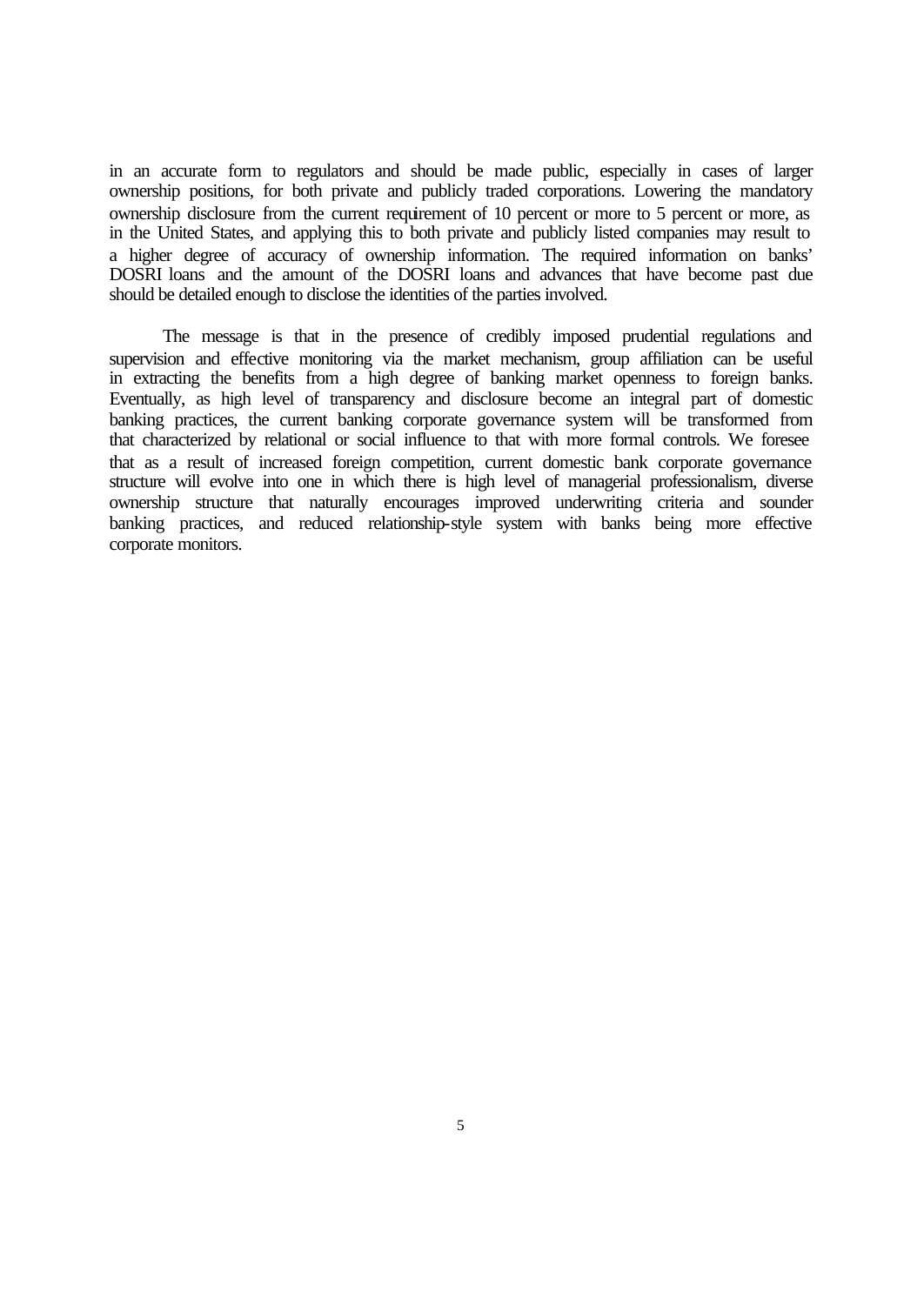# **Table of Contents**

|  | Page |    |
|--|------|----|
|  |      | 9  |
|  | 10   |    |
|  | 12   |    |
|  | 14   |    |
|  |      |    |
|  |      |    |
|  |      |    |
|  |      |    |
|  |      | 27 |
|  |      | 32 |
|  |      |    |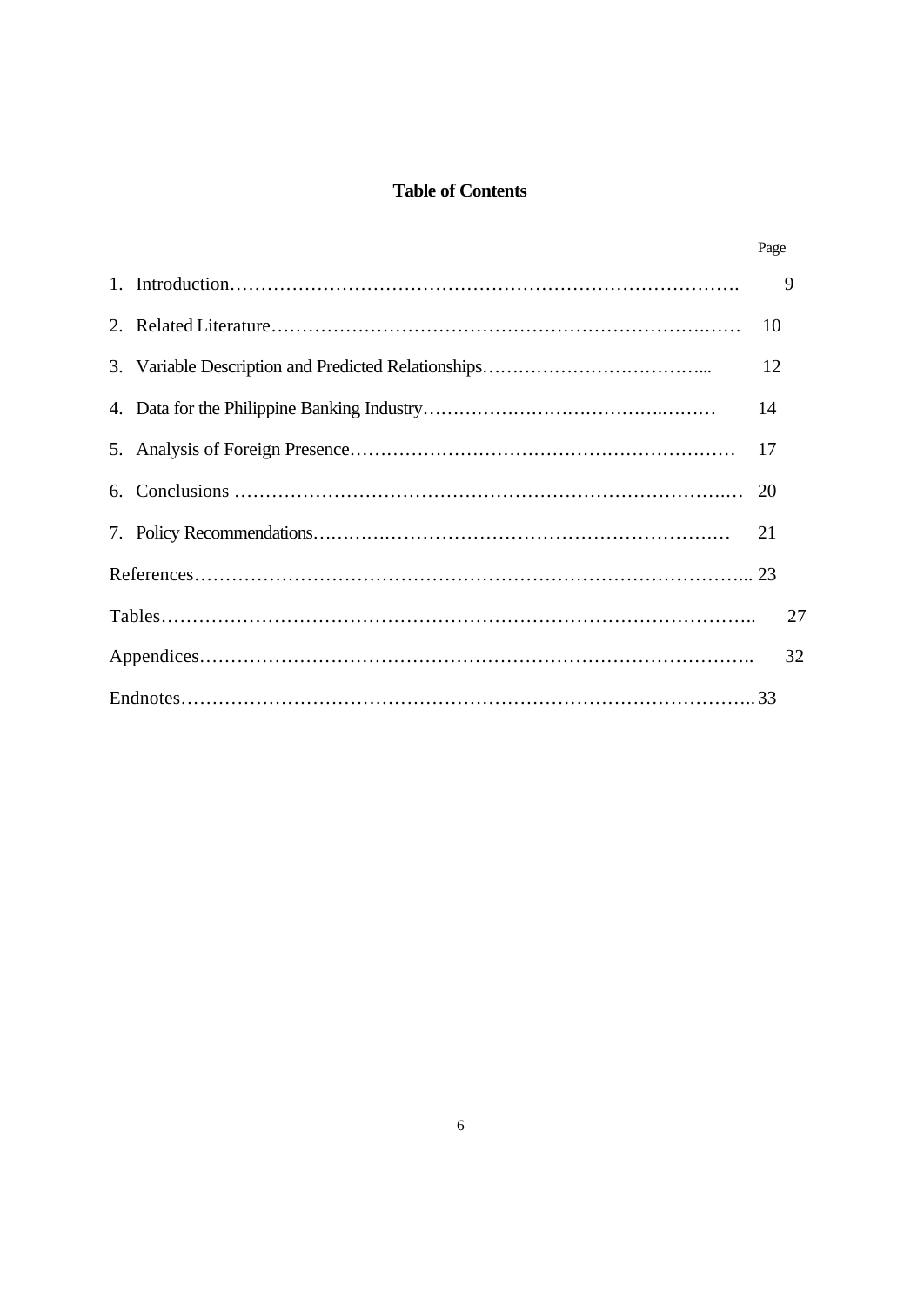# **List of Tables**

Page

| Table 1 |                                                                                                                                                            |  |
|---------|------------------------------------------------------------------------------------------------------------------------------------------------------------|--|
| Table 2 | Descriptive statistics for Philippine commercial banks for the period                                                                                      |  |
| Table 3 | Descriptive statistics on selected variables for 16 publicly traded<br>domestic Expanded Commercial Banks (ECBs) for the period 1990<br>29<br>through 1998 |  |
| Table 4 | Descriptive statistics on ownership variables for 15 publicly traded                                                                                       |  |
| Table 5 | Foreign bank entry, foreign bank penetration, bank asset<br>concentration and domestic banks' interest rate spreads, operating                             |  |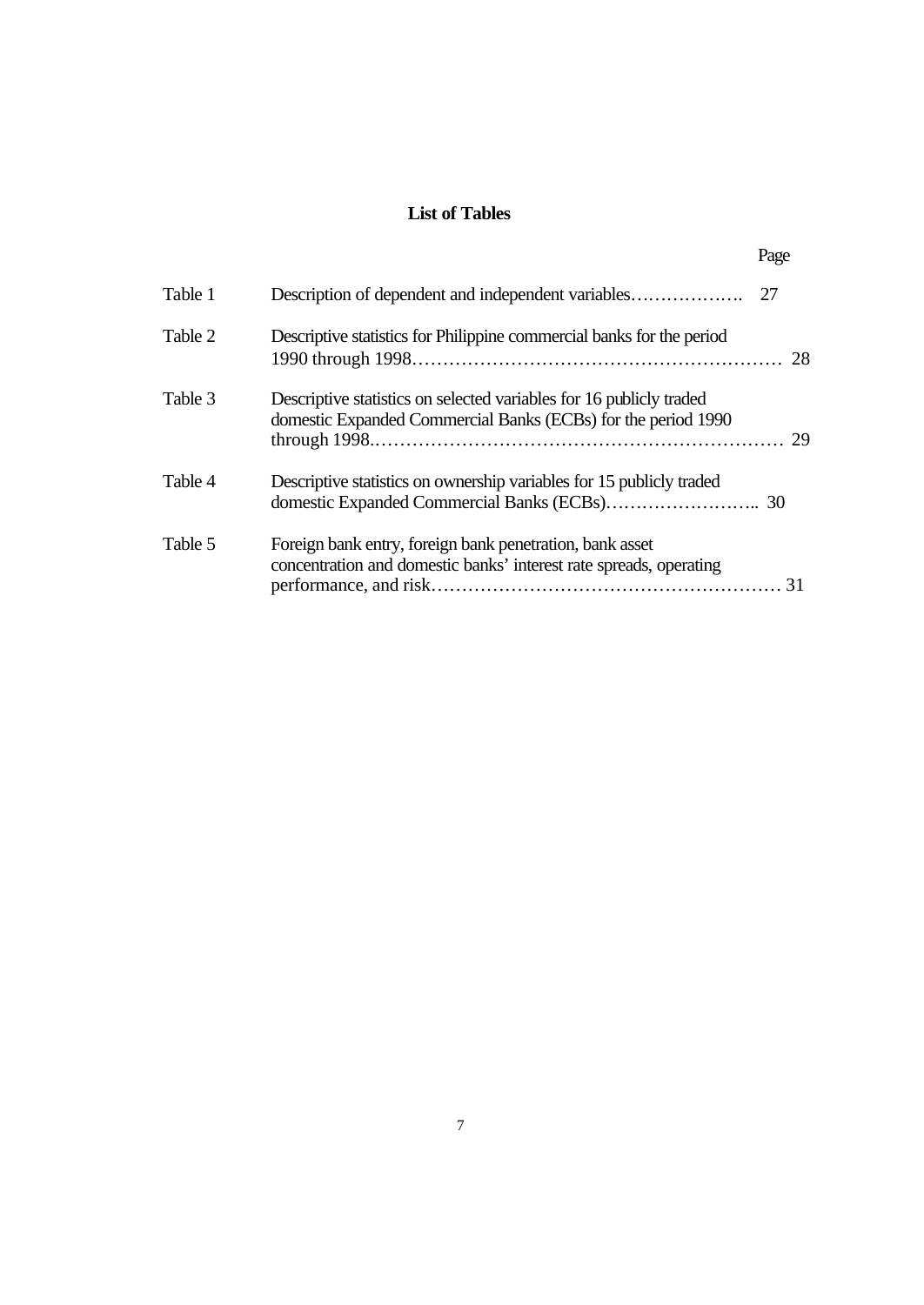# **List of Appendices**

| Appendix 1 | List of the 16 Expanded Commercial Banks (ECBs) present in the |  |  |  |  |  |  |  |
|------------|----------------------------------------------------------------|--|--|--|--|--|--|--|
|            |                                                                |  |  |  |  |  |  |  |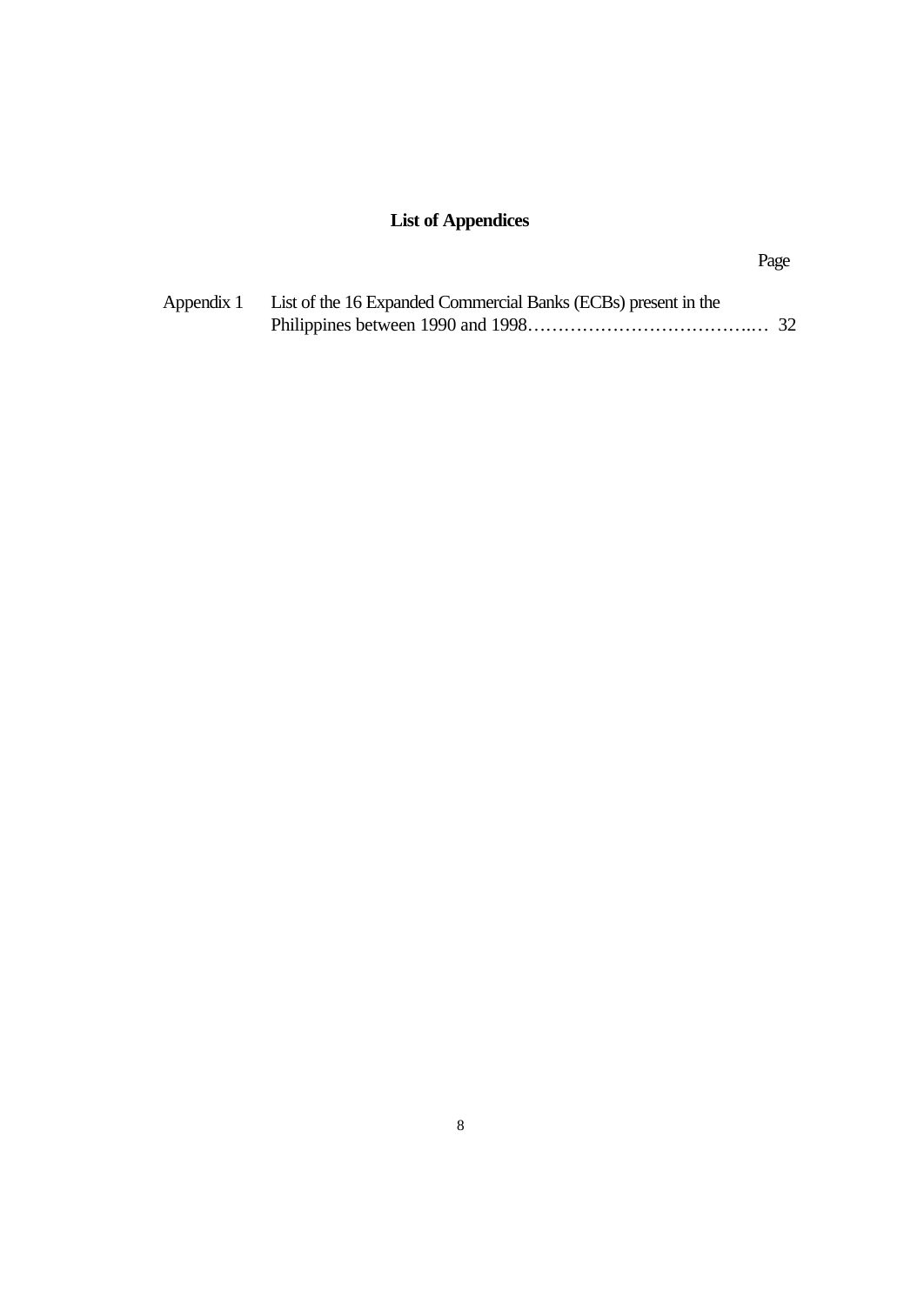## **The Impact of Liberalization of Foreign Bank Entry on the Philippine Domestic Banking Market**

## **1. Introduction**

In recent years the Philippines has embarked on a number of economic policy reforms aimed at liberalizing and internationalizing its domestic financial markets. In general, these reforms involve the relaxation or removal of barriers to international investments and the easing of barriers to international capital flows. An important subset of these reforms is centered on liberalizing restrictions on the involvement of foreign interests in the domestic banking market. This liberalization is of two general forms; regulations that allow the entry of foreign-controlled banks, and regulations that provide incentives for foreign ownership of the common stock of domestic banks. The most consequential of these regulations is Republic Act No. 7721, which was passed in May 1994, and allows the entry of additional foreign banks to operate in the Philippines and allows a foreign bank to acquire up to a 60 percent interest in an existing domestic bank.<sup>1</sup> The intent of this particular act was to change the competitive landscape of the Philippine banking sector through an influx of foreign competition and was based on the premise that greater foreign competition will prompt sounder banking practices. Furthermore, there were additional incentives aimed at encouraging foreign ownership of the common stock of Philippine companies, including that of banks, that occurred over the years 1992 to 1998 as the Ramos administration focused on economic liberalization.

It has been conjectured that increases in foreign bank entry increase competition and, therefore, act to compel domestic banks to operate more efficiently [Terrel (1986); Bhattacharaya (1993); McFadden (1994); Levine (1996); Kroszner (1998); Claessens and Jansen (2000); Claessens, Demirgüç-Kunt and Huizinga (2001)]. For example, Kroszner (1998) argues that greater foreign bank penetration in an emerging market economy improves banking practices, since foreign banks tend to be less politically connected and are less likely to exert self-promotional influence upon regulatory authorities. Levine (1996) summarizes purported benefits of allowing foreign bank entry to be (1) the improvement of quality and availability of financial services and the adoption of modern banking skills and technology, (2) stimulating development of the bank supervisory and legal framework, and (3) the enhancement of a country's access to international capital. Specifically, it is asserted that greater foreign penetration causes domestic bank interest rate spreads to narrow and profitability to decline as new competitors reduce the market price of funds in an attempt to build market share. However, direct empirical evidence demonstrating that foreign bank penetration affects interest rate spreads and bank efficiency is limited. Recent liberalization of foreign bank entry in the Philippines provides us the unique opportunity to undertake a comprehensive study of these issues within a natural laboratory setting due to four distinct advantages. First, foreign bank entry is confined to a single year where a significant number of foreign banks were granted rights to establish operations. This allows us to better isolate the effects of foreign entry. Second, confounding effects, such as restrictions on capital accounts, are largely absent in the Philippines, as general economic liberalization took place prior to the liberalization of foreign bank entry. Third, the study of a single country allows a more direct test of the affect of foreign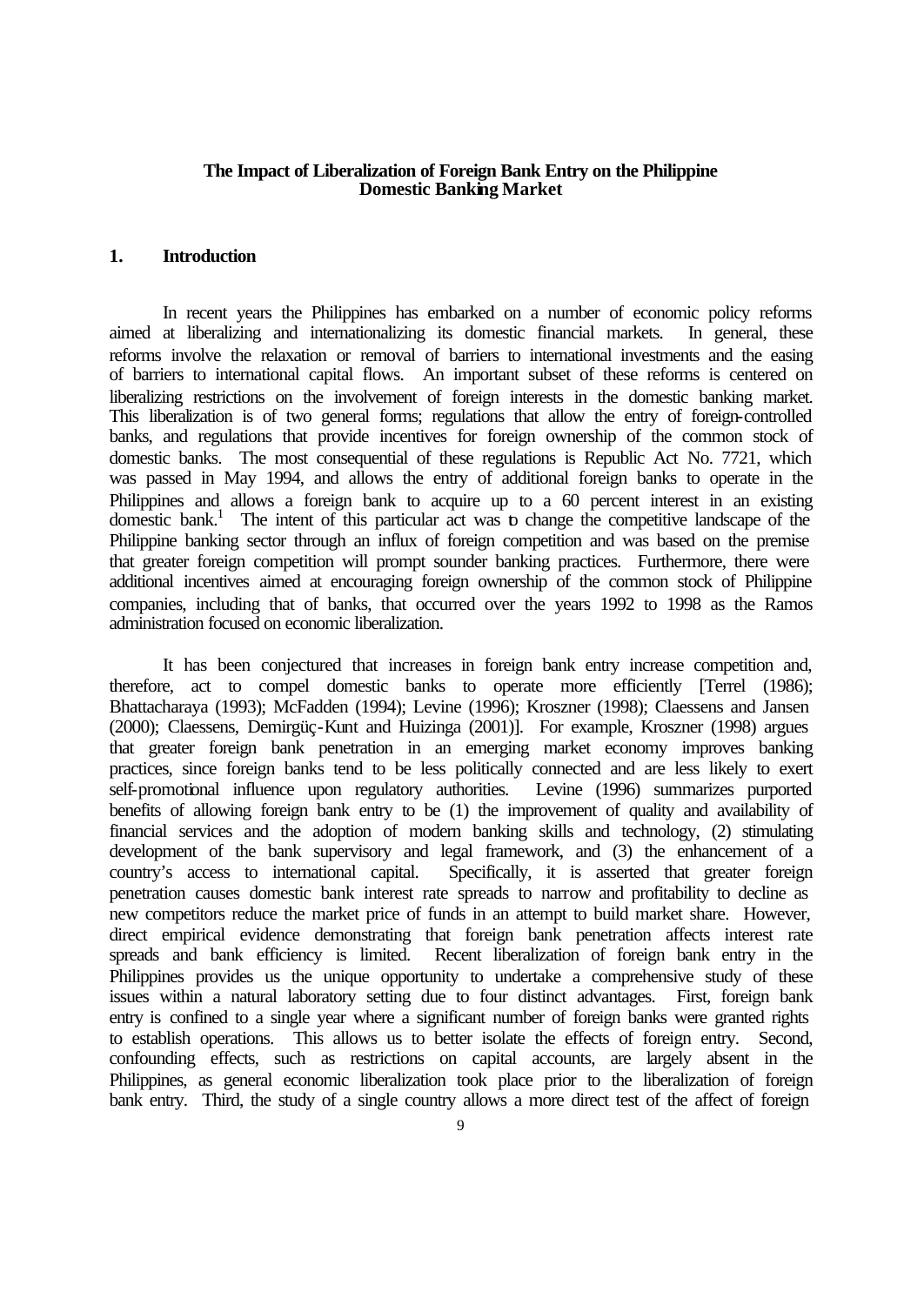competition within a uniform environment. Finally, unlike many developing countries the Philippine government plays only a minimal role in the ownership of banks. A large degree of state ownership may create a cartel-like environment that could distort results [Cetorelli and Gambera (2001)].

Besides considering the impact of foreign bank entry, we also examine how changes in the level of foreign ownership affect domestic banks. Foreign ownership of domestic bank common stock may help alleviate two perceived problems in the Philippine banking market, namely a lack of effective monitoring and the preponderance of relational banking practices [Li (2000)]. These problems occur in the Philippines, and commonly in other emerging market economies, due to a corporate governance system that is typified by high ownership concentration. In the Philippine case this ownership concentration is centered around family corporate groups that control a large portion of corporate assets, and likewise, have significant ownership in the nation's large commercial banks.<sup>2</sup> For example, we find that 10 of the 16 large domestic Philippine commercial banks are subject to significant group ownership. Additionally, when affiliation is more broadly defined to encompass related parties, including group companies, affiliated companies, and managerial insiders, we find all large commercial banks are effectively controlled by these related parties. As a consequence, bank managers are often related or appointed by the dominant ownership group, and therefore, owe some allegiance for their position [see Rivera and Koike (1995)]. The resulting system of relationship-based banking may hinder economic growth, since these banks may not fulfil an intermediary role by acting as effective corporate monitors [Li (2000)].<sup>3</sup> Consequently, a decline of group influence may act to diminish the presence of relationship-based banking, and in turn, may enable large commercial banks to better monitor corporate activities.

Within this framework, we investigate how foreign bank entry and changes in foreign ownership affect the operation and structure of domestic banks in the Philippines. We undertake this analysis using bank-level accounting data and general macroeconomic data for the time period covering 1990-1998. We find evidence that an increase in foreign bank entry acts to reduce interest rate spreads and operating expenses. This evidence supports our conjecture and the evidence of related studies [ Denizer (1999); Claessens, Demirgüç-Kunt, and Huizinga (2001)]. However, the narrowing of interest rate spreads are concentrated only in banks with higher levels of group-affiliate ownership, while gains in efficiency are lower for domestic bank subject to rising foreign ownership of their shares. We also uncover evidence that foreign entry brings about an increase in loan loss provisions similar to findings of Barajas, Steiner, and Salazar (1999b), while changes in the percentage of foreign ownership of domestic banks is inversely related to the amount of income earned from nontraditional banking sources.

# **2. Related Literature**

There are only a handful of empirical studies that directly examine the impact of liberalizing foreign bank entry on domestic banking markets. The most comprehensive of these is by Claessens, Demirgüç-Kunt, and Huizinga (2001). Using bank level data for 80 developed and developing countries over the 1988-1995 period they examine the impact that foreign bank entry has on domestic bank net interest margins, profitability, non-interest income, overhead expenses, and loan loss provisions. They find that an increase in foreign bank presence is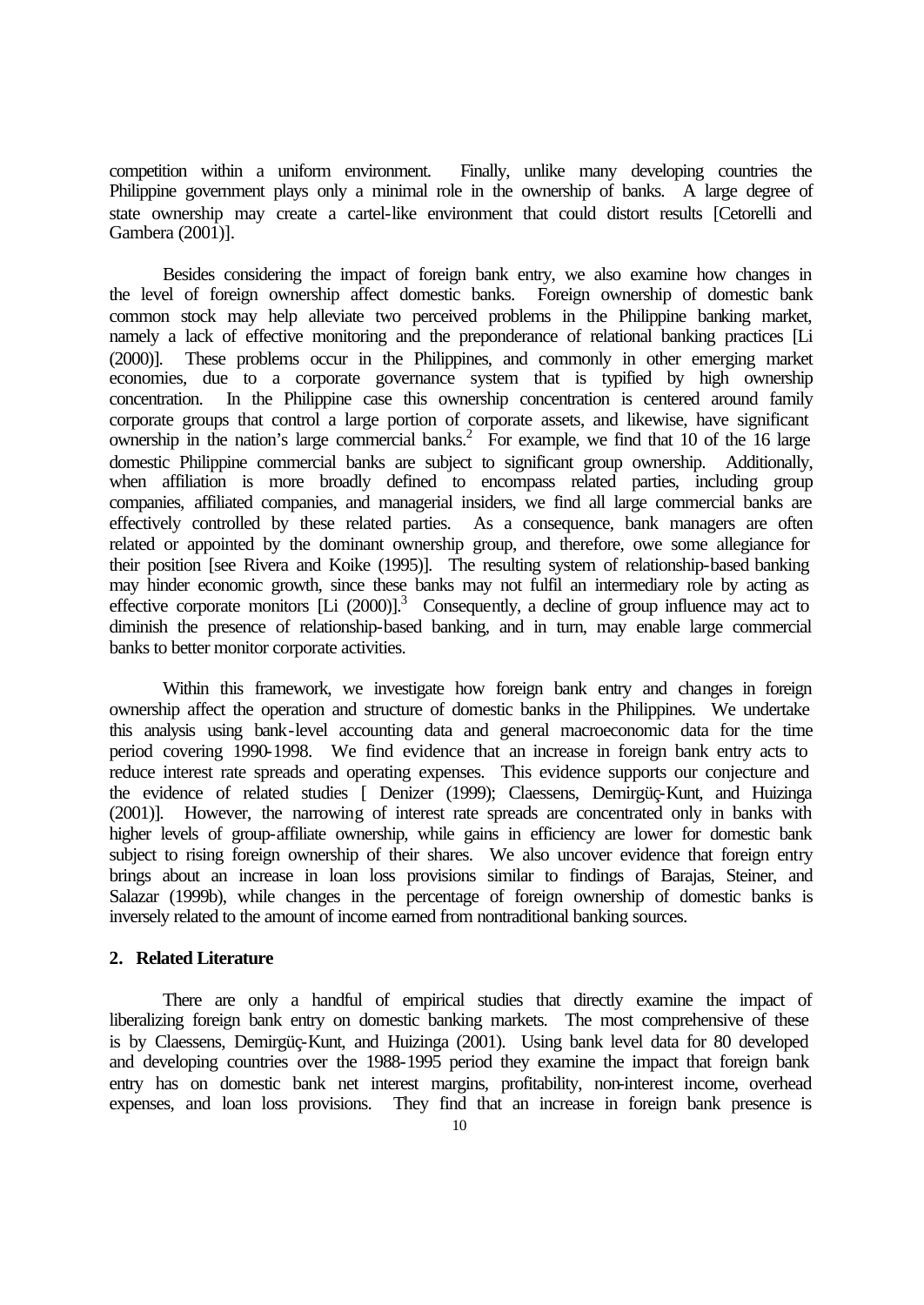associated with a reduction in profitability, non-interest income, and overall operating expenses of domestic-owned banks. These results are interpreted as evidence that foreign bank entry improves the efficiency of national banking markets and provides positive welfare implications for a domestic economy.

Studies investigating the effect of bank liberalization for particular countries include Terrel (1986), Bhattacharaya (1993), McFadden (1994), Clarke, Cull, D'Amato, and Molinari (1999), Denizer (1999), Barajas, Steiner, and Salazar (1999a), and Barajas, Steiner, and Salazar (1999b). Terrel (1986) studies aggregate accounting data for the banking markets of 14 developed countries and finds that countries where foreign bank entry is allowed tend to have relatively lower gross interest margins, lower before tax profits, and lower operating costs. In Bhattacharaya's (1993) investigation of the national banking markets of Pakistan, Turkey, and Korea he discovers that entry by foreign banks increased the amount of foreign capital available to fund domestic projects. Through an examination of the Australian banking sector McFadden (1994) uncovers evidence that foreign bank entry improves domestic bank operations.

In a study of Argentine banks, Clarke, Cull, D'Amato, and Moinari's (1999) data supports a contention that greater foreign bank presence instills competition in some areas for domestic banks. However, they believe this effect is somewhat mitigated since foreign banks primarily specialize in areas that are not in direct competition with domestic banks. In addition, their work looks primarily at indirect forms of foreign entry. Most of the rise in foreign presence is derived from the foreign acquisition of troubled domestic banks and an increase in the size of foreign banks. Denizer (1999) examined the effect of foreign entry on Turkish banks finding that foreign entry reduced domestic bank profitability and overhead expenses, and interpret this as evidence that foreign entry increased efficiency. However, he surmises that the effect of foreign entry would have been greater if capital account had been opened earlier. Turkey allowed foreign entry starting in 1980, whereas capital accounts were not opened until 1989.

Barajas, Steiner, and Salazar (1999b) investigate how the liberalization of foreign ation affected the Columbian financial sector. They find some confirmation that participation affected the Columbian financial sector. liberalization reduced intermediation spreads and loan quality, but that liberalization increased administration costs. However, when considering specific relationships based on the number of foreign banks entering Columbia they find that intermediation spreads are not affected by entry. A problem is that it is difficult to evaluate the effect of foreign bank entry using Columbian data for the following reasons. First, the government owned a substantial portion (55%) of bank assets in 1991 when liberalization began. A conversion of much of these assets to private banks throughout the decade may have overwhelmed any effect attributed to foreign bank entry. Second, an increase in foreign bank participation apparently took years to occur in any significant sense. While the percentage of domestic banks with foreign participation was at 7.6% in 1991, it increased to only 9.7% by 1996 before accelerating to 31.4% in 1998.

These studies are subject to some limitations based on their structure and the countries studied. First, studies investigating effects across countries are inherently confronted with the problem of separating out effects associated with foreign bank entry from effects attributed to contrasting economic and regulatory factors. Second, any effect derived from increased foreign penetration depends on whether other financial reforms have taken place, such as, domestic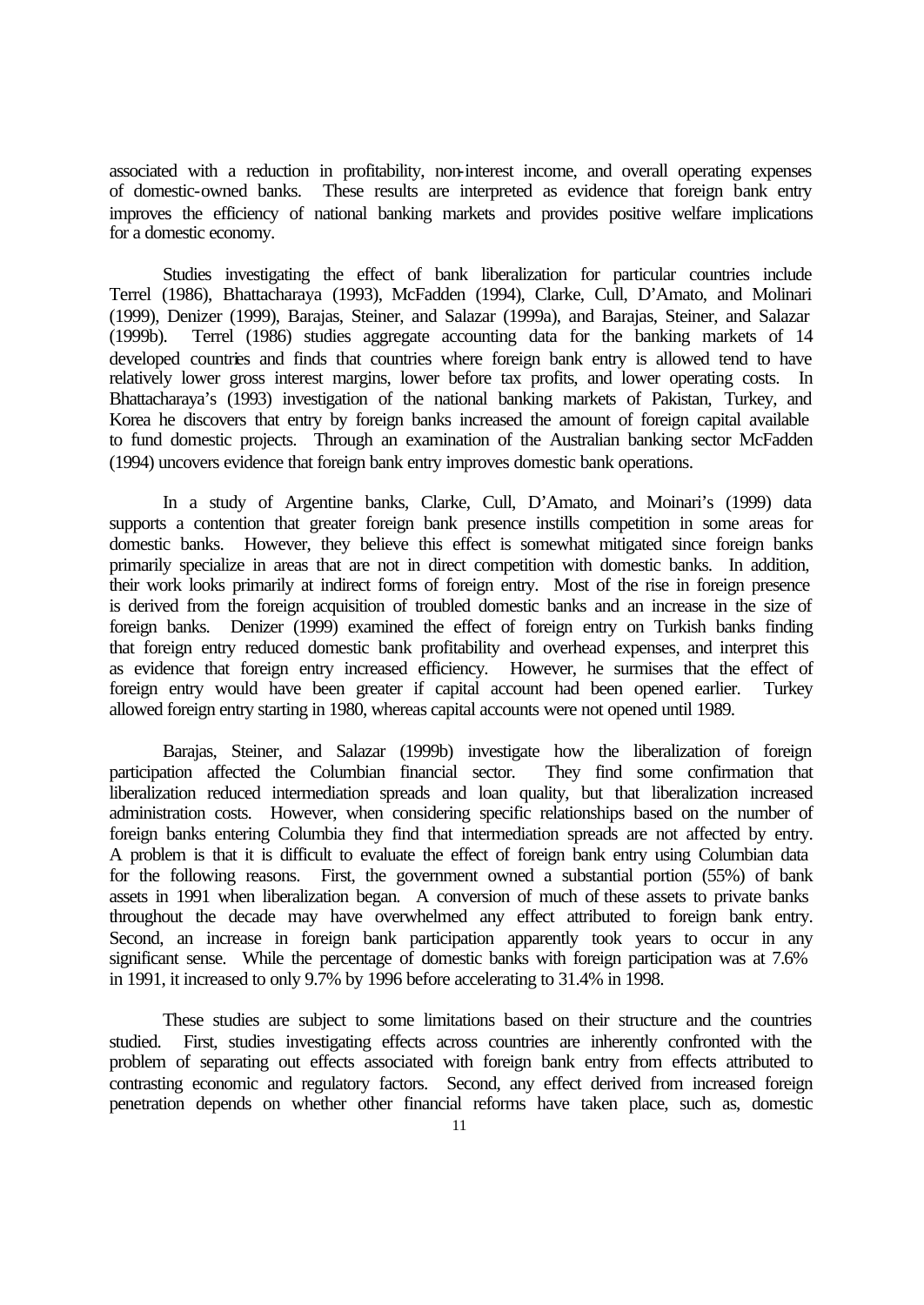financial deregulation, strengthening the regulatory and supervisory framework, capital account liberalization, and privatization of bank assets [Claessens and Jansen (2000)]. In the aforementioned studies, these other financial reforms have taken place either simultaneously or subsequent to the deregulation of foreign penetration. Finally, in previous studies deregulation of foreign entry has occurred over long periods of time, such that, it becomes more difficult to isolate associated effects.

There is also a body of related research that highlights the importance of an effective banking regulatory system. Demirgüç-Kunt and Detragiache (1998) have demonstrated that countries with weak institutional environments, characterized by ineffective legal enforcement, inefficient bureaucracies, and corruption, are faced with greater prospects of instability in their banking sector in the time period immediately following financial liberalization. LaPorta, Lopez-de-Silanes, Shleifer, and Vishny (1997) investigate how certain legal and political features evolve and demonstrate that a country's legal system is determined primarily by its culture and history. Rajan and Zingales (2000) expand on this work and demonstrate a link between political considerations and the institutional impediments to financial development. Overall, these studies report that many countries do not develop efficient financial and legal systems, even when it is generally agreed to be economically beneficial, because politicians fear a redistribution of economic wealth and the loss of political control. However, Rajan and Zingales (2000) believe globalization and technological change may be important catalyst to overcome entrenched political interests and act as impetus for financial development.

#### **3. Variable Description and Predicted Relationships**

As a means of investigating the effect of liberalization that has taken place in the Philippines we analyze how greater foreign presence in the domestic banking sector affects domestic bank operations. Changes in foreign presence is defined as additional foreign bank entry and the change in ownership in domestic bank common stock by foreign investors. Our sample includes all 16 domestic expanded commercial banks (ECBs). We feel this sample forms an accurate representation of the Philippine domestic banking market. These 16 ECBs constitute on average roughly 70% of the total assets of the entire commercial banking sector over the period of study, 1990 to 1998 (see Appendix 1). Our set of domestic ECBs are all publicly traded on the Philippine Stock Exchange (PSE) and all rank as one of the largest 1,000 corporations in the Philippines. Using these large ECBs also allows for a direct investigation of the effect of foreign bank entry since the markets served and the services provided by new foreign banks are comparable to those provided by the domestic ECBs. We believe the smaller domestic banks not included in our analysis serve unique market segments that are less likely affected by a change in foreign presence. We also consider other factors that may affect bank operations, specifically measures of ownership structure, bank-level variables, and general economic variables. The variables used in this study are defined in Table 1.

One way to measure the change in foreign presence is to use a measure of foreign bank entry. For this variable we simply use the proportion of foreign banks to the total number of large commercial banks (FOR#). With this variable we conjecture that domestic banks react at the time of foreign bank entry in an effort to effectively compete against these new market entrants.<sup>4</sup> We posit that foreign banks are motivated by profit and market penetration and that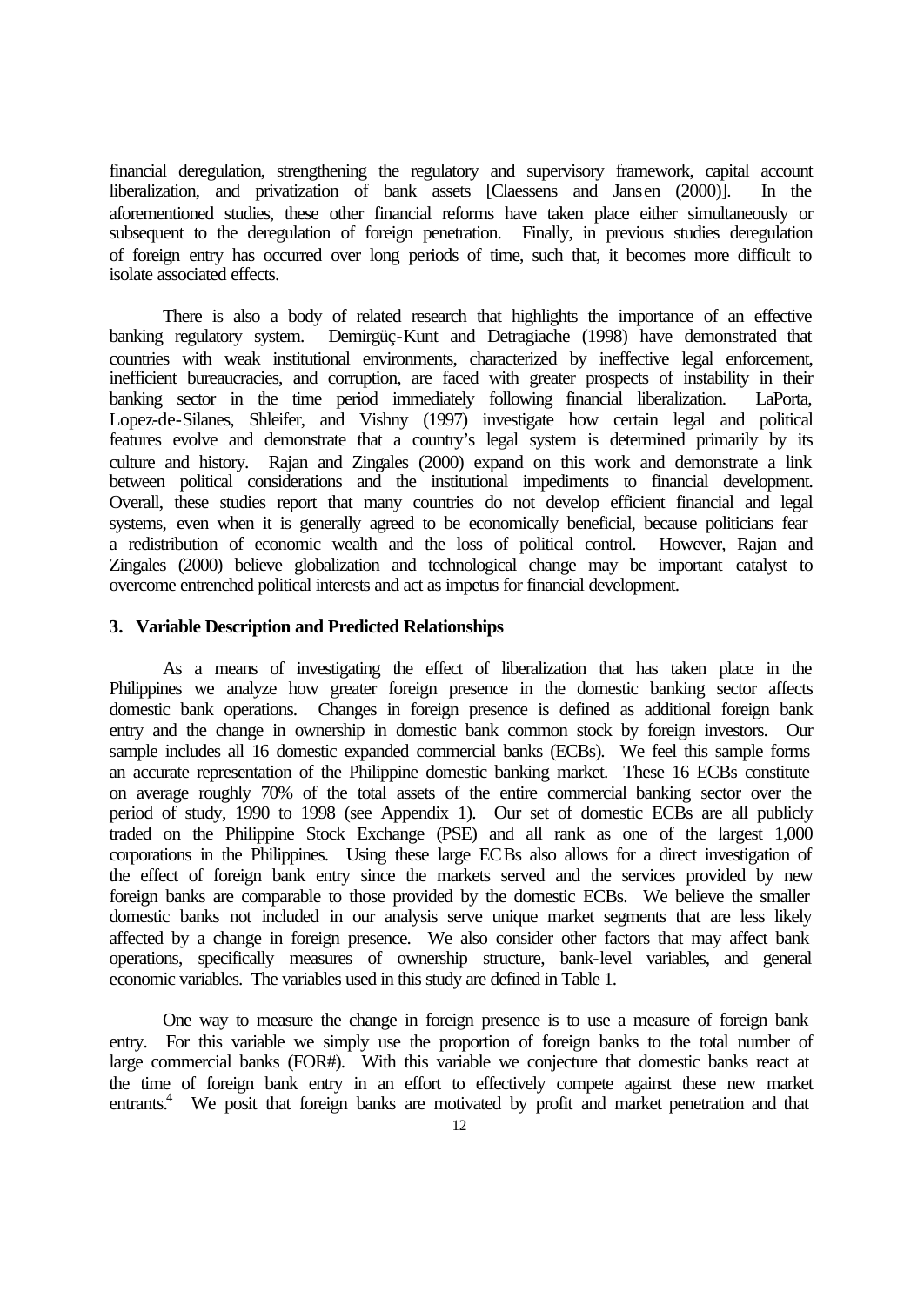domestic banks are forced to adopt more efficient bank practices to maintain market share. Our other measure of foreign presence is the percentage foreign ownership of domestic bank common stock. The level of stock ownership by foreign investors may provide an indication of the openness and efficiency of that market. A rise in foreign ownership is thought to increase outside monitoring activity and result in improvements in bank practices. To demonstrate why this variable may be important, we find that foreign ownership of domestic ECBs increased markedly from 8.69% of the total in 1992 to 14.81% in 1998.

To evaluate how changes in foreign presence affect bank operations we analyze the effects of foreign entry on interest rate spreads, various measures of operating performance, and risk. Similar to Terrel (1986), Barajas, Steiner, and Salazar (1999b), and Claessens, Demirgüç-Kunt, and Huizinga (2001), we expect interest rate spreads will decline with greater foreign presence. This narrowing of interest rate spreads may occur due to either a decrease in interest income or an increase in interest expenses. Interest income may decline if loan rates are reduced as a bank attempts to fend off declines in the size of their loan portfolio. Likewise, interest expenses may increase with rising deposit interest rates as the ability to attract new deposits becomes increasingly competitive. Interest rate spreads are defined as the average interest rate received by banks from their lending activities less the average interest rate paid by banks to their depositors  $(IRS)^5$ 

# *H1: An increase in foreign presence is expected to result in a decline in interest rate spreads.*

We measure a bank's operating performance with three alternative measures; accounting profitability, non-interest income, and operating expenses. Accounting profitability consists of profits from all sources including interest rate spreads, as well as, any profits derived from nonlending sources. Here we attempt to include the possibility that domestic banks may respond to increasing competition by seeking alternative sources of business to replace traditional bank business that was lost. However, the realization of any non-lending profits may occur gradually. Therefore, in the time period immediately following an increase in foreign bank presence, we expect that accounting profits will decline.

## *H2: An increase in foreign presence is expected to result in a decrease in accounting profits.*

We also look separately at non-lending operations, because many commercial banks in the Philippines engage in nontraditional banking activities, including investment banking and brokerage services. In addition, the importance of these activities may increase as competition erodes the market share of domestic banks in these traditional banking areas. We use noninterest income as our proxy for a bank's level of non-lending activities.

# *H3: An increase in foreign presence is expected to result in an increase in non-lending activities.*

We analyze the effect a change in foreign presence has on operating expenses since any associated improvements in managerial efficiency and organizational structure are expected to result in a decline in operating expenses [Claessens, Demirgüç-Kunt, and Huizinga (2001)]. Similarly, Berger and Hannan (1998) discuss the possibility that with an increase in foreign bank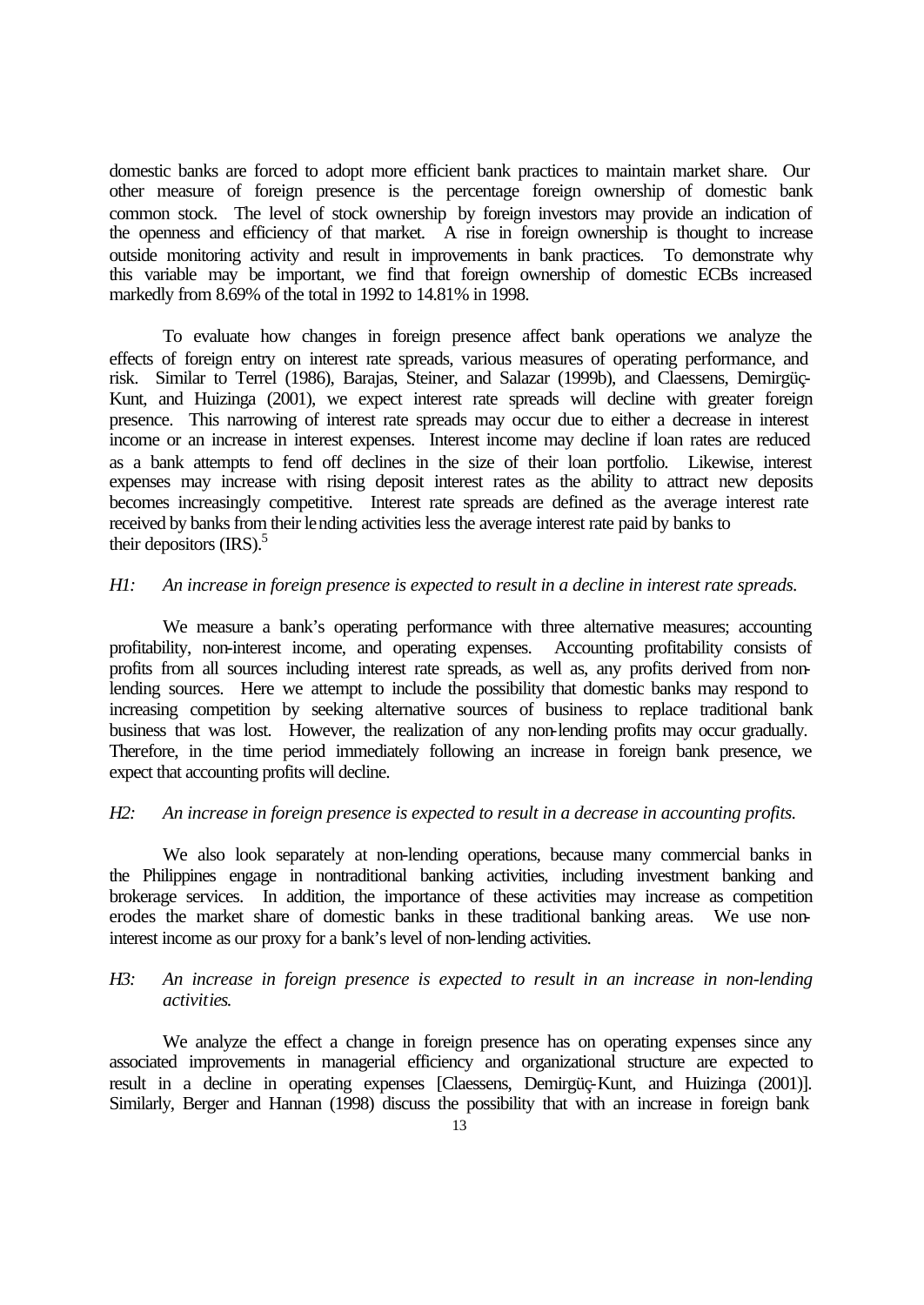entry, domestic bank managers may be forced to give up their sheltered 'quiet life' and exert greater focus on cost efficiency. In this study, operating expenses are proxied by overhead expenses. These are expenses associated with a bank's lending and non-lending operations, including employee and managerial compensation, fringe benefits, depreciation charges, overhead, and equipment-related expenses.

## *H4: An increase in foreign presence is expected to result in a decrease in operating expenses.*

Claessens, Demirgüç-Kunt, and Huizinga (2001) argue that an increase in foreign bank presence may induce domestic banks to take on relatively less creditworthy customers, thereby, increasing bank risk. For example, domestic banks may give greater focus to retail lending as foreign competition takes away safer wholesale business. Therefore, we expect that the immediate impact of an increase in foreign presence is to increase the risk of domestic banks as competition decreases profit margins, induces profit volatility, and encourages the underwriting of riskier loans [see Shaffer (1998) for a discussion of adverse borrower selection]. However, in the long-run, an opposing effect may occur if competition encourages improved bank management, including underwriting procedures and greater bank disclosure. In this study we proxy bank risk by total loan loss provisions. We assert that loan loss provisions are a reflection of the quality of a bank's loan portfolio.

*H5: An increase in foreign presence is expected to increase bank risk in the short term.*

## **4. Data for the Philippine Banking Industry**

We use accounting-based measures for interest rate spreads, operating performance, and risk to circumvent problems associated with differences in market liquidity of commercial banks in our sample, since trading activity in the Philippine stock market is limited. Besides investigating how a change in foreign presence affects bank operations, we also include variables to control for the possible influence of ownership structure, bank-level factors, and general economic factors as Demirgüç-Kunt and Huizinga (1998) find such variables as important. We gather specific accounting-based bank data from bank annual reports, the Philippine Stock Exchange Research Department, and the Securities and Exchange Commission. Macroeconomic data and data used to measure foreign bank entry are obtained from the Bangko Sentral ng Pilipinas Statistical Center. Ownership data is obtained from the Philippine Stock Exchange Research Department and the Securities and Exchange Commission.

Ownership structure variables include group affiliation and ownership concentration.<sup>6</sup> Group affiliation is a dichotomous variable describing whether a bank is considered affiliated to a domestic family corporate group. A domestic bank's response to a change in foreign presence may be affected by whether the bank is affiliated to a group. Close ties to a corporate group may equate to close relational banking ties that are largely immune to the effects of foreign bank entry. Or conversely, foreign bank entry may have a more forceful effect on group-affiliated firms if this entry helps reduce relational banking ties.

Similar to Rajan and Zingales (2000), we use ownership concentration as our proxy of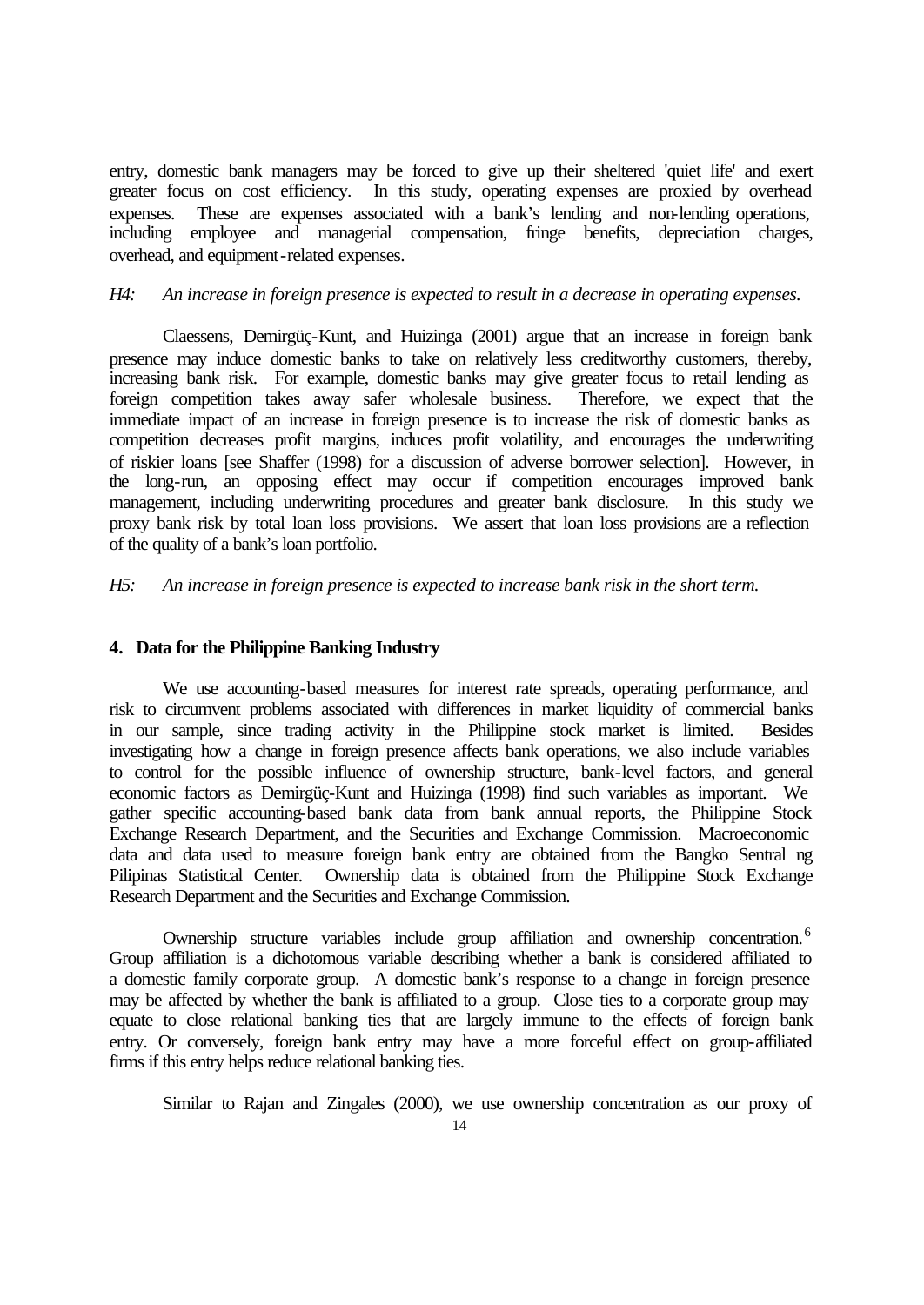political obstacles and the level of transparency. Because many emerging economies are subject to high ownership concentration, we are interested in first determining if this is the case with Philippine commercial banks, and if so, determining the effect this ownership concentration has on bank operations. Ownership concentration is calculated as the percentage ownership of the five largest stockholders. We surmise greater ownership concentration is an indication of the presence of political obstacles and a resulting diminished transparency [see Kroszner (1998)]. Therefore, we expect relatively higher ownership concentration to lessen any effects from foreign bank entry.

To control for bank specific effects we include four bank-level variables; non-interest earning assets, funding, operating expenses, and relative bank size. These variables are included since they may be directly related to bank profitability and are consistent with previous research including the general model of Claessens, Demirgüç-Kunt, and Huizinga (2001). The measure of non-interest earning assets controls for the level of assets that do not directly generate interest income and is used to proxy for bank efficiency. Funding includes those bank liabilities that generate an interest expense. Therefore, the level of funding directly affects interest rate spreads, operating performance, and bank risk. Operating expenses are used as an independent variable in cases where we expect operating efficiency to be an important factor. The relative size of the bank is included to capture any scale efficiency effects that may be present. We hypothesize that a domestic bank's response to foreign bank entry may be related to the domestic bank's size, which proxies for the extent of its relationships and reputation. Having more concrete which proxies for the extent of its relationships and reputation. relationships and an enhanced reputation are expected to be positively correlated with the relative size of the bank.

We also include a set of general economic variables that may affect interest rate spreads, operating performance, and bank risk. These variables include the yearly inflation rate, a measure of capital scarcity, reserve requirements, and economic growth. The level of inflation controls for the expected direct relationship between inflation with interest rate spreads and profits. Greater capital scarcity allows banks to increase their spreads and profits but may have an adverse impact on loan losses. The legal reserve requirement ratio is used because changes in this ratio will impact on bank performance. A measure of general economic growth is included to control for any effect that general increases in economic activity may have on bank operations and profits.

Descriptive statistics for the entire Philippine commercial banking sector are presented in Table 2. These data highlight the dramatic jump in the number of foreign-owned commercial banks starting in 1995, corresponding to regulation passed in 1994. The number of foreignowned commercial banks increased from 4 in 1994 to 14 in 1995, or on a percentage basis went from 12.1% to 31.1% of the total number of commercial banks.<sup>7</sup> Similarly, a rise in the amount of total assets and liabilities began in 1995, but instead of an immediate jump the increase has been gradual. For example, the average size of a foreign-owned commercial bank declined from PhP21,630.5 million in 1994 to PhP8,247.6 million in 1995. However by 1998 the average size of foreign commercial banks surpassed the 1994 level reaching PhP29,825.7 million. In addition, the average size of domestic commercial banks appears to have increased in reaction to entry of foreign commercial banks. While the average size of domestic commercial banks increased steadily from 1990 to 1993 from PhP17,176.5 million to PhP24,879.6 million, this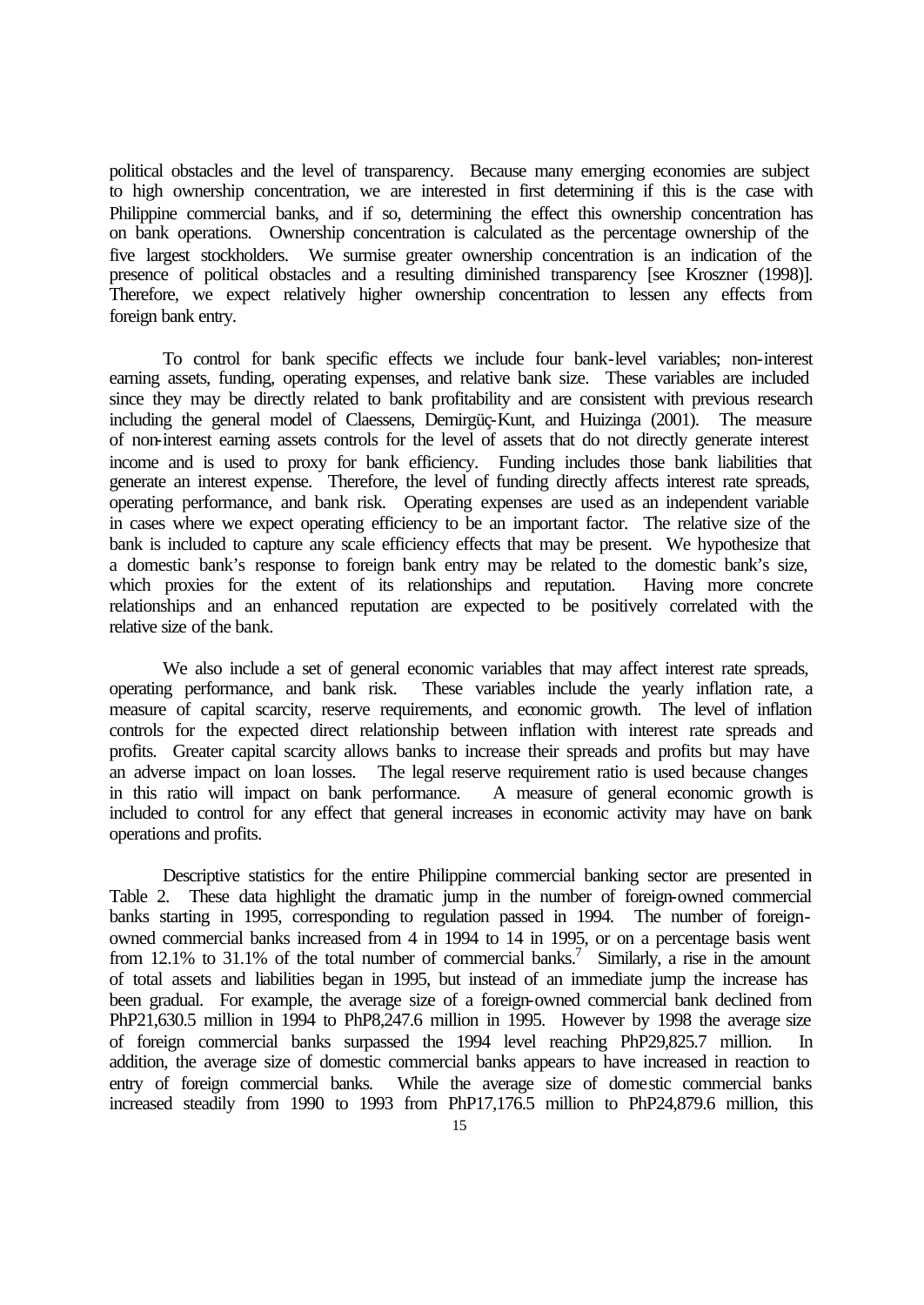trend accelerated in 1994, perhaps due to anticipation of the regulation liberalizing foreign bank entry. By 1998 the average size of domestic commercial banks had increased to PhP50,975.9 million.

Our statistics vary from the summary statistics reported by Claessens, Demirgüç-Kunt and Huizinga (2001) and Cetorelli and Gambera (2001) for the Philippines. For example, Claessens, Demirgüç-Kunt and Huizinga (2001), using data from BankScope for the years 1988- 1995, gathered a sample of 17 banks in which they found that 46% were foreign having 57% of bank assets. In contrast, based on a sample that includes all domestic commercial banks and all foreign banks, we find for the year 1995 that 31% of banks are foreign having 9.1% of bank assets. Over the period 1990-1998 we find that on average foreign banks make up 21.2% of all banks and possess 12.8% of bank assets. In addition, Claessens, Demirgüç-Kunt and Huizinga (2001) and Cetorelli and Gambera (2001) report that the three largest banks have a 40% market share of total assets, while we find that the market share of the three largest banks averages 32.0%. These differences in summary statistics are probably due to using different sources for data. Where these previous studies relied on a limited number of banks reported by BankScope, we collected data on all Philippine commercial banks and we cross-check our data through multiple sources.

Table 3 presents statistics for interest rate spreads, accounting profits, non-interest income, operating expenses, risk, and relative size for the 16 domestic expanded commercial banks (ECBs) in operation during the years 1990-1998. Interest rate spreads are shown to vary widely between banks. Data for operating performance (AP, NII, and OE) corroborate this finding highlighting that some commercial banks perform substantially better than others. These data also highlight responses to the structural changes in the Philippine banking sector. Interest rate spreads, profits, and non-interest income appear to decline throughout this period. Whether those declines are associated with changes in foreign presence is investigated further in the next section. Overall our results are consistent with Claessens, Demirgüç-Kunt and Huizinga (2001), except in the case of interest rate spreads. Where they find an average spread of 3.5% over the 1988-1995 period, we find an average spread of 6.4% over the 1990-1998 period. These differences may be due to sample construction as referred to previously, or due to our sample excluding two economically troubled years, 1988-1989.

Ownership data, reported in Table 4, reveals that ECBs are closely controlled. Comparing ownership data for the pre-liberalization year of 1992 to that of the postliberalization year of 1998, we find that average insider ownership declined from 55.34% to 43.25%. It is interesting to note how insiders are split between direct insiders and groupaffiliated companies, where direct insiders are defined as directors, officers, and related interests (DOSRI). In 1992 the total insider ownership portion of 55.34% is composed of 17.77% by DOSRI and 37.57% by group-affiliated companies. However, by 1998 DOSRI ownership increased to 23.73%, while group-affiliated ownership declined to 19.52%. This suggests a movement by group affiliates away from investing in ECBs and may be a response to banking and financial market liberalization. Perhaps group-affiliated companies are finding other alternatives for obtaining funds. An alternative explanation is that the ability of group-affiliated companies to extract wealth through bank ownership has declined. According to the private interest theory developed by Kroszner (1998), well-organized groups are able to use coercive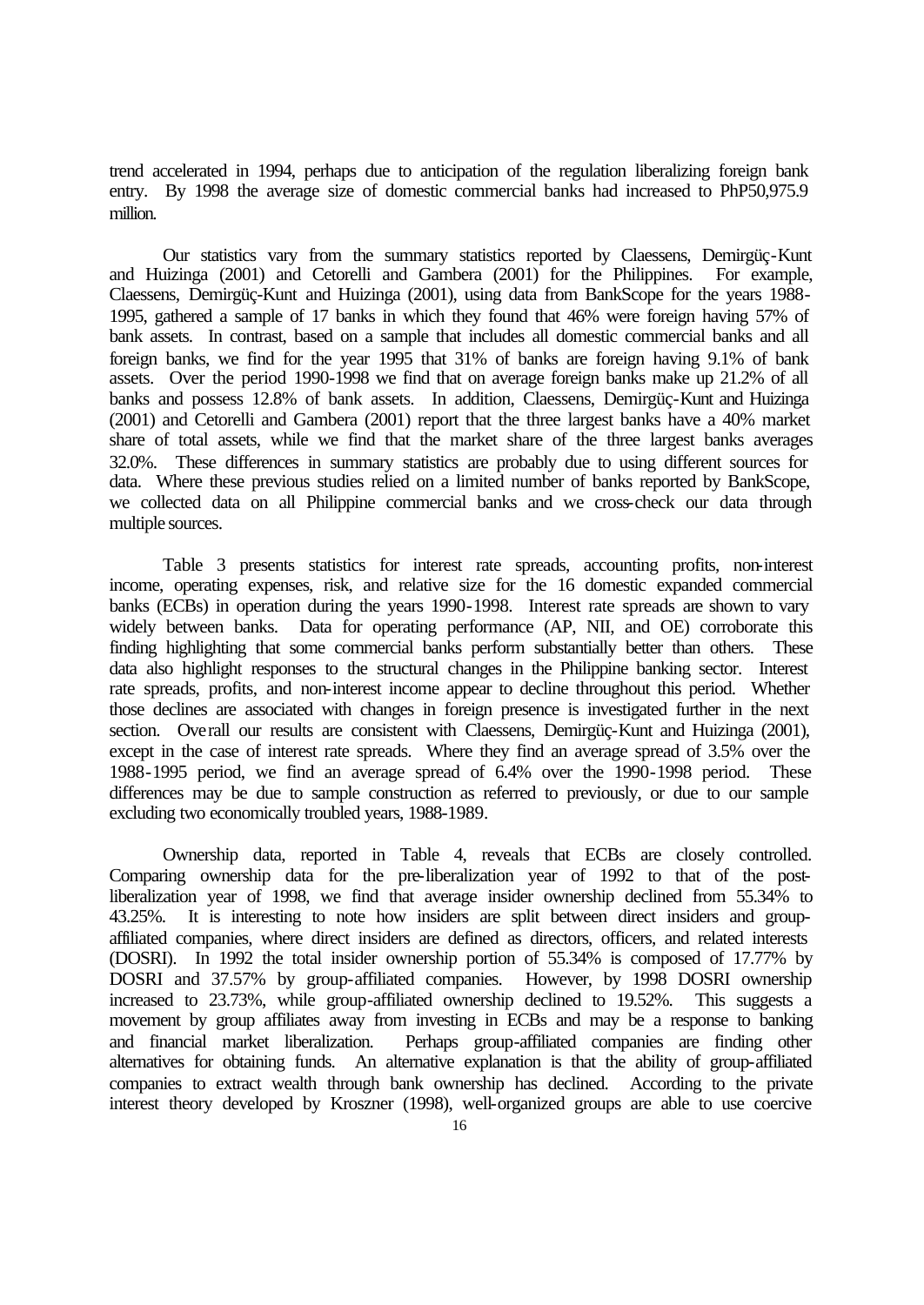power over the state to capture rents for these groups at the expense of other dispersed interests. As the influence of these groups declined after the fall of the Marcos presidency in 1986 and the subsequent economic reforms, the ability of groups to extract rents may have also declined.

Further evidence of the concentration of commercial bank control is provided with data for average ownership of the top one, five, and twenty shareholders, also reported in Table 4. It is interesting to note that these measures of ownership concentration increased from 1992 to 1998. However, these statistics must be viewed with caution for the following reasons. First, ownership data for Philippine companies is difficult to decipher. Some owners mask their identities using front companies or investors. This was probably more common in the early 1990s as many ex-Marcos cronies hid assets to avoid government scrutiny. For example, for the Philippine National Bank in 1992 the top one, five, and twenty ownership stakes were 2.2%, 7.9%, and 15.6%, respectively. By 1998, as the government had sequestered shares deemed to be illegally obtained by ex-President Marcos cronies, the Philippine National Bank ownership stakes of the top one, five, and twenty categories had risen to 45.6%, 84.1%, and 86.6%, respectively. As evidence, government ownership increased from less than 1.0% in 1992 to 45.9% in 1998. Second, there have been problems associated with the reporting of ownership data by regulators. Lack of enforcement powers of regulators and severe under-staffing problems result in significant inaccuracies in the filing and recording of mandatory ownership data.

# **5. Analysis of Foreign Presence**

To investigate how a change in foreign ownership affects the operation of domestic banks we employ a random effects model to analyze our sample of cross-sectional time-series panel data that is made up of data for 16 ECBs over a nine year period. In Table 5 we present results of three separate models for each of five dependent variables, including interest rate spreads (IRS), profits (AP), non-interest income (NII), operating expenses (OE), and risk (RSK). In the first model we present measures of foreign presence that capture both the number of new foreign banks entering the market (FOR#) and the change in the percentage ownership by foreign investors (FOR%). The second model uses these measures of foreign presence interacted with a dummy variable that designates whether the ECB is affiliated to a domestic family group (GRP). The third model again uses these measures of foreign presence but these are instead interacted with the percentage of group ownership in the ECB (GROUP). We include these interaction terms because a large proportion of productive assets are controlled by domestic family corporate groups and the degree of group ownership may affect the relationship between foreign entry and a domestic bank's operations [for a discussion see Unite and Sullivan (2000)]. For example, LaPorta, Lopez-de-Silanes, and Shleifer (1999) find that in many developing countries the actions of firm managers are oftentimes controlled by the founding families. The control position taken by these founding families help reduce any severe agency problems that are present in countries with undeveloped corporate governance systems [Shleifer and Vishny  $(1997)$ ].

We find that foreign bank entry (FOR#) is inversely related to both interest rate spreads and profits, but only in cases where group-affiliation is important. For example, interest rate spreads and profits significantly decline in response to the competitive pressures induced by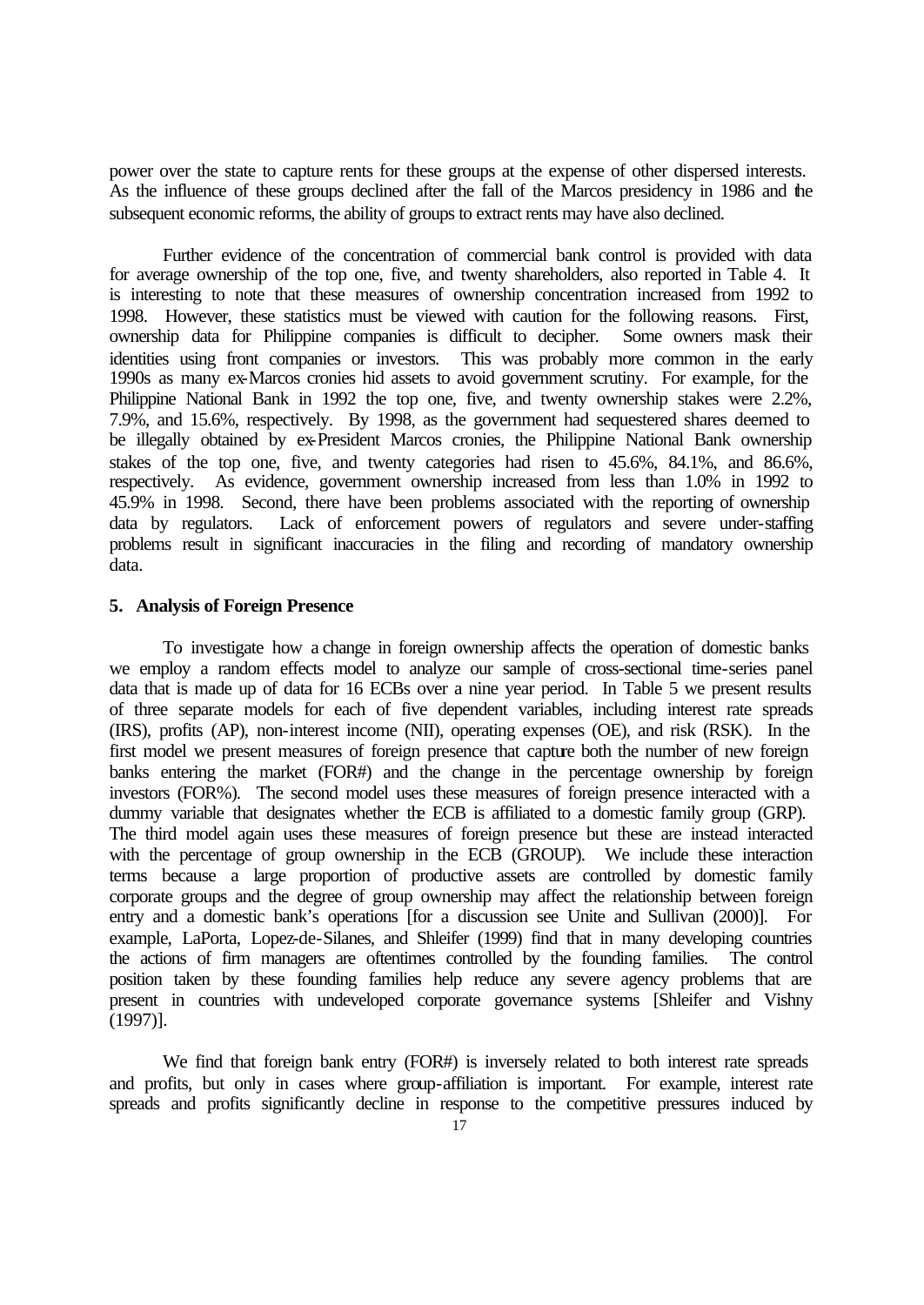foreign entry only when those domestic banks are affiliated to a domestic family business group. Therefore, it is only when the ECB is affiliated to a domestic group that our findings for the Philippines support those of Terrel (1986), Bhattacharaya (1993), McFadden (1994), and Claessens, Demirgüç-Kunt, and Huizinga (2001). We surmise that a decline in group ownership, and therefore the relational banking ties these groups have with certain affiliated domestic banks, creates an environment in which these affiliated banks are significantly impacted by competition from the newly entered foreign banks. Overall, it appears that group-affiliated banks are affected more by foreign entry because group-affiliated banks have relatively higher pre-liberalization spreads.<sup>8</sup> We take this to be evidence of a decline in the influence of relationship-based banking.

In addition, we find that as the relative size of the bank (RSZ) increases, the greater will be the associated decline in interest rate spreads and profits. Because we also find evidence that the smaller banks are subject to greater decreases in interest rate spreads, we conclude that the smaller ECBs respond to foreign competition by increasing their size more quickly than larger ECBs.<sup>9</sup> We surmise that group-affiliated banks and smaller ECBs are often better politically connected with more established relationships, and therefore, liberalization which deregulated foreign bank entry had a more profound affect on the earnings and profits of these politically connected banks. It may be that these politically connected banks lost political influence during this period. These findings support the contention of Rajan and Zingales (2000), that politically powerful groups will not give up economic power easily. In the Philippines, this banking liberalization took place in a time period following a dramatic change in government when the ex-cronies of the past President Marcos had lost much of their political influence. Politically this type of deregulation was not possible prior to the pro-market administration of President Ramos that started in 1992 and extended through 1998 [Unite and Sullivan (2000)].

As opposed to group-affiliated banks, the relatively faster growing ECBs appear to be able to become more efficient, as indicated by the inverse relationship between operating expenses and relative size. We conclude that the intent of the banking liberalization, to make domestic banks more competitive and efficient, has worked effectively in the case of this set of fast growing ECBs. Group-affiliated banks, although adversely affected in terms of revenues and profits, are not found to be becoming more efficient. Perhaps these group-affiliated banks provide benefits to other group corporations that preclude them from markedly reducing operating expenses.

We also find that the entry of foreign banks is directly related to a decline in operating expenses and an increase in bank risk. The decline in operating expenses is consistent with findings of Claessens, Demirgüç-Kunt, and Huizinga (2001). This finding suggests that banking liberalization allowing foreign entry has resulted in greater efficiency. The increase in loan loss provisions associated with foreign bank entry supports the contention of Claessens, Demirgüç-Kunt, and Huizinga (2001) that domestic banks are forced to take on less creditworthy customers due to the increased competition brought by the entry of foreign banks.

Liberalization pertaining to foreign ownership of domestic banks does not appear to have as an important influence. We find only that increases in the percentage ownership by foreign investors in domestic banks (FOR%) cause an increase in operating expenses and a decrease in non-interest income. Whereas, operating expenses are shown to decline with foreign bank entry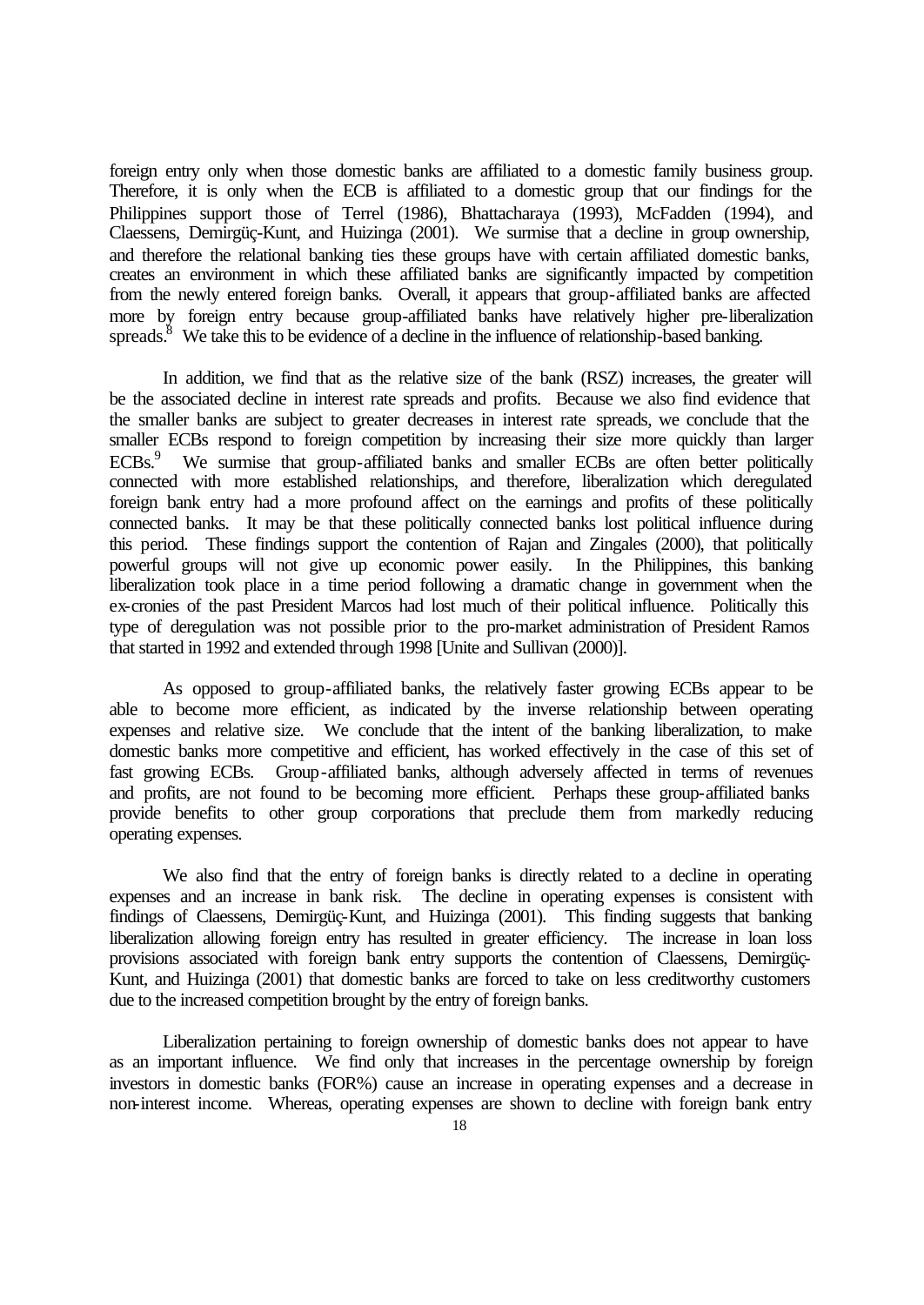as expected, operating expenses increase as the percentage of ownership in domestic banks by foreigners increases. This finding may be comparable to Barajas, Steiner, and Salazar (1999b), who find that there is a component of liberalization unrelated to entry that causes the administrative costs of domestic banks to rise. Perhaps this is related to an increase in intermediation costs resulting from stricter provisioning and reporting requirements that accompanied liberalization. There may also be an increase in costs as banks ready themselves for competition, specifically costs related to activities, such as, the hiring of higher-skilled employees, training current employees, and the acquisition of upgrading of equipment. This suggests that increases in foreign ownership provide managers the impetus to modernize their operations. The decline in non-interest income associated with greater foreign ownership supports a view that with greater levels of foreign monitoring domestic banks reduce their dependence on non-banking areas of business. Although we do not find that foreign ownership levels are significantly associated with spreads or profits, there is assumably a corresponding increase in revenues from traditional banking sources associated with foreign ownership that makes up for this decline in non-interest income and increase in operating expenses.

Besides effects related to foreign presence, the bank-level and general economic factors we employ as control variables are found significant in many cases. Profit is found to be negatively associated with non-interest earning assets (NIA), the level of funding (FND), and operating expenses (OE). The negative relationship between non-interest earning assets and profits suggests that banks that focus on non-interest earning assets suffer relatively greater profit erosion. This supports a view that banks are more profitable when they focus on traditional banking services. The inverse relationship between profits and funding highlights an agency problem present when banks rely more on deposit and non-deposit funding than as capital sources equity. Berger (1995) discusses how profits should be positively related to equity levels since this will encourage more prudent lending, and therefore, better performance. The inverse relationship we find between funding and profitability, is therefore expected, since the level of deposits and non-deposit funding are inversely related to the level of equity. The negative relationship between operating expenses and profits correspond to results of Denizer (1999) and Claessens, Demirgüç-Kunt, and Huizinga (2001). Our results imply that Philippine banks are unable to pass higher operating expenses on to customers.

With non-interest income (NII) as our dependent variable, we find evidence of a positive relationship with operating expenses. This supports the view of Claessens, Demirgüç-Kunt, and Huizinga (2001), that banks incur greater operating expenses in order to generate more income from alternative sources. Bank risk (RSK) is shown to be significantly affected by two banklevel variables, non-interest earning assets and the level of funding. The inverse relationship between risk and non-interest earning assets may be a consequence of banks diversifying their cash flows streams by relying on sources of business rather than only loans. We also find that deposit and non-deposit funding increases in conjunction with loan loss provisions. This points to a general increase in risk in the banking sector, since banks are relying less on equity sources for funding at the same time bank asset quality appears to be deteriorating.

Of the general economic variables, the level of GDP and reserve requirements are positively related to profits, but not interest rate spreads. The effect of GDP growth makes sense from the aspect that when the spread between interest revenues and expenses is constant, profits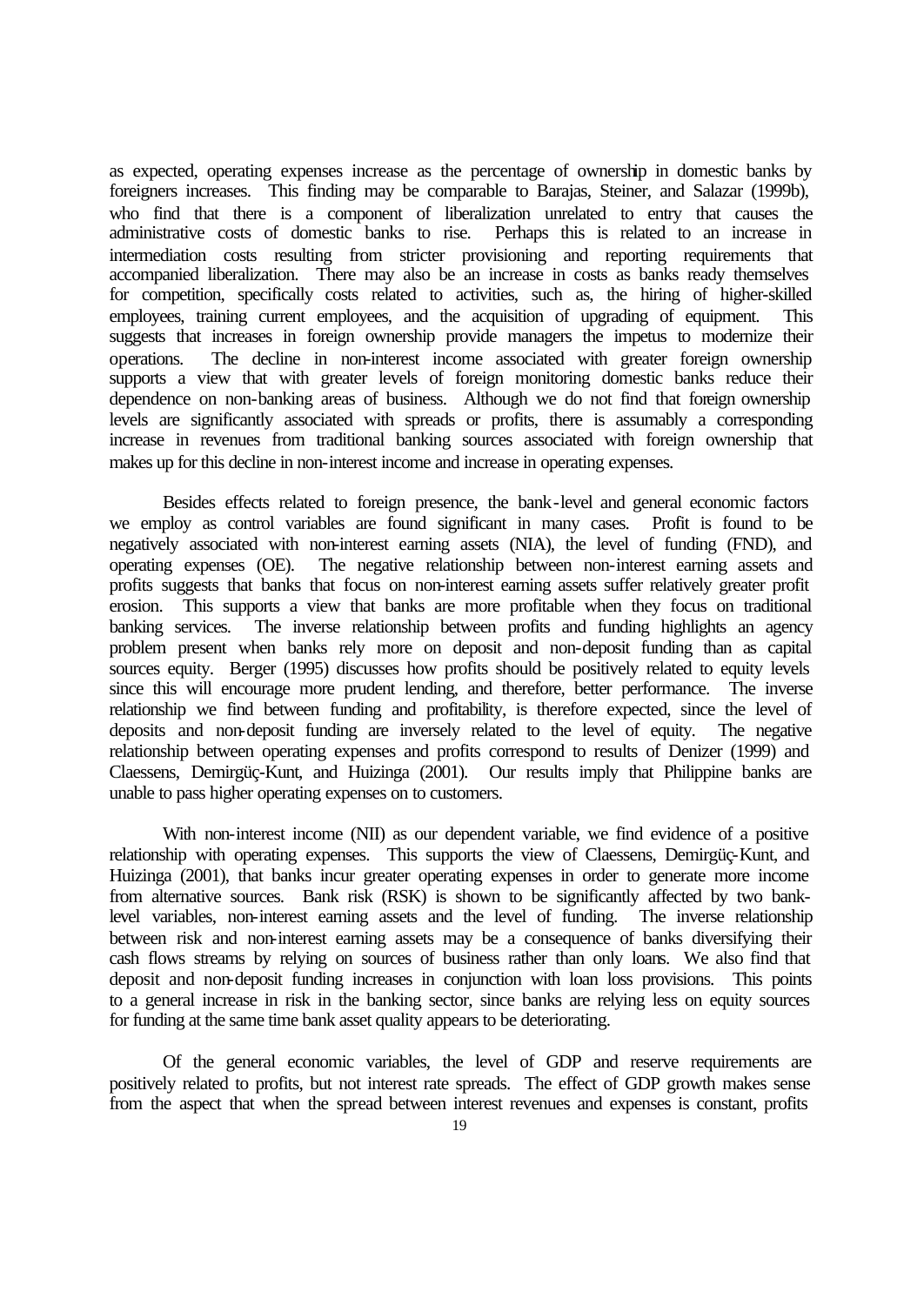will increase as the amount of business increases with economic activity. These findings correspond with findings of Demirgüç-Kunt and Detragiache (1998). The direct relationship between profits and reserve requirements is opposite than expected since higher reserve requirements reduce the level of funds available to earn interest. Perhaps this is related more to the timing of changes in reserve requirement by the Bangko Sentral ng Pilipinas, where the Bangko Sentral increases reserve requirements when bank profits are increasing and cuts reserve requirements when bank profits are declining.

Findings that non-interest income is positively related to the level of real interest rates is contrary to findings of Claessens, Demirgüç-Kunt, and Huizinga (2001). Our results suggest that Philippine banks turn to nontraditional sources of revenues in periods when real interest rates are high. Operating expenses are inversely related to GDP, corresponding to the findings of Claessens, Demirgüç-Kunt, and Huizinga (2001), but opposite of that found by Denizer (1999). This indicates that Philippine bankers do not react quickly to economic declines by cutting operating expenses. The level of loan loss reserves is found to be positively related to the level of real interest rates [similar to Barajas, Steiner, and Salazar (1999b)] and negatively related to GDP [similar to Claessens, Demirgüç-Kunt, and Huizinga (2001), but opposite of findings of Barajas, Steiner, and Salazar (1999b)]. Loan quality of Philippine banks appears to strengthen as real interest rates rise, but deteriorates as expected when the economy suffers.

# **6. Conclusions**

Recent reforms undertaken in the Philippines that liberalized restrictions on the involvement of foreign interests in the domestic banking market appear to have resulted in favorable consequences. Overall, we find evidence that interest rate spreads narrow and operating expenses decline with greater foreign bank entry. This supports the hypotheses that foreign competition reduces interest rate spreads as both domestic and foreign banks vie for the same business, and that foreign competition forces domestic banks to be more efficient. However, the narrowing of interest rate spreads is concentrated in banks with higher levels of group-affiliate ownership, while gains in efficiency are lower for domestic banks subject to rising foreign ownership of their shares. We conclude that the intent of the banking liberalization, to make domestic banks more competitive and efficient, has worked effectively in the case of larger Philippine banks. Group-affiliated banks, although adversely affected in terms of revenues and profits, are not found to be gaining in efficiency. Perhaps these group-affiliated banks provide benefits to other group corporations that preclude them from markedly reducing operating expenses.

We also find that the entry of foreign banks is directly related to increases in risk. The increase in loan loss provisions associated with foreign bank entry supports the contention of Claessens, Demirgüç-Kunt, and Huizinga (2001) that domestic banks are forced to take on less creditworthy customers due to the increased competition brought by the entry of foreign banks. The increase in the percentage ownership by foreign investors in domestic banks is shown to result in an increase in operating expenses and a decrease in non-interest income. This relationship may capture an increase in intermediation costs assuming increases in foreign ownership is related to providing managers the impetus to modernize their operations. The decline in non-interest income associated with greater foreign ownership supports a view that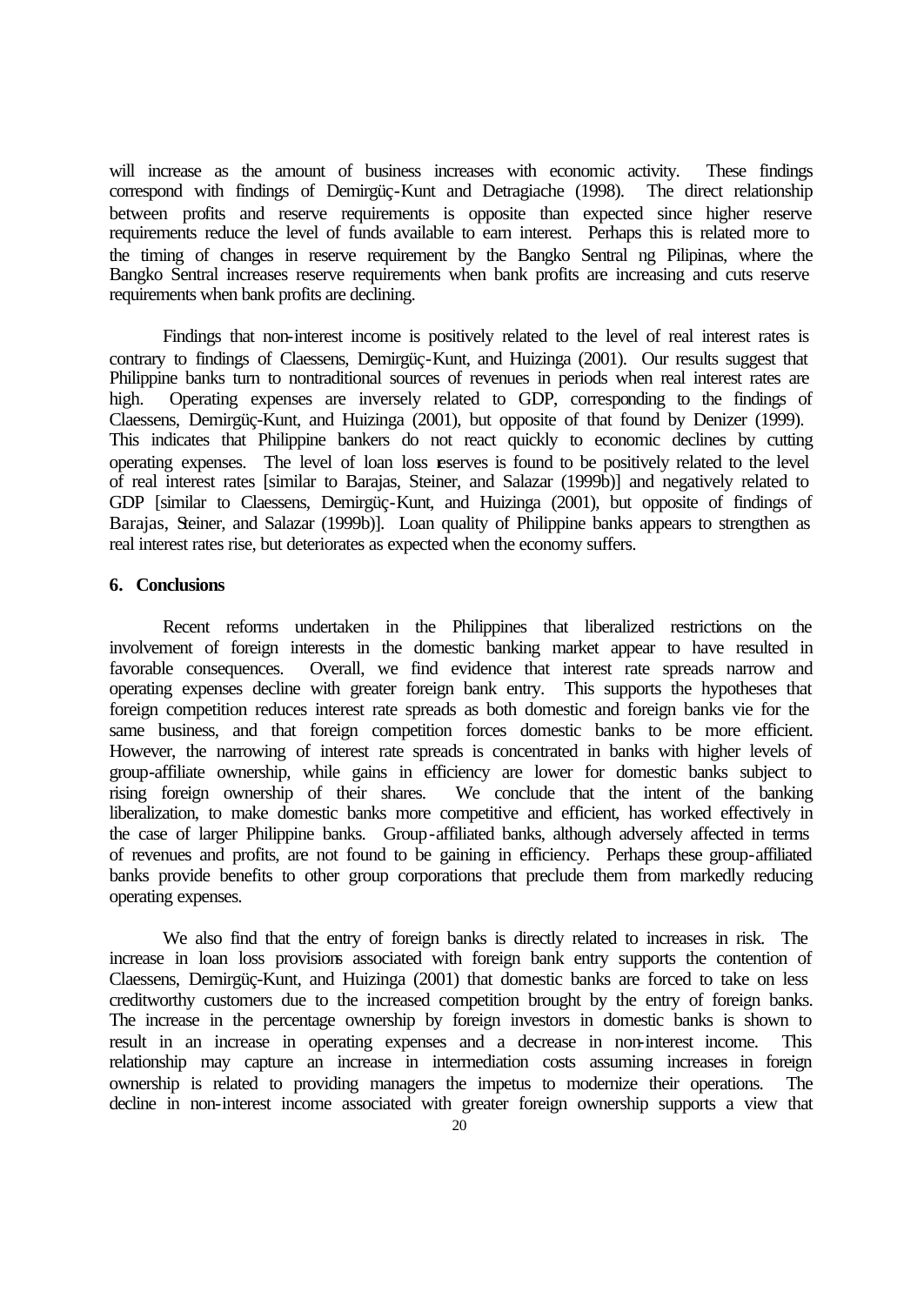with greater levels of foreign monitoring domestic banks reduce their dependence on nonbanking areas of business.

Overall, we conclude that foreign competition induce domestic banks to be more efficient. As a result of these competitive pressures and increased monitoring, we expect a general weakening of relationship-style banking. Our findings support this view, as we find that banks that are likely to be more politically connected suffer greater declines in spreads and profits, and are able to reduce operating expenses to a greater extent. Therefore, overall we expect banks to become more independent and to lose much of their political influence. This should lead to better lending practices, where the allocation of funds depends more on merit. As a consequence, we believe liberalization of foreign presence will have positive effects on economic growth and will enhance the ability of the economy to overcome negative external shocks.

#### **7. Policy Recommendations**

While R.A. No. 7721 liberalized foreign entry, this act still restricts 100 percent foreign ownership of only up to 14 banks with restrictions on the number of branches that such fullyforeign owned banks can have. In general, foreign ownership of banks is currently limited to 60 percent. Our results suggest that a policy of further opening up of the domestic commercial banking market to foreign participation, may be beneficial in terms of increased efficiency of domestic banks, although we are not certain as to the exact amount of extra benefit this will bring. Specifically, increased foreign competition should be allowed by allowing more fully foreign owned banks to enter the domestic market, increasing the number of branches that fully foreign owned banks could have, and permitting greater foreign ownership participation in domestic banks. Claessens and Glaessner (1998) find evidence suggesting that limited openness to foreign financial services providers translates to slower institutional development, greater fragility, and higher costs of financial services.

However, in order to mitigate the adjustment costs accompanying greater market openness and the moral hazard problems associated with group-affiliated banks, the further liberalization of foreign bank entry and participation should be done in conjunction with built-in safeguards in the form of credibly enforced government supervision and regulation as well as greater reliance on the market mechanism in monitoring the banking system. The rationale for the accompanying safeguards is as follows.

Prudential regulations and oversight by a governmental agency are essential means of certifying some sense of economic propriety by corporate groups and can temper the negative aspects of the relationship-based system of bank governance in the Philippines. However, while it is true that the BSP has implemented measures to further strengthen the banking system, improve transparency in the banking system and promote market discipline in recent years, a weak Philippine bureaucracy has historically proved unable to ensure enforcement (see, e.g., Unite and Sullivan, 2000; Gonzalez, 1999). The screening of the entry of new foreign banks should also be made transparent and based on objective criterion in order to ensure that regulatory capture is less likely. In addition, the government should rely less on explicit and implicit guarantees via deposit insurance schemes to reduce the moral hazard problems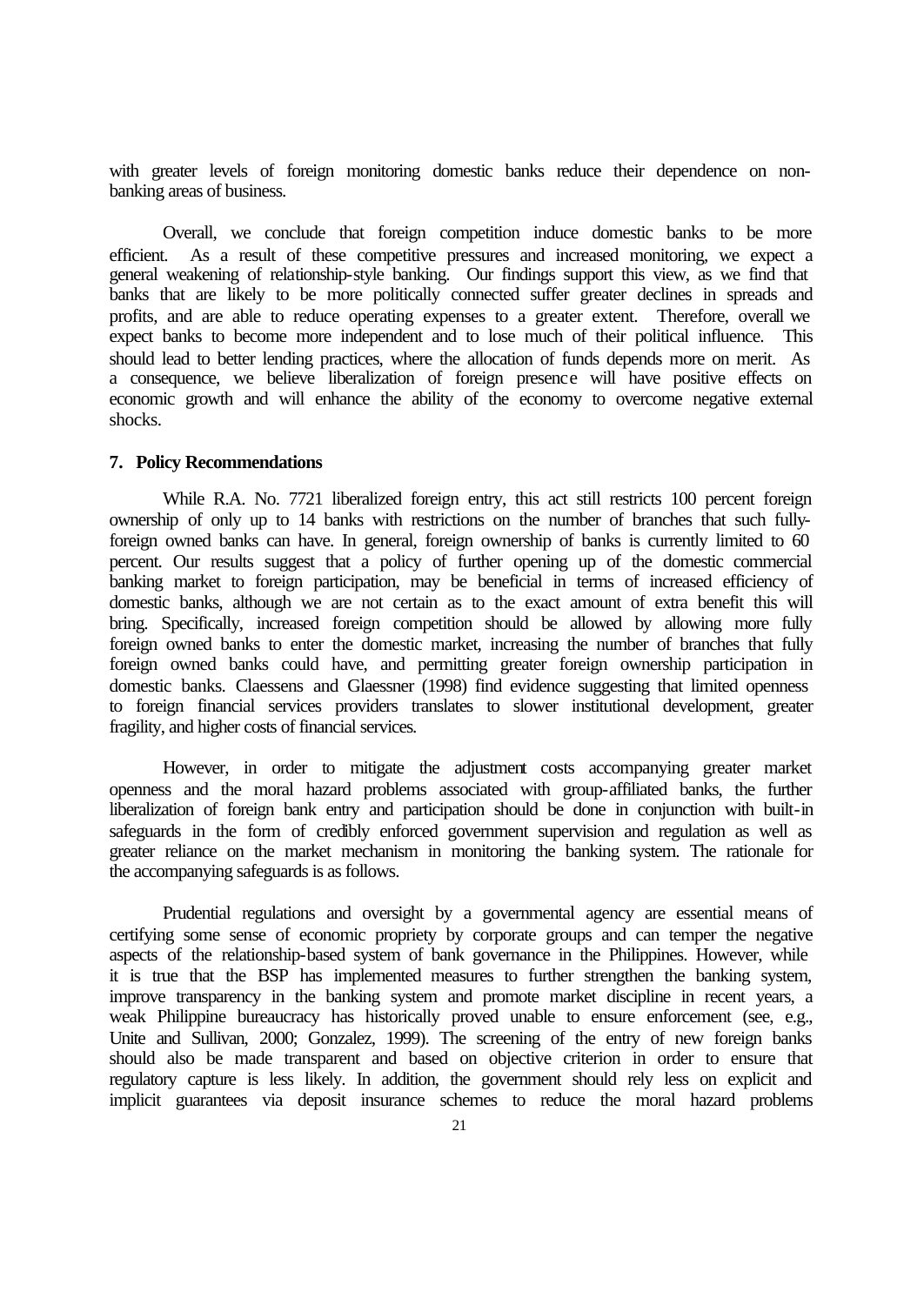associated with such safety net and in order to put pressure on domestic banks to improve productivity and service provision.

A policy of greater reliance on the market mechanism is premised on the potential that a more competitive banking market that results after market opening up can better discipline bank managers by tempering their non-value maximizing behavior (such as excessive risk-taking in the face of greater competition) which in turn further improves bank performance (see, e.g., Jayaratne and Strahan, 1996). In addition, ownership of banks by the economically dominant family corporate groups creates an obvious conflict-of-interest for these banks to act as corporate monitors. This is because the managers of these banks may be related or appointed by the corporate group or are in some sense subservient to these groups. A case in point is the failure of Orient Bank which is controlled by the Go Family during the 1997 East Asian financial crisis. This bank's failure was attributed to excessive lending to its DOSRI accounts whose investments were mainly in real estate development. Therefore, greater reliance on the market mechanism in disciplining banks requires better information and greater information disclosure by banks. These can be achieved via legal or regulatory means.

Increased level of transparency and information disclosure would necessitate the following policies in addition to those already mandated by the BSP. Ownership information should be required of banks must be detailed enough for regulators to discern precisely who owns significant interest in the banks, since ownership equates to influence over bank activities, especially loans. Such information will assist regulators in determining parties who qualify as being in the DOSRI category. Ownership data, in addition to borrower data, must be provided in an accurate form to regulators and should be made public, especially in cases of larger ownership positions, for both private and publicly traded corporations. Current regulation regarding ownership disclosure requires that owners of 10 percent or more of a corporation's equity must disclose this information to the Securities and Exchange Commission (SEC). Such ownership includes the beneficial owner, relatives, and associates. However, these current regulations are not adequately enforced and the accuracy of this ownership disclosure is questionable for two reasons. First, blind accounts allow investors to purchase common stock without disclosure through numbered accounts whenever these accounts comprise less than 10 percent of ownership. Unite and Sullivan (2000) find that, based on the ownership disclosure information reported to the SEC, this is a common occurrence in publicly listed companies in the Philippines. A problem occurs if these blind accounts are controlled by a single party and the total ownership interest of these accounts is greater than 10 percent. Second, the wide use of foreign holding companies enables stockowners to hide holdings under the umbrella of undisclosed foreign ownership. Therefore, lowering the mandatory ownership disclosure requirement to 5 percent or more, as in the United States, and applying this to both private and publicly listed companies may result to a higher degree of enforcement and accuracy of ownership information.

Transparency of information on loan quality is also important not only for regulators but also for the public at large. While currently BSP regulations require that all banks must publicly disclose information about their DOSRI loans and the amount of the DOSRI loans and advances that have become past due, such information should be detailed enough to disclose the identities of the parties involved.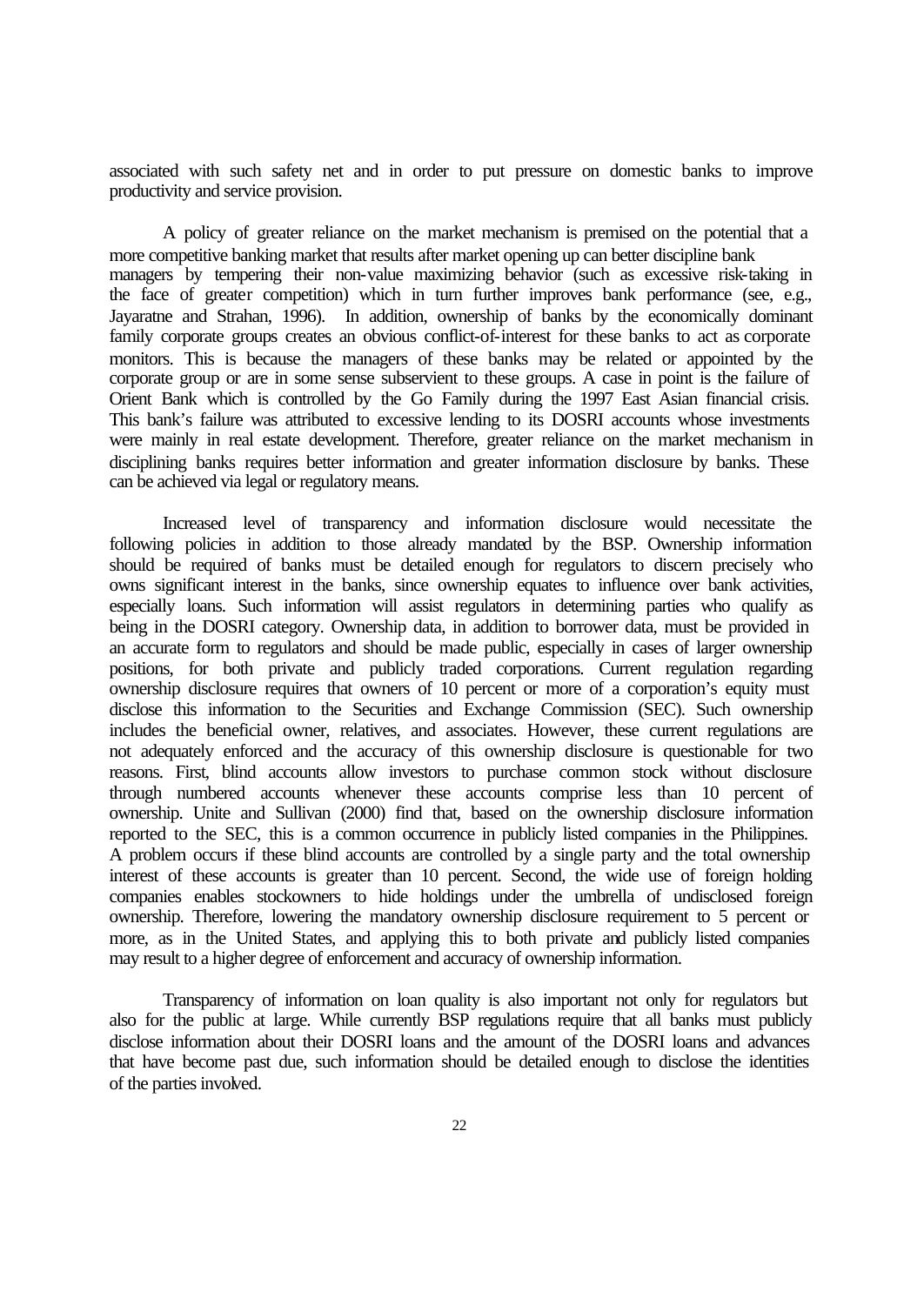The message is that in the presence of credibly imposed prudential regulations and supervision and effective monitoring via the market mechanism, group affiliation can be useful in extracting the benefits from a high degree of banking market openness to foreign banks. Eventually, as high level of transparency and disclosure become an integral part of domestic banking practices, the current banking corporate governance system will be transformed from that characterized by relational or social influence to that with more formal controls.

Finally, in order to reduce the near monopoly of expanded commercial banks lending to large domestic family corporations or corporate groups, the government should ensure that the programs of the Small Business Guarantee and Finance Corporation are fully utilized.

Given these policies, we believe that the current domestic bank corporate governance structure will evolve into one in which there is high level of managerial professionalism and diverse ownership structure that naturally encourages improved underwriting criteria and, in general, sounder banking practices. We expect, as a result of competitive pressures and increased monitoring brought about by increased foreign bank penetration, a reduced relationship-style Philippine banking governance system wherein banks are independent, are void of political connections, have the ability and incentive to better evaluate lending applications, have significant influence over where funds are allocated through the economy, and are more resilient to negative external shocks.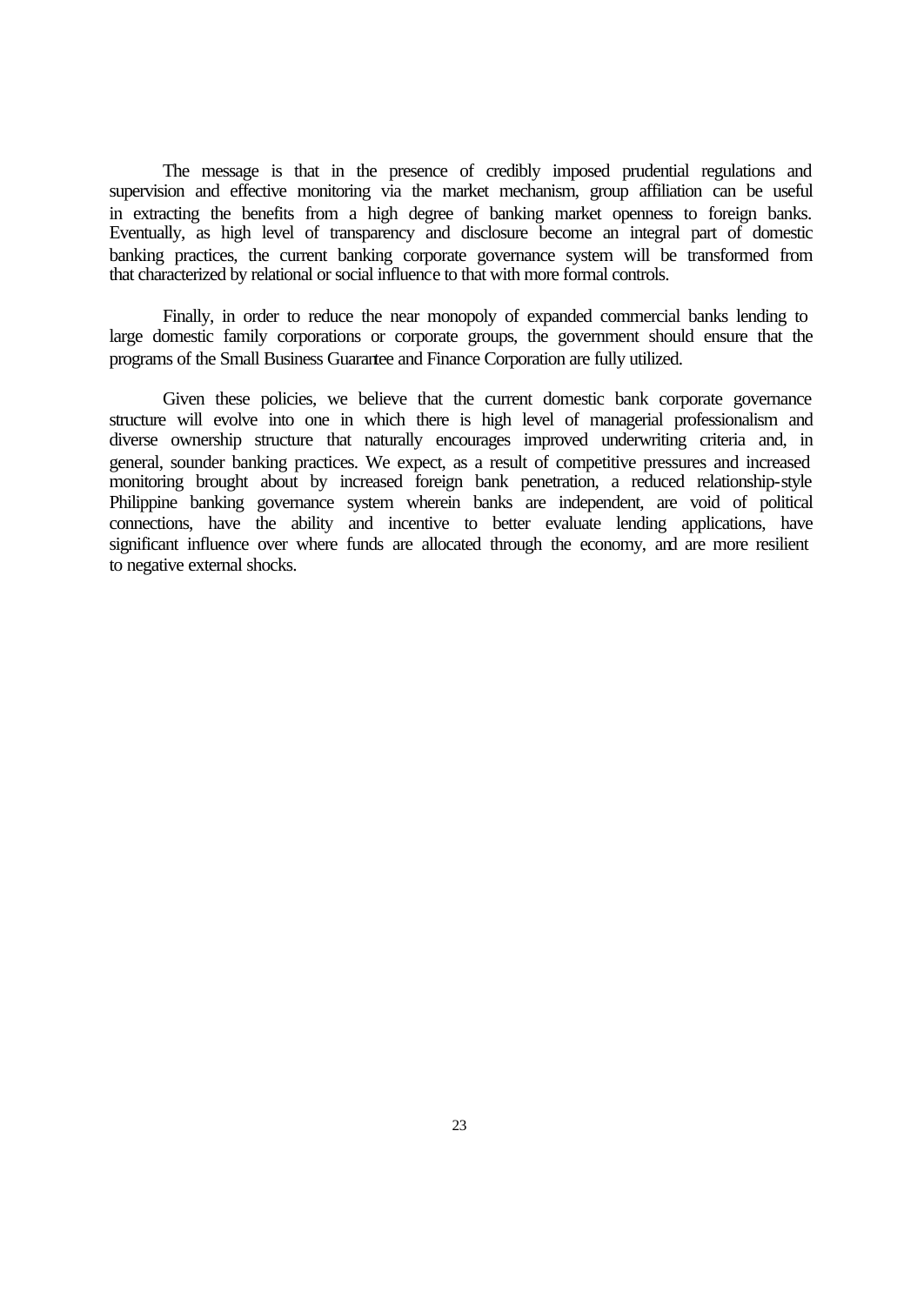## **References**

- Bangko Sentral ng Pilipinas, 1996, 1997a, 1998a, Supervisory Reports and Studies Office: The Philippine financial system fact book.
- Bangko Sentral ng Pilipinas, 1997b, 1998b, Supervisory Reports and Studies Office: Executive highlights, the Philippine banking system.
- Bangko Sentral ng Pilipinas, 1997c, 1999, Selected Philippine economic indicators.
- Barajas, A., R. Steiner, and N. Salazar, 1999a, Interest spreads in banking in Cobmbia, 1974-96, International Monetary Fund, IMF Staff Papers 46(2).
- Barajas, A., R. Steiner, and N. Salazar, 1999b, Foreign investment in Columbia's financial sector, Working Paper of the International Monetary Fund, No. 99/150.
- Berger, A. and T. Hannan, 1998, The efficiency cost of market power in the banking industry: A test of the 'quiet life' and related hypotheses, Review of Economics and Statistics 80.
- Berger, A., 1995, The relationship between capital and earnings in banking, Journal of Money, Credit and Banking 27, 432-456.
- Bhattacharaya, J., 1993, The role of foreign banks in developing countries: A survey of evidence, unpublished manuscript, Cornell University.
- Claessens, S. and M. Jansen, 2000, The internationalization of financial services: Issues and lessons for developing countries: Overview, in The Internationalization of Financial Services: Issues and Lessons for Developing Countries, Kluwer Law International, The Hague.
- Claessens, S., A. Demirgüç-Kunt, and H. Huizinga, 2001, How does foreign entry affect the domestic banking market?, Journal of Banking and Finance 25, 891-911.
- Claessens, S. and Glaessner, T., 1998, Internationalization of financial services in Asia, working paper, The World Bank.
- Clarke, G., R. Cull, L. D'Amato, and A. Molinari, 1999, The effect of foreign entry on Argentina's domestic banking sector, working paper, The World Bank.
- Cetorelli, N. and M. Gambera, 2001, Banking market structure, financial dependence, and growth: International evidence from industry data, Journal of Finance 56(2), 617-648.
- Demirgüç-Kunt, A. and E. Detragiache, 1998, Financial liberalization and financial fragility, working paper, International Monetary Fund.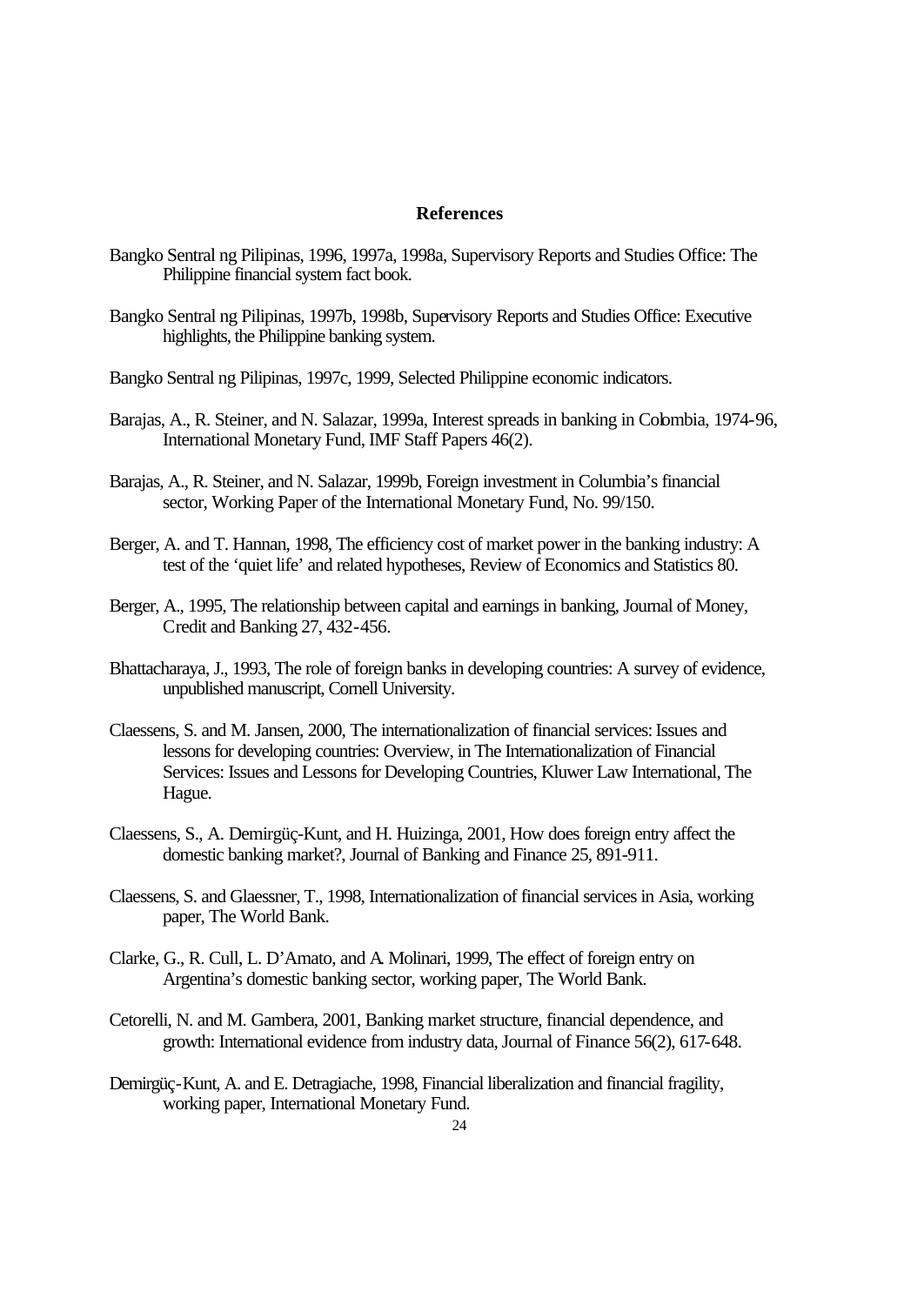- Demirgüç-Kunt, A. and H. Huizinga, 1998, Determinants of commercial bank interest margins and profitability: Some international evidence, unpublished manuscript, The World Bank.
- Denizer, C., 1999, Foreign entry in Turkey's banking sector, 1980-1997, IFC/World Bank, unpublished manuscript.
- Gonzalez, E., 1999, The crisis of governance in Asia: The long road for the Philippines, in Reconsidering the East Asian Economic Model: What's Ahead for the Philippines?, E. Gonzalez (Ed.), Development Academy of the Philippines, Pasig City.
- Hutchcroft, P., 1998, Booty Capitalism: The Politics of Banking in the Philippines, Ateneo de Manila University Press, Manila.
- Jayaratne, J. and Strahan, P., 1996, Entry restrictions, industry evolution and dynamic efficiency: Evidence from commercial banking, mimeo, Federal Reserve Bank of New York.
- Kroszner, R., 1998, On the political economy of banking and financial regulatory reform in emerging markets, unpublished manuscript,
- Krugman, P., 1998, What happened to Asia?, University of Chicago and National Bureau of Economic Research (NBER), unpublished manuscript.
- LaPorta R., F. Lopez-de-Silanes, A. Shleifer, and R. Vishny, 1998, Law and finance, Journal of Political Economy, 1113-1155.
- Levine, R., 1996, Foreign banks, financial development, and economic growth, in Claude E. Barfied (Ed.), International Financial Markets, AEI Press, Washington, DC.
- Li, J.S., 2000, The benefits and costs of relation-based governance: An explanation of the East Asian miracle and crisis, working paper, City University of Hong Kong.
- McFadden, C., 1994, Foreign banks in Australia, unpublished manuscript, The World Bank.
- Philippine Stock Exchange, 1997a, Corporate Review, Issues 1-19.
- Philippine Stock Exchange, 1997b, Investments Guide.
- Rajan, R.G. and L. Zingales, 2000, The great reversals: The politics of financial development in the 20th century, working paper, University of Chicago and NBER.
- Rivera, T. and Koike, K., 1995, The Chinese-Filipino business families under Ramos government, Institute of Developing Economies Joint Research Program Series No. 114, Japan.
- Shaffer, S., 1998, The winner's curse in banking, Journal of Financial Intermediation 7, 359–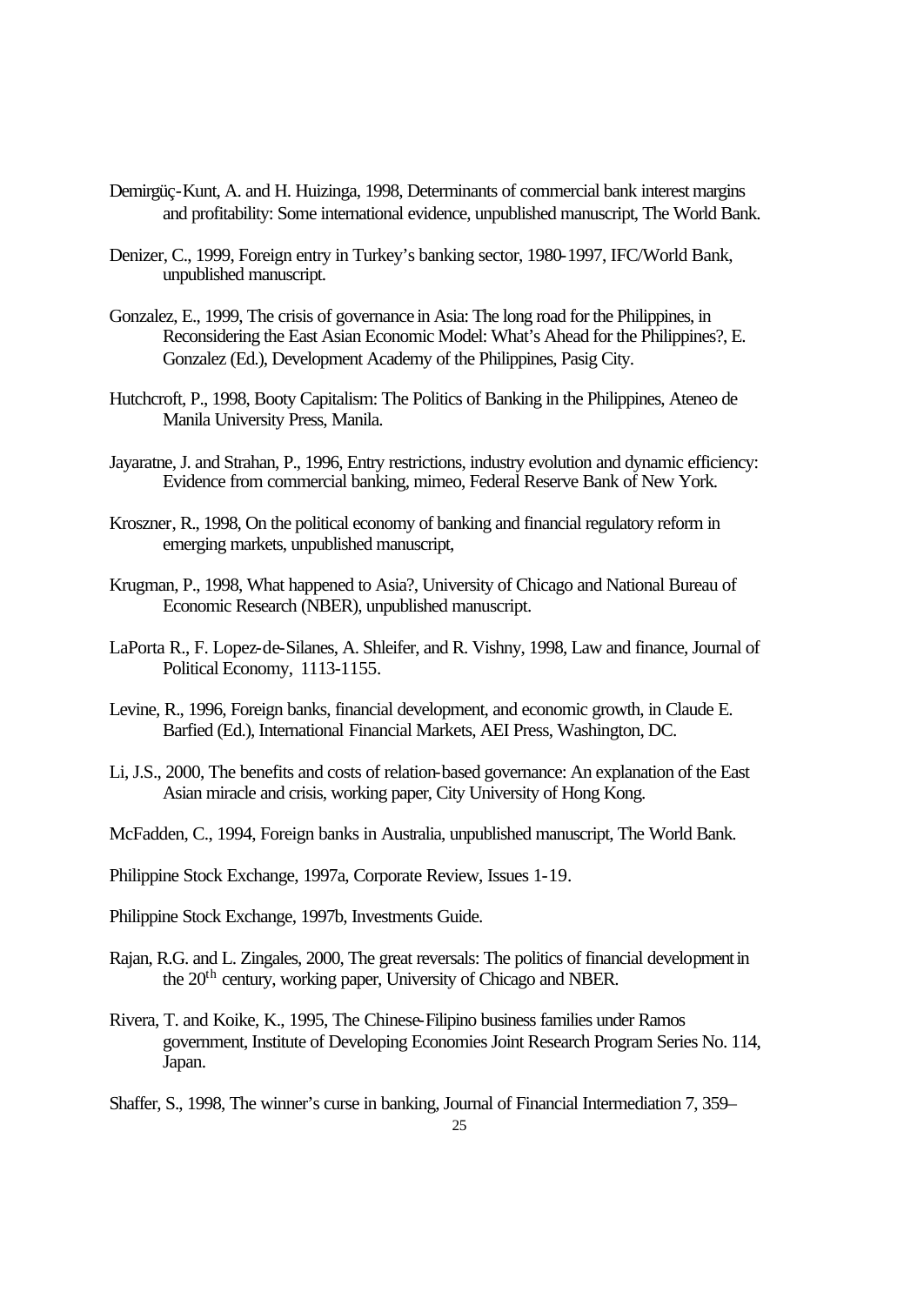392.

- Shleifer, A. and R.W. Vishny, 1997, A survey of corporate governance, Journal of Finance 52, 737-783.
- Terrel, H., 1986, The role of foreign banks in domestic banking markets, in H. Cheng (Ed.), Financial Policy and Reform in Pacific-Rim Countries, Lexington Books, Lexington.
- Unite, A. and M. Sullivan, 2000, Reform and the corporate environment in the Philippines, in P. Drysdale (Ed.), Reform and Recovery in East Asia, Routledge, London.
- White, H., 1980, A heteroskedasticity-consistent covariance matrix estimator and a direct test for heteroskedasticity, Econometrica 48, 817-838.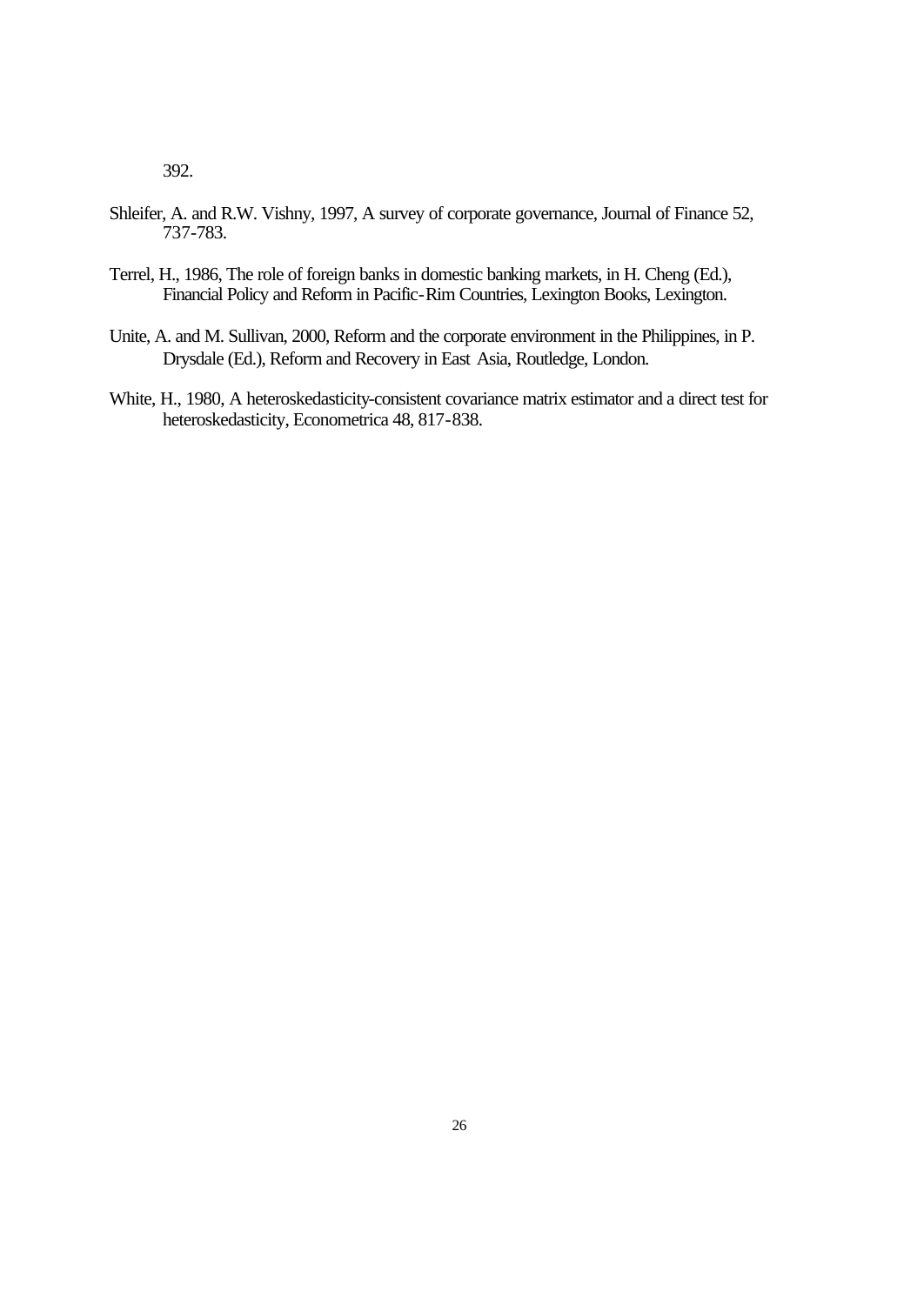# Description of dependent and independent variables.

| Variable                                                                                                                                                    | Description                                                                                                                                                                                                                                                                                                                                                                  |  |  |  |  |  |  |  |
|-------------------------------------------------------------------------------------------------------------------------------------------------------------|------------------------------------------------------------------------------------------------------------------------------------------------------------------------------------------------------------------------------------------------------------------------------------------------------------------------------------------------------------------------------|--|--|--|--|--|--|--|
| Dependent Variables                                                                                                                                         |                                                                                                                                                                                                                                                                                                                                                                              |  |  |  |  |  |  |  |
| Interest rate spreads (IRS)<br>Operating performance<br>Accounting profitability (AP)<br>Non-interest income (NII)<br>Operating expenses (OE)<br>Risk (RSK) | the difference between the ratio of interest income on loans to total loans<br>and the ratio of interest expense on total deposits to total deposits<br>ratio of before-tax profits to total assets<br>ratio of non-interest income to total assets<br>ratio of total overhead expenses to total assets<br>ratio of loan loss provisions or reserves to total assets         |  |  |  |  |  |  |  |
|                                                                                                                                                             | <b>Independent Variables</b>                                                                                                                                                                                                                                                                                                                                                 |  |  |  |  |  |  |  |
| Foreign presence                                                                                                                                            |                                                                                                                                                                                                                                                                                                                                                                              |  |  |  |  |  |  |  |
| Entry number (FOR#)<br>Foreign ownership (FOR%)                                                                                                             | the number of foreign banks as a percentage of all commercial banks<br>the percentage of foreign ownership                                                                                                                                                                                                                                                                   |  |  |  |  |  |  |  |
| <b>Ownership Structure</b>                                                                                                                                  |                                                                                                                                                                                                                                                                                                                                                                              |  |  |  |  |  |  |  |
| Group affiliation (GRP)<br>Ownership concentration (OWN)<br>Group ownership (GROUP)                                                                         | affiliation to a domestic family corporate group, a dummy variable equal<br>to 1 if bank is affiliated and 0 otherwise<br>the percentage of insider, group, and related party ownership of the top<br>twenty owners<br>the percentage of group ownership of the top twenty owners                                                                                            |  |  |  |  |  |  |  |
| <b>Bank-level factors</b>                                                                                                                                   |                                                                                                                                                                                                                                                                                                                                                                              |  |  |  |  |  |  |  |
| Non-interest earning assets (NIA)<br>Funding (FND)<br>Operating expenses (OE)<br>Relative bank size (RSZ)                                                   | ratio of cash, non-interest earning deposits at other banks, and other non-<br>interest earning assets to total assets<br>ratio of all short-term and long-term deposits plus other non-deposit short-<br>term funding to total assets<br>ratio of overhead expenses to total assets<br>the total assets of the bank as a percentage of all commercial banks total<br>assets |  |  |  |  |  |  |  |
| General economic factors                                                                                                                                    |                                                                                                                                                                                                                                                                                                                                                                              |  |  |  |  |  |  |  |
| Inflation (INFL)<br>Capital scarcity (RINT)<br>Reserve requirement (RR)<br>Economic growth (GDP)                                                            | percentage change in the consumer price index<br>the real interest rate, calculated as the nominal interest rate on short-term<br>government securities minus the inflation rate<br>set by Bankgo Sentral Philipinas<br>the year-to-year percentage change in real gross domestic product                                                                                    |  |  |  |  |  |  |  |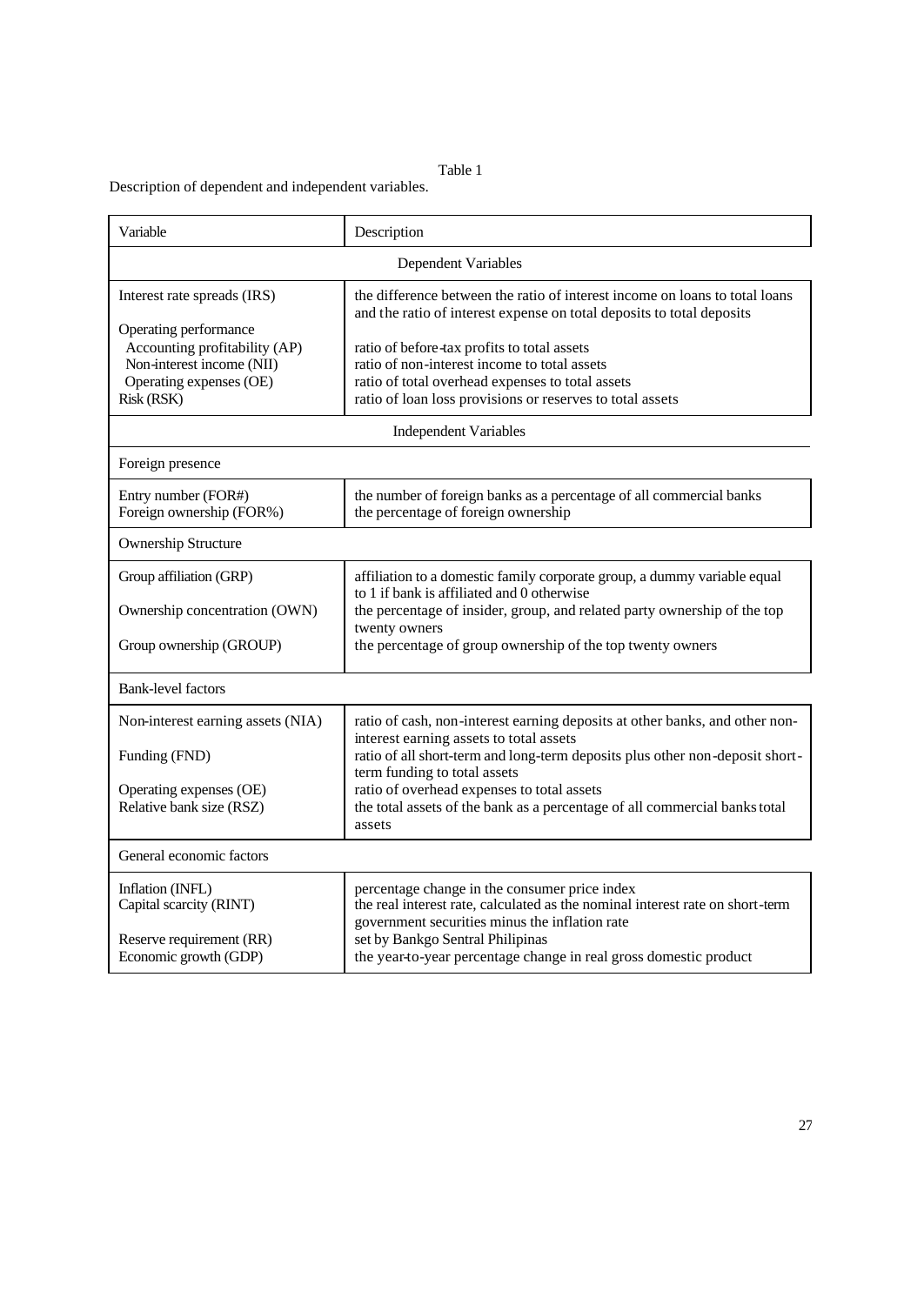Descriptive statistics for Philippine commercial banks for the Period 1990 through 1998. Includes all commercial banks (ALL) except for three Specialized Government Banks (Al-Amanah Islamic Bank, Development Bank of the Philippines and Land Bank of the Philippines). We categorize these banks as either domestic (DOM) or foreign (FOR) according to the Bangko Sentral ng Pilipinas classification. Total Assets and Total Deposit Liabilities, and Average Size are in millions of pesos. Inflation (INFL), Real Interest Rate (RINT), Real Gross Domestic Product Growth Rate (RGDP), and Bank Asset Concentration (3CON) are defined in Table 1. For 1997 and 1998, the Supervisory Reports and Studies Office of the Bangko Sentral ng Pilipinas included the total assets and total deposits of ING Banking Group, Ltd., a branch of a foreign bank, in the domestic expanded commercial banks' total assets and total deposits, and excluded these from the total assets and total deposits the foreign commercial banks. We adjusted these reported figures by adding the total assets and total deposits of ING Bank to the total assets and total deposits of the foreign banks category and deducting the same from the total of the domestic banks category. The figures for ING Bank's total assets and total deposits were obtained from the bank'spublished statements of condition contained in the BSP's Philippine Financial System Fact Books 1997 and 1998. Prior to 1996, the Supervisory Reports and Studies Office of the Bangko Sentral ng Pilipinas excluded the total assets and total deposits of three Specialized Government Banks (SGBs) from the totals for the entire commercial banking industry. However, data on the 3 specialized government banks (SGBs) have been consolidated with commercialbanks henceforth. We adjusted these reported figures by deducting the total assets and total deposits of the three SGBs from the totals for the entire commercial banking industry. The figures for 3 SGB's total assets and total deposits were obtained from the bank's published statements of condition reported in the BSP's Philippine FinancialSystem Fact Books 1996 - 1998. Sources include the Bangko Sentral ng Pilipinas (1996, 1997a, 1997b, 1997c, 1998a, 1998b, 1999).

|      |       |                 | Total Assets<br>Foreign |         | Total Deposits |           |         | Average Size |           |          |          |             |             |         |      |
|------|-------|-----------------|-------------------------|---------|----------------|-----------|---------|--------------|-----------|----------|----------|-------------|-------------|---------|------|
| Year | Total | No.             | $\%$                    | Foreign | Domestic       | Total     | Foreign | Domestic     | Total     | Foreign  | Domestic | <b>INFL</b> | <b>RINT</b> | GDP     | 3CON |
| 1990 | 30    |                 | 13.3                    | 66.613  | 446.588        | 513.201   | 22.610  | 246.367      | 312,980   | 16.653.3 | 17.176.5 | 13.2        | 2.9         | 3.04    | 32.0 |
| 1991 | 31    |                 | 12.9                    | 64.196  | 504.605        | 568.801   | 22.983  | 299,962      | 364,158   | 16,049.0 | 18.689.1 | 18.5        | 5.4         | $-0.58$ | 33.2 |
| 1992 | 32    |                 | 12.5                    | 63.705  | 581.191        | 644.896   | 26.043  | 352.107      | 415.812   | 15.926.3 | 20.756.8 | 8.6         | 9.4         | 0.34    | 33.1 |
| 1993 | 32    |                 | 12.5                    | 75.956  | 696.630        | 772.586   | 32.905  | 438.993      | 514.949   | 18,989.0 | 24,879.6 | 7.0         | 7.1         | 2.12    | 34.5 |
| 1994 | 33    |                 | 12.1                    | 86.522  | 889.731        | 976.253   | 42.073  | 574.502      | 661.024   | 21,630.5 | 30.680.4 | 8.3         | 5.5         | 4.39    | 34.1 |
| 1995 | 45    | $\overline{14}$ | 31.1                    | 15.466  | 1.156.912      | .272.378  | 42.007  | 701.667      | 817.133   | 8.247.6  | 37.319.7 | 8.0         | 5.4         | 4.76    | 33.3 |
| 1996 | 46    | 13              | 28.3                    | 202.977 | 1.515.700      | .718.677  | 51.680  | 831.017      | 1.033.994 | 15.613.6 | 45.930.3 | 9.1         | 4.3         | 5.85    | 31.4 |
| 1997 | 51    | 14              | 27.5                    | 350.533 | 1.956.705      | 2.307.238 | 104.837 | .022.571     | 1.373.104 | 25,038.1 | 52.883.9 | 5.9         |             | 5.17    | 28.2 |
| 1998 | 50    | . 3             | 26.0                    | 387.734 | .886.107       | 2,273,841 | 134,244 | 1,060,473    | .448,207  | 29,825.7 | 50.975.9 | 9.7         | 7.7         | $-0.48$ | 28.5 |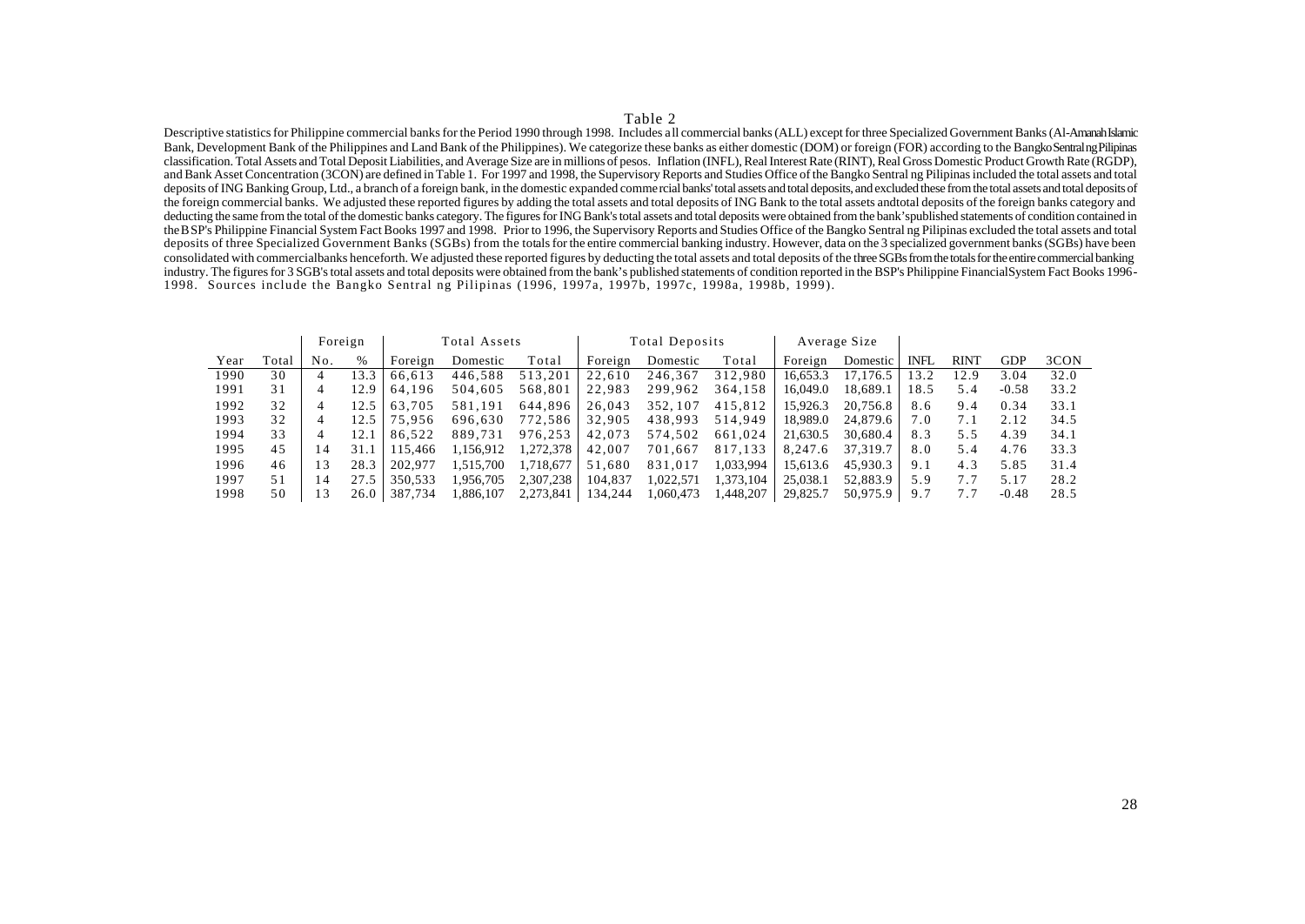Descriptive statistics on selected variables for 16 publicly traded domestic Expanded Commercial Banks (ECBs) for the period 1990 through 1998. For the annual figures, the statistics are reported as percentages and computed based on individual bank data for the each year. Relative size is calculated as the ratio of bank's total assets to total assets of all commercial banks. All other variables are defined in Table 1. Sources include the Philippine Stock Exchange (1997b), individual bank's Annual Reports, and individual bank's audited financial statements submitted to the SEC and PSE.

|                                   | 1990  | <u>1991</u> | 1992  | <u>1993</u> | 1994  | 1995  | <u>1996</u> | 1997  | <u>1998</u> | Average |
|-----------------------------------|-------|-------------|-------|-------------|-------|-------|-------------|-------|-------------|---------|
| <b>Interest Rate Spread (IRS)</b> |       |             |       |             |       |       |             |       |             |         |
| Average                           | 7.34  | 9.21        | 8.06  | 6.44        | 6.85  | 5.60  | 5.59        | 6.17  | 6.87        | 6.90    |
| Std Dev                           | 5.51  | 8.40        | 4.52  | 3.09        | 1.70  | 1.76  | 1.86        | 1.75  | 2.34        | 1.17    |
| Minimum                           | 1.35  | 2.27        | 4.06  | 3.63        | 4.34  | 2.48  | 2.43        | 2.56  | 1.88        | 5.59    |
| Maximum                           | 22.19 | 39.16       | 23.10 | 17.26       | 10.29 | 9.92  | 9.46        | 8.89  | 9.82        | 9.21    |
| Accounting Profit (AP)            |       |             |       |             |       |       |             |       |             |         |
| Average                           | 2.87  | 2.70        | 2.65  | 2.33        | 2.32  | 2.24  | 2.44        | 1.97  | 1.17        | 2.30    |
| Std Dev                           | 0.94  | 1.06        | 0.90  | 0.66        | 0.64  | 0.43  | 0.48        | 0.64  | 1.68        | 0.50    |
| Minimum                           | 1.35  | 0.39        | 0.48  | 0.83        | 1.38  | 1.42  | 1.86        | 0.67  | $-4.09$     | 1.17    |
| Maximum                           | 4.77  | 4.60        | 4.13  | 3.26        | 3.98  | 3.02  | 3.52        | 3.05  | 3.41        | 2.87    |
| Non-interest income (NII)         |       |             |       |             |       |       |             |       |             |         |
| Average                           | 3.83  | 2.70        | 3.56  | 2.96        | 2.44  | 2.81  | 2.24        | 2.08  | 2.23        | 2.76    |
| <b>Std Dev</b>                    | 0.98  | 0.86        | 1.91  | 0.56        | 0.65  | 2.60  | 1.03        | 0.79  | 0.64        | 0.61    |
| Minimum                           | 2.35  | 0.78        | 2.18  | 2.18        | 1.65  | 1.63  | 0.66        | 0.99  | 1.49        | 2.08    |
| Maximum                           | 6.28  | 4.37        | 10.29 | 3.78        | 4.43  | 12.42 | 4.49        | 3.92  | 3.62        | 3.83    |
| <b>Operating Expenses (OE)</b>    |       |             |       |             |       |       |             |       |             |         |
| Average                           | 3.95  | 4.13        | 4.32  | 4.20        | 4.02  | 3.70  | 3.44        | 3.19  | 3.66        | 3.85    |
| <b>Std Dev</b>                    | 0.70  | 0.60        | 0.99  | 0.83        | 0.80  | 0.70  | 0.53        | 0.52  | 0.60        | 0.38    |
| Minimum                           | 2.98  | 3.08        | 3.05  | 2.99        | 3.04  | 2.83  | 2.60        | 2.44  | 2.62        | 3.19    |
| Maximum                           | 5.25  | 5.81        | 6.66  | 6.10        | 5.97  | 5.37  | 4.51        | 4.26  | 4.75        | 4.32    |
| Loan Losses (RSK)                 |       |             |       |             |       |       |             |       |             |         |
| Average                           | 0.60  | 0.26        | 0.25  | 0.18        | 0.16  | 0.82  | 0.25        | 0.80  | 1.43        | 0.53    |
| <b>Std Dev</b>                    | 0.40  | 0.24        | 0.22  | 0.17        | 0.12  | 2.22  | 0.20        | 0.45  | 1.03        | 0.43    |
| Minimum                           | 0.00  | 0.00        | 0.00  | 0.00        | 0.00  | 0.00  | 0.00        | 0.08  | 0.01        | 0.16    |
| Maximum                           | 1.30  | 0.73        | 0.67  | 0.51        | 0.37  | 9.11  | 0.84        | 1.50  | 4.43        | 1.43    |
| Relative Size (RSZ)               |       |             |       |             |       |       |             |       |             |         |
| Median                            | 4.46  | 4.68        | 4.57  | 4.74        | 4.74  | 4.80  | 4.54        | 4.28  | 4.21        | 4.56    |
| <b>Std Dev</b>                    | 2.69  | 2.68        | 2.55  | 2.52        | 2.83  | 2.58  | 2.80        | 2.80  | 2.48        | 4.57    |
| Minimum                           | 0.43  | 0.46        | 0.52  | 0.59        | 0.63  | 0.64  | 0.59        | 0.53  | 0.52        | 4.21    |
| Maximum                           | 14.31 | 16.49       | 15.14 | 17.05       | 15.18 | 13.79 | 13.03       | 11.84 | 12.77       | 4.80    |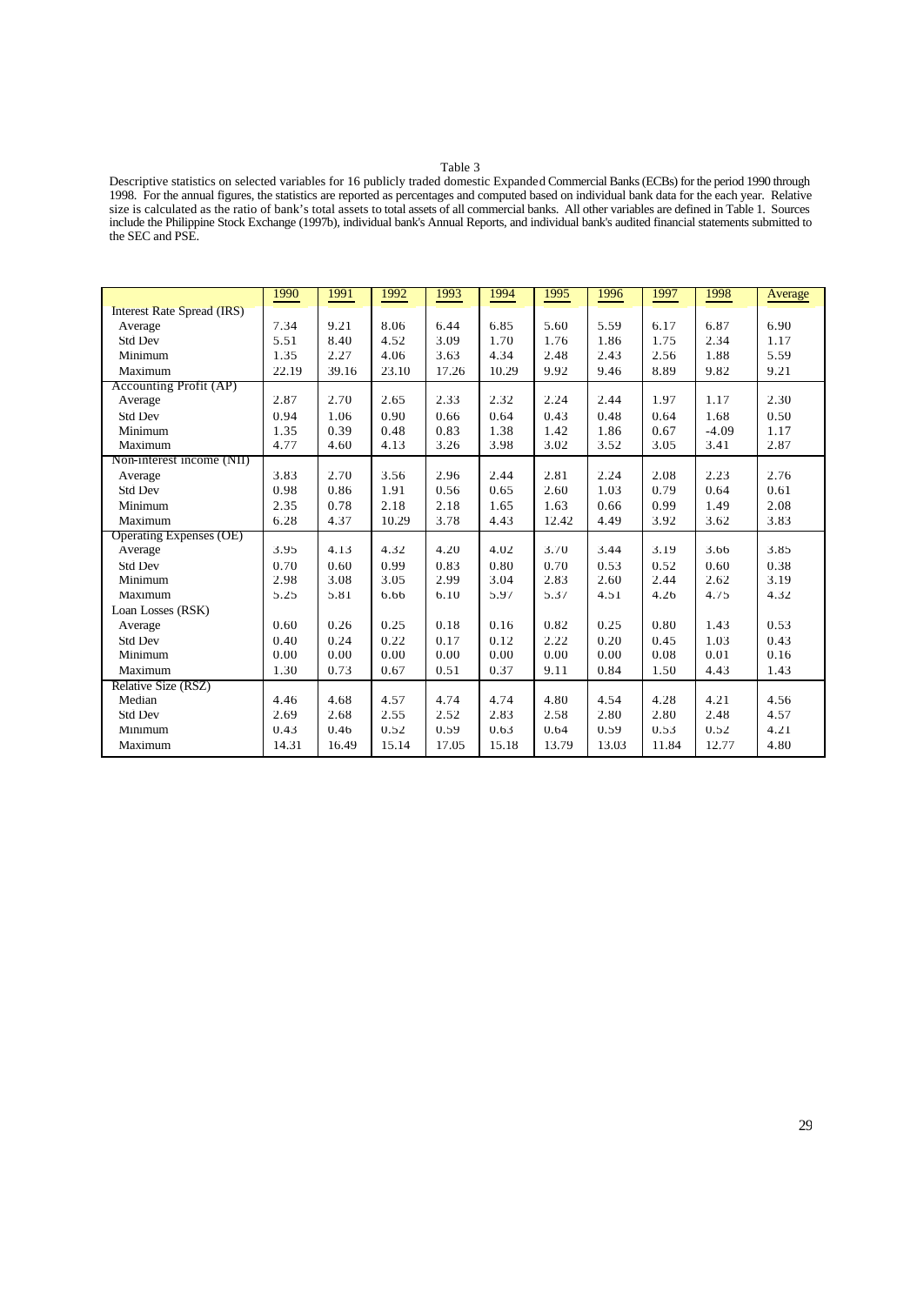Descriptive statistics on o wnership variables for 15 publicly traded domestic Expanded Commercial Banks (ECBs). Ownership variables are based on data for year end 1992 and 1998 and descriptive statistics are computed based on individual bank data for the respective year. Ownership figures are based on the percentage ownership by category of the top 20 shareholders. Insiders are defined as directors, officers, related interests, and group-affiliated companies. DOSRI ownership is defined as directors, officers, related interests. One bank is excluded from the original sample due to lack of ownership data for 1992 or any of the years between 1990 and 1993. Sources include the Philippine Stock Exchange (1997b), individual bank's Annual Reports, and individual bank's audited financial statements submitted to the SEC and PSE. Although sources are different, figures reported in these various sources are all based on the bank's audited financial statements as of the end of each year.

| Ownership         |         | Ownership from 1992 |         | Ownership from 1998 |         |         |  |  |  |
|-------------------|---------|---------------------|---------|---------------------|---------|---------|--|--|--|
| Category          | Average | Minimum             | Maximum | Average             | Minimum | Maximum |  |  |  |
| Foreign Ownership | 8.69    | 0.00                | 39.97   | 14.81               | 0.00    | 40.00   |  |  |  |
| Insiders          | 55.34   | 0.00                | 89.07   | 43.25               | 0.00    | 68.31   |  |  |  |
| <b>DOSRI</b>      | 17.77   | 0.00                | 60.74   | 23.73               | 0.00    | 58.02   |  |  |  |
| Group             | 37.57   | 0.00                | 87.01   | 19.52               | 0.00    | 48.92   |  |  |  |
| Government        | 2.26    | 0.00                | 19.54   | 5.32                | 0.00    | 48.90   |  |  |  |
| Other             | 33.73   | 10.90               | 99.01   | 36.63               | 6.63    | 69.80   |  |  |  |
| Top One           | 18.17   | 2.24                | 39.97   | 25.12               | 7.50    | 48.52   |  |  |  |
| Top Five          | 50.36   | 7.93                | 81.77   | 61.22               | 25.93   | 93.67   |  |  |  |
| Top Twenty        | 73.94   | 15.55               | 99.99   | 81.29               | 58.66   | 99.54   |  |  |  |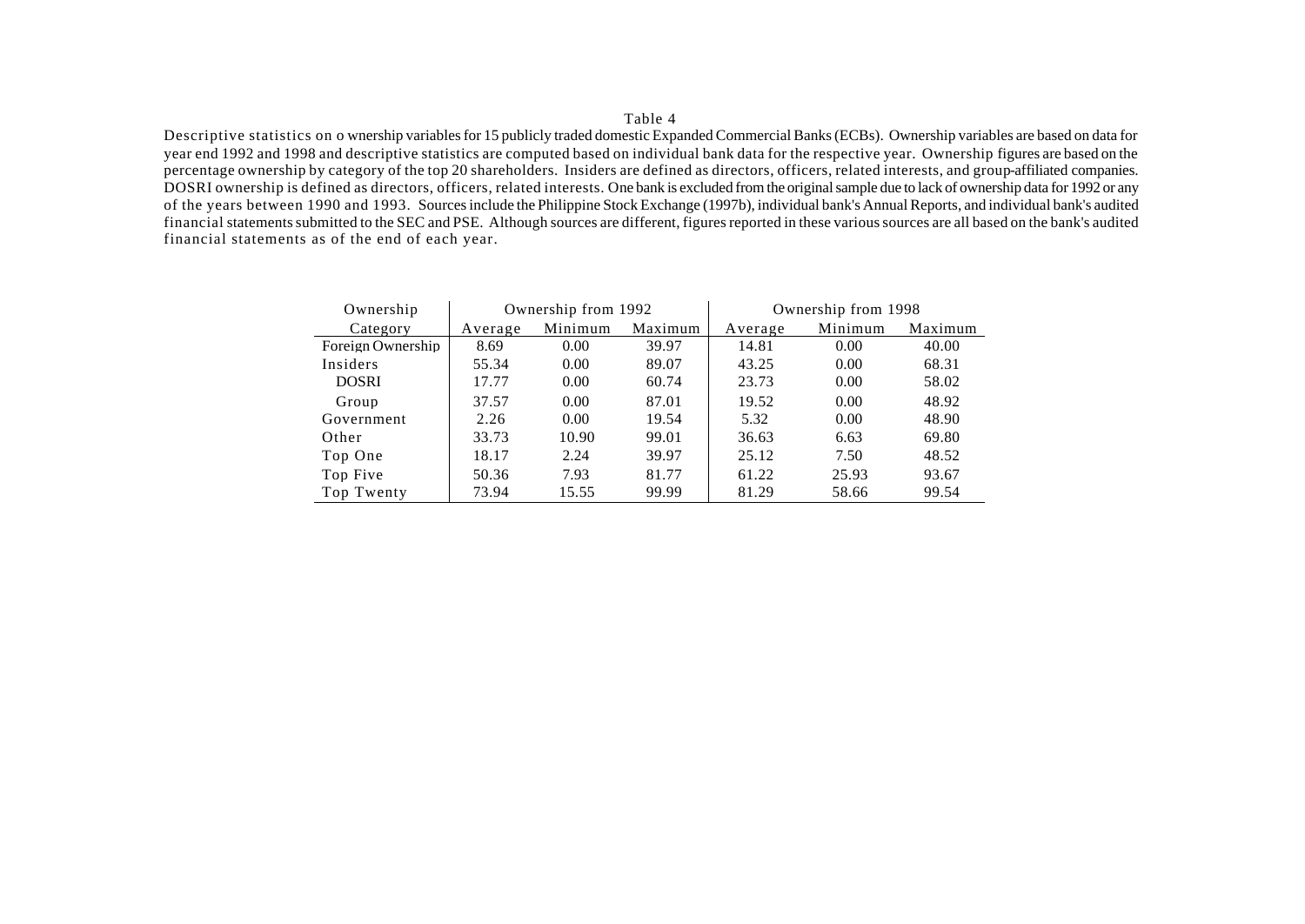| Table 5                                                                                                                                                                                                                                                                                                                               |
|---------------------------------------------------------------------------------------------------------------------------------------------------------------------------------------------------------------------------------------------------------------------------------------------------------------------------------------|
| The regressions are estimated using a random effects model for a sample of 16 Philippine commercial banks for the years 1990-1998. Parameter estimates of                                                                                                                                                                             |
| separate regressions relating various dependent variables - (1) bank interest rate spreads, (2) profits, (3) non-interest income, (4) operating expenses, or (5) risk-<br>to a set of independent variables. Variables are defined in Table 1. (t-statistics in parentheses are based on White's (1980) heteroskedasticity-consistent |
| variances and standard errors).                                                                                                                                                                                                                                                                                                       |

| Dependent<br>Variable   |                                  | Interest Rate Spreads (IRS)      |                                               |                                      | Profits (AP)             | Non-interest income (NII)         |                                    | Operating expenses (OE)              |                                      |                                | Risk (RSK)                     |                                |                                |                                |                                   |
|-------------------------|----------------------------------|----------------------------------|-----------------------------------------------|--------------------------------------|--------------------------|-----------------------------------|------------------------------------|--------------------------------------|--------------------------------------|--------------------------------|--------------------------------|--------------------------------|--------------------------------|--------------------------------|-----------------------------------|
| Intercept               | $-3.10**$<br>$(-2.53)$           | $-3.16**$<br>$(-2.44)$           | $-2.84**$<br>$(-2.44)$                        | $-0.47$<br>$(-0.13)$                 | $-0.69$<br>$(-0.19)$     | $-0.18$<br>$(-0.05)$              | 0.21<br>(0.22)                     | 0.10<br>(0.10)                       | 0.25<br>(0.26)                       | $-4.49*$<br>$(-19.72)$         | $-4.40*$<br>$(-18.69)$         | $-4.50*$<br>$(-20.01)$         | $8.17**$<br>(2.51)             | 8.07*<br>(2.56)                | $8.35**$<br>(2.57)                |
| <b>NIA</b>              | 0.20<br>(1.06)                   | 0.17<br>(0.93)                   | 0.16<br>(0.97)                                | $-0.83*$<br>$(-2.94)$                | $-0.88*$<br>$(-3.08)$    | $-0.86*$<br>$(-2.94)$             | 0.09<br>(0.57)                     | 0.07<br>(0.50)                       | 0.07<br>(0.47)                       | $-0.02$<br>$(-0.54)$           | $-0.03$<br>$(-0.61)$           | $-0.02$<br>$(-0.60)$           | $-0.38**$<br>$(-2.19)$         | $-0.41**$<br>$(-2.36)$         | $-0.42**$<br>$(-2.38)$            |
| <b>FND</b>              | $-0.01$<br>$(-0.01)$             | $-0.49$                          | $-0.60$<br>$(-0.61)$                          | $-9.72*$<br>$(-3.98)$                | $-10.68*$                | $-10.19*$                         | $-1.02$                            | $-1.34**$                            | $-1.11$                              | $-0.31$                        | $-0.47$                        | $-0.29$                        | $3.80***$                      | $3.12***$                      | $3.52***$                         |
| OЕ                      | 0.36                             | $(-0.47)$<br>0.32                | 0.39                                          | $-1.28***$                           | $(-4.12)$                | $(-4.20)$<br>$-1.23$              | $(-1.53)$<br>$0.75*$               | $(-2.03)$<br>$0.70*$                 | $(-1.60)$<br>$0.76*$                 | $(-1.03)$                      | $(-1.39)$                      | $(-0.88)$                      | (1.81)<br>0.96                 | (1.78)<br>0.88                 | (1.71)<br>$0.98***$               |
| <b>RSZ</b>              | (1.45)<br>$-0.24**$<br>$(-2.33)$ | (1.31)<br>$-0.20**$<br>$(-2.02)$ | (1.61)<br>$-0.24**$<br>$(-2.35)$              | $(-1.67)$<br>$-0.28***$<br>$(-1.95)$ | $1.41***$<br>$(-1.78)$   | $(-1.58)$<br>$-0.27$<br>$(-1.64)$ | (3.72)<br>0.07<br>(0.93)           | (3.67)<br>0.07<br>(1.03)             | (3.77)<br>0.09<br>(1.31)             | $-0.14*$<br>$(-4.45)$          | $-0.13*$<br>$(-4.43)$          | $-0.13*$<br>$(-4.01)$          | (1.63)<br>0.07<br>(0.92)       | (1.62)<br>0.10<br>(1.30)       | (1.68)<br>0.10<br>(1.25)          |
| GRP                     | $0.63*$<br>(3.41)                | 0.31<br>(0.99)                   | $0.30***$<br>(1.72)                           | $0.69*$<br>(2.87)                    | $0.26***$<br>$(-1.69)$   | 0.46<br>(1.64)                    | $-0.07$<br>$(-0.51)$               | $-0.41$<br>$(-1.22)$                 | $-0.14$<br>$(-1.02)$                 | 0.01<br>(0.25)                 | $-0.17$<br>$(-1.50)$           | 0.03<br>(0.38)                 | $-0.16$<br>$(-0.68)$           | $-0.81$<br>$(-0.96)$           | $-0.33$<br>$(-1.26)$              |
| <b>OWN</b>              | $-0.80$<br>$(-1.25)$             | $-0.58$<br>$(-0.88)$             | $\sim$<br>$1.28***$                           | $-1.73$<br>$(-1.54)$                 | $-0.17$<br>$(-0.34)$     | $-1.98$<br>$(-1.33)$              | $-0.07$<br>$(-0.17)$               | $-0.07$<br>$(-0.20)$                 | 0.08<br>(0.16)                       | $-0.06$<br>$(-0.24)$           | $-0.13$<br>$(-0.49)$           | $-0.02$<br>$(-0.05)$           | 0.50<br>(0.51)                 | 0.65<br>(0.70)                 | 0.58<br>(0.46)                    |
| <b>INFL</b>             | $-0.08$<br>$(-0.49)$             | $-0.08$<br>$(-0.51)$             | $(-1.72)$<br>$-0.08$                          | $-0.07$<br>$(-0.28)$                 | $-1.71$<br>$(-1.60)$     | $-0.07$<br>$(-0.28)$              | 0.12<br>(1.30)                     | 0.12<br>(1.28)                       | 0.12<br>(1.33)                       | $-0.01$<br>$(-0.32)$           | 0.01<br>$(-0.38)$              | $-0.01$<br>$(-0.29)$           | 0.12<br>(1.01)                 | 0.11<br>(1.02)                 | 0.12<br>(1.03)                    |
| <b>RINT</b>             | $-0.10$<br>$(-0.60)$             | $-0.11$<br>$(-0.63)$             | $(-0.52)$<br>$-0.11$                          | $-0.67**$<br>$(-2.35)$               | $-0.08$<br>$(-0.32)$     | $-0.67**$<br>$(-2.36)$            | $0.39*$<br>(4.59)                  | $0.38*$<br>(4.59)                    | $0.39*$<br>(4.62)                    | $-0.05***$<br>$(-1.89)$        | $-0.05**$<br>$(-1.99)$         | $-0.05***$<br>$(-1.87)$        | $0.66*$<br>(6.69)              | $0.65*$<br>(6.80)              | $0.66*$<br>(6.92)                 |
| <b>GDP</b>              | $-3.41$<br>$(-1.63)$             | $-3.49***$<br>$(-1.68)$          | $(-0.63)$                                     | $13.76*$<br>(4.25)                   | $-0.69**$<br>$(-2.39)$   | 13.78*<br>(4.28)                  | $2.28***$<br>(1.66)                | 2.18<br>(1.58)                       | $2.27***$<br>(1.66)                  | $-1.23*$<br>$(-2.71)$          | $-1.24*$<br>$(-2.78)$          | $-1.23*$<br>$(-2.70)$          | $-6.46**$<br>$(-2.24)$         | $-6.61**$<br>$(-2.35)$         | $-6.45**$<br>$(-2.28)$            |
| RR                      | $-0.18$<br>$(-0.42)$             | $-0.17$<br>$(-0.38)$             | $3.40***$<br>$(-1.67)$                        | $4.87*$<br>(4.76)                    | $13.53*$<br>(4.17)       | 4.87*<br>(4.71)                   |                                    |                                      |                                      |                                |                                |                                |                                |                                |                                   |
| FOR#                    | $-0.09$                          | 0.03                             | $-0.17$                                       | 0.07                                 | $4.91*$                  | 0.17                              | $-0.11$                            | $-0.02$                              | $-0.09$                              | $-0.19*$                       | $-0.15*$                       | $-0.20*$                       | $1.06*$                        | $1.27*$                        | $1.13*$                           |
| FOR%                    | $(-0.81)$<br>0.64<br>(1.02)      | (0.24)<br>1.28<br>(1.61)         | $(-0.40)$<br>0.04<br>(0.31)                   | (0.38)<br>0.99<br>(0.72)             | (4.83)<br>0.32<br>(1.51) | (0.80)<br>1.12<br>(0.75)          | $(-1.38)$<br>$-0.97*$<br>$(-2.74)$ | $(-0.14)$<br>$-0.95***$<br>$(-1.90)$ | $(-0.95)$<br>$-0.80***$<br>$(-1.86)$ | $(-7.16)$<br>$1.50*$<br>(5.69) | $(-3.95)$<br>$1.22*$<br>(3.15) | $(-6.45)$<br>$1.47*$<br>(5.02) | (3.49)<br>$-1.12$<br>$(-1.13)$ | (2.89)<br>$-0.64$<br>$(-0.61)$ | (3.58)<br>$-0.87$<br>$(-0.88)$    |
| $FOR#*$<br>GRP          |                                  | $-0.24***$<br>$(-1.65)$          | 0.87<br>(1.28)                                |                                      | 1.09<br>(0.76)           |                                   |                                    | $-0.19$<br>$(-1.36)$                 |                                      |                                | $-0.08$<br>$(-1.59)$           |                                |                                | $-0.41$<br>$(-1.14)$           |                                   |
| FOR%*<br>GRP            |                                  | $-1.21$<br>$(-1.26)$             |                                               |                                      | $-0.48**$<br>$(-1.99)$   |                                   |                                    | 0.06<br>(0.11)                       |                                      |                                | 0.47<br>(1.11)                 |                                |                                | $-0.79$<br>$(-0.93)$           |                                   |
| $FOR#*$<br><b>GROUP</b> |                                  |                                  |                                               |                                      | $-0.00$<br>$(-0.00)$     | $-0.61$<br>$(-1.33)$              |                                    |                                      | $-0.18$<br>$(-0.73)$                 |                                |                                | 0.04<br>(0.41)                 |                                |                                | $0.44***$                         |
| FOR%*<br><b>GROUP</b>   |                                  |                                  | $-0.87*$<br>$(-2.79)$<br>$-0.94$<br>$(-0.33)$ |                                      |                          | $-1.03$<br>$(-0.23)$              |                                    |                                      | $-1.62$<br>$(-0.91)$                 |                                |                                | $-0.02$<br>$(-0.02)$           |                                |                                | $(-1.67)$<br>$-2.32$<br>$(-0.84)$ |
| $R^2$ (%)               | 17.27                            | 19.24                            | 23.88                                         | 53.28                                | 54.24                    | 53.74                             | 33.07                              | 33.91                                | 33.38                                | 50.53                          | 52.04                          | 50.64                          | 23.54                          | 24.34                          | 23.89                             |

\* significant at the 0.01 level\*\* significant at the 0.05 level\*\*\* significant at the 0.10 level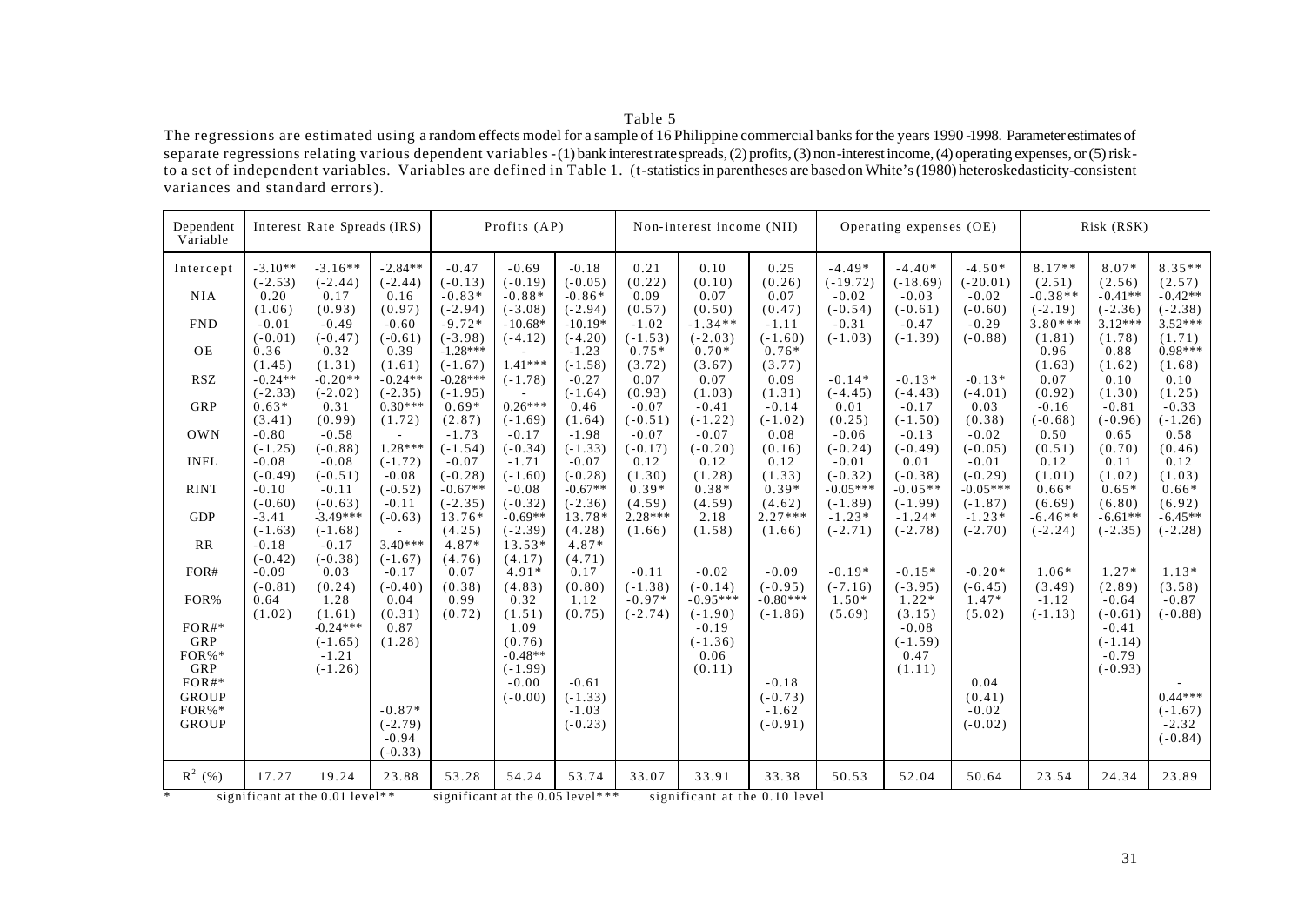# **Appendix 1**

List of the 16 domestic Expanded Commercial Banks (ECBs) present in the Philippines between 1990 and 1998. The total assets amounts are for year-ended 1994 and 1998 and are in millions of pesos. Percent of total assets refers to the individual ECB's total assets as a percentage of total assets of all commercial banks excluding the specialized government banks (see Table 4).

|                                                    | Total Assets 1994 |         | <b>Total Assets 1998</b> |         |  |  |
|----------------------------------------------------|-------------------|---------|--------------------------|---------|--|--|
| <b>Bank Name</b>                                   | amount            | percent | amount                   | percent |  |  |
| The Bank of the Philippine Islands                 | 95,805.41         | 9.81%   | 218,854.01               | 9.62%   |  |  |
| China Banking Corporation                          | 29,025.06         | 2.97%   | 57,099.45                | 2.51%   |  |  |
| <b>Equitable Banking Corporation</b>               | 30,652.37         | 3.14%   | 109,102.96               | 4.80%   |  |  |
| Far East Bank & Trust Company                      | 69,224.73         | 7.09%   | 136,515.42               | 6.00%   |  |  |
| Metropolitan Bank & Trust Company                  | 120,048.02        | 12.30%  | 290,318.92               | 12.77%  |  |  |
| Philippine Bank of Communications                  | 11,991.45         | 1.23%   | 34,528.50                | 1.52%   |  |  |
| Philippine Commercial International<br><b>Bank</b> | 73,100.31         | 7.49%   | 148,655.21               | 6.54%   |  |  |
| Philippine National Bank                           | 148,208.06        | 15.18%  | 200,629.98               | 8.82%   |  |  |
| Philippine Trust Company                           | 10,386.93         | 1.06%   | 21,488.42                | 0.95%   |  |  |
| <b>Prudential Bank</b>                             | 17,592.53         | 1.80%   | 25,366.08                | 1.12%   |  |  |
| <b>Rizal Commercial Banking Corporation</b>        | 52,762.86         | 5.40%   | 109,939.96               | 4.83%   |  |  |
| Security Bank Corporation                          | 20,310.22         | 2.08%   | 55,639.54                | 2.45%   |  |  |
| Solidbank Corporation                              | 21,798.04         | 2.23%   | 52,729.42                | 2.32%   |  |  |
| The Philippine Banking Corporation                 | 6,630.65          | 0.68%   | 13,883.40                | 0.61%   |  |  |
| Union Bank of the Philippines                      | 26,296.71         | 2.69%   | 46,195.72                | 2.03%   |  |  |
| Urban Bank, Inc.                                   | 6,142.11          | 0.63%   | 11,912.04                | 0.52%   |  |  |
| Total                                              | 739,975.46        | 75.80   | 1,532,859.03             | 67.41   |  |  |

Sources: Philippine Stock Exchange Investments Guide 1997; Individual bank's Annual Reports; Individual bank's audited financial statements submitted to the SEC and PSE. Although sources are different, figures reported in these various sources are all based on the bank's audited financial statements as of the end of each year.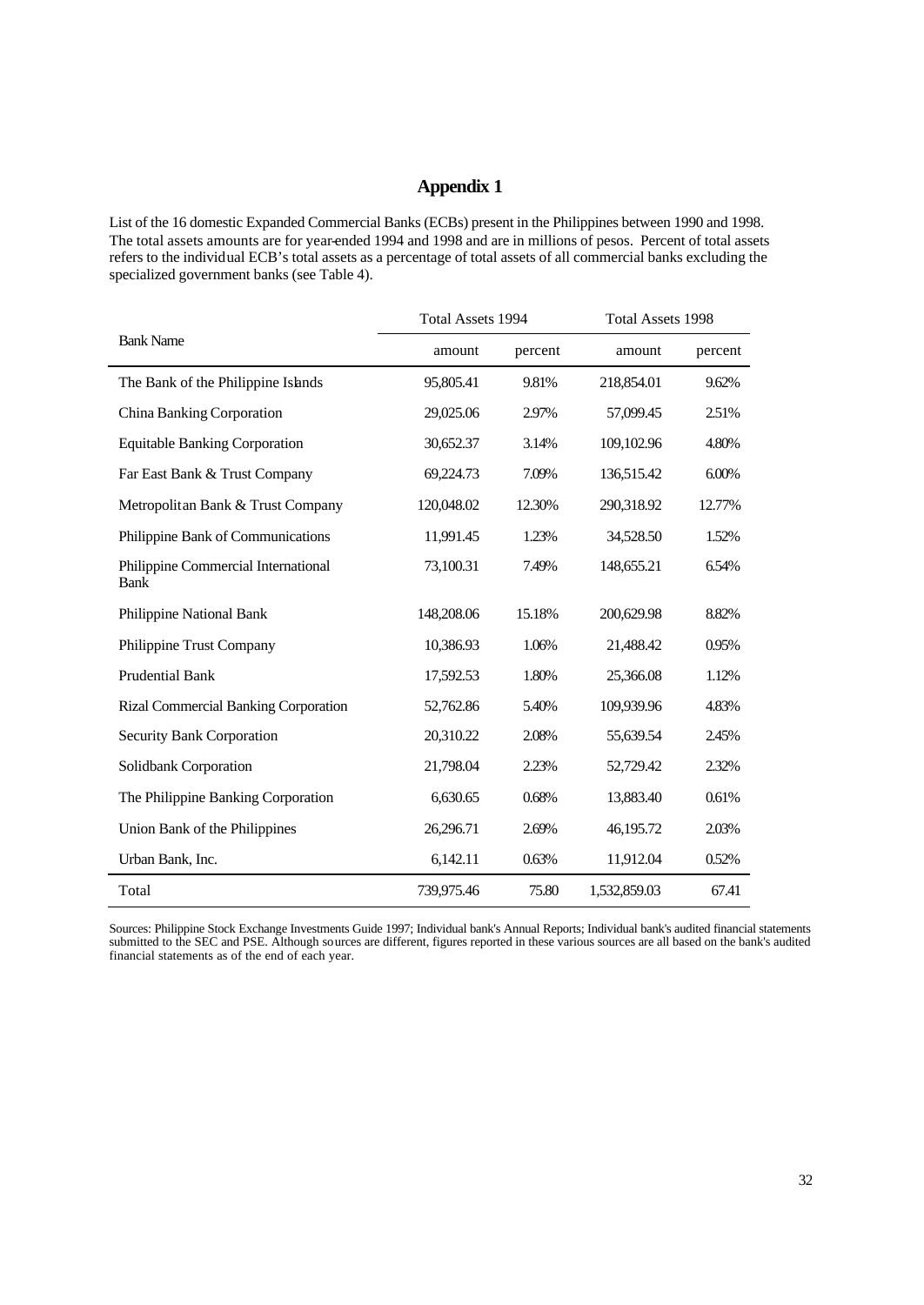# **Endnotes**

l <sup>1</sup> Republic Act No. 7721 (RA7721), titled "An act liberalizing the entry and scope of operations of foreign banks in the Philippines", was passed into law on May 18, 1994. Bangko Sentral Circular No. 21 dated October 14, 1994 provided the implementing rules and regulations. RA7721 allowed the entry of foreign banks through one of the following methods. First, ten new foreign banks were allowed entry into the Philippines with each given full banking authority and the rights for up to six branches. Second, an unrestricted number of foreign banks were allowed up to a 60% ownership stake in any new Philippine banking subsidiary. Third, an unrestricted number of foreign banks were allowed to acquire, purchase, or own up to a 60% ownership stake of an existing bank. This Act amended the General Banking Act of 1948, which had previously been amended by Republic Act No. 337. Republic Act No. 337 had limited the number of foreign banks operating in the Philippines to four.

<sup>2</sup> We define corporate governance from an agency perspective similar to Shleifer and Vishny (1997). Corporate governance is viewed as the relationship between corporate stakeholders and managers and how these participants determine the direction and performance of the corporation. Corporate stakeholders can include both holders of equity and debt, as well as employees and suppliers. In other words, corporate governance focuses on who controls corporate assets and on the decision-making process regarding where capital funds are allocated.

<sup>3</sup> For example, severe economic downturns occurred in Thailand, South Korea, and Indonesia in 1997, at least in part, due to problems exacerbated by the ownership structure of banks and the relationship between these banks and corporate groups [Krugman (1998); Li (2000)]. In addition, Philippine banks are found to concentrate their lending to large, related corporations raising concerns about lending risk [Hutchcroft (1998)].

<sup>4</sup> Since this variable ignores the relative size of a bank, we also include a measure of foreign bank penetration. The variable used to measure foreign bank penetration is the percentage of foreign bank assets to total assets in the banking sector (FSZ). Use of this variable assumes that greater competitive pressures result from a higher percentage of bank assets in foreign hands. Results of our tests using FSZ are similar to those using FOR#, and therefore, are not reported.

<sup>5</sup> Claessens, Demirgüç-Kunt and Huizinga (2001) and Demirgüç-Kunt and Huizinga (1998) use net interest margin as a measure of bank interest spread. They define net interest margin as the ratio of net interest income to total assets, where net interest income equals total interest income less total interest expense. We instead chose to focus on interest earned and paid through more traditional banking activities. For example, total interest income includes income from investments and trading account securities, as well as interbank loan receivables and deposits with other banks.

<sup>6</sup> We also included a variable that measures the asset concentration of the three largest banks (3CON). If foreign entry is important, this entry may decrease the concentration of bank assets. We find that asset concentration increases from 31.98% in 1990 to 34.52% in1994. Whereas in the post-liberalization period asset concentration declines from 33.32% in 1995 to 28.53% in 1998. However, in subsequent tests we found this variable did not have a significant effect and have therefore elected not to report related results.